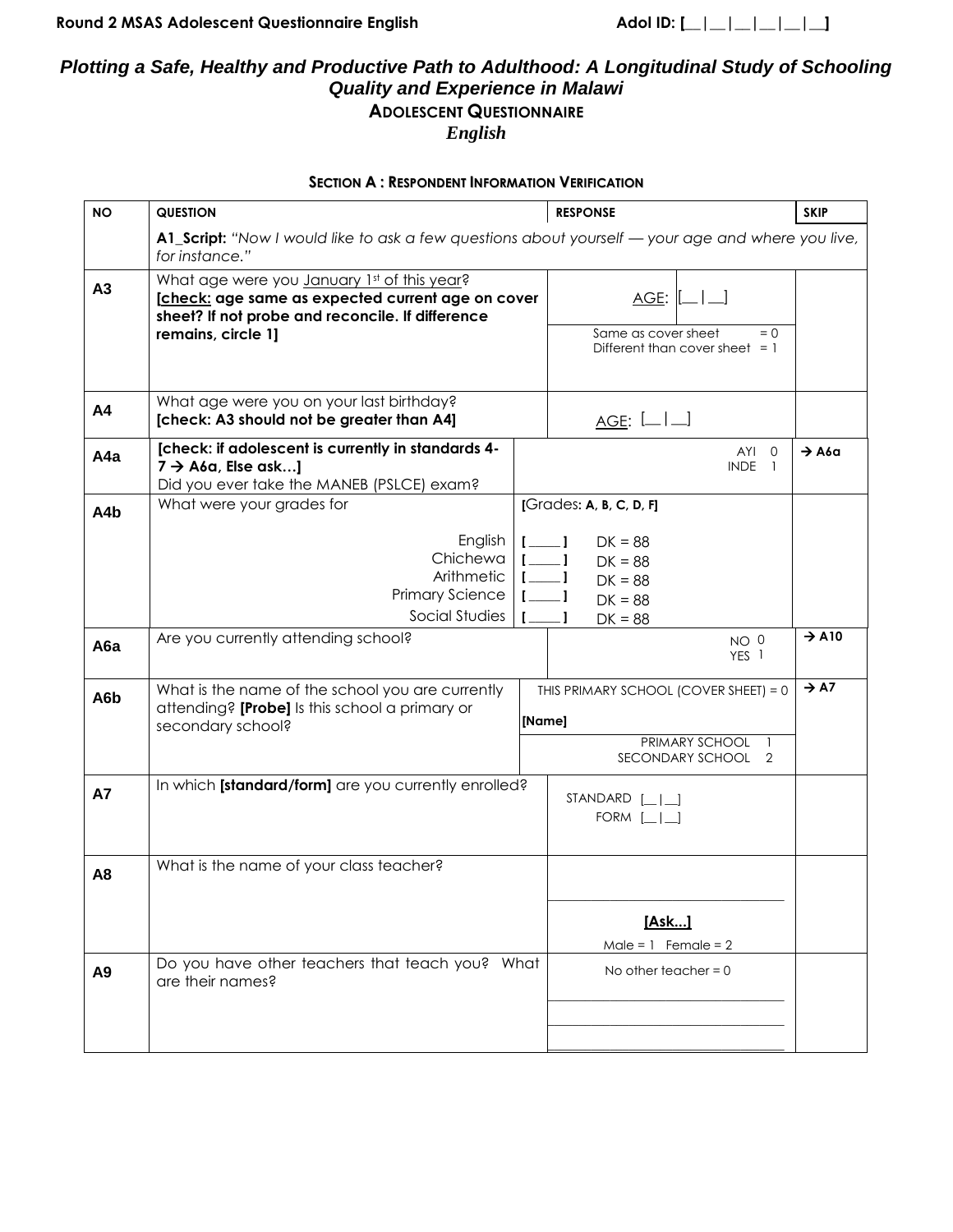| <b>NO</b>   | <b>QUESTION</b><br><b>RESPONSE</b><br><b>SKIP</b> |                                                         |                                                                                                  |                      |  |  |  |
|-------------|---------------------------------------------------|---------------------------------------------------------|--------------------------------------------------------------------------------------------------|----------------------|--|--|--|
| A10         | Adolescent not attending school:                  |                                                         |                                                                                                  |                      |  |  |  |
|             |                                                   | Now let's talk about the village in which you live.     |                                                                                                  |                      |  |  |  |
|             | What is the name of that village?                 |                                                         |                                                                                                  |                      |  |  |  |
|             | <b>Adolescent attending school:</b>               |                                                         | [check: village same as on                                                                       |                      |  |  |  |
|             |                                                   | Now let's talk about the village in which you live      | cover sheet? If not, circle]<br>Same as cover sheet $= 0$                                        | $\rightarrow$ A12    |  |  |  |
|             |                                                   | while you attend school. What is the name of that       | Different than cover sheet $= 1$                                                                 |                      |  |  |  |
|             | village?                                          |                                                         |                                                                                                  |                      |  |  |  |
|             |                                                   | Last year you lived in [cover sheet: village name], in  |                                                                                                  |                      |  |  |  |
| A10a        |                                                   | what month and year did you leave [cover sheet:         |                                                                                                  |                      |  |  |  |
|             | village name]?                                    |                                                         | MONTH: $[\_   \_ ]$ / YEAR $[\_   \_ ]$                                                          |                      |  |  |  |
|             | [Record Response, then ask:]                      |                                                         | $MONTH:$ $\boxed{\phantom{2}}$ / YEAR $\boxed{\phantom{2}}$                                      |                      |  |  |  |
|             |                                                   |                                                         | MONTH: $[\_   \_ ]$ / YEAR [<br>Don't know $= 88$                                                |                      |  |  |  |
|             |                                                   | Did you live in another village besides your current    | [Check: Month & Year between                                                                     |                      |  |  |  |
|             |                                                   | village ? If yes: What month and year did you leave     | May 2007 and current interview                                                                   |                      |  |  |  |
|             | that village?                                     |                                                         | date]                                                                                            |                      |  |  |  |
|             |                                                   | [Probe for additional villages moved since last year,   |                                                                                                  |                      |  |  |  |
|             | enter month/year of each move]                    |                                                         |                                                                                                  |                      |  |  |  |
| <b>A10b</b> |                                                   | [Adolescent not attending school $\rightarrow$ Sect B.] | NO <sub>0</sub>                                                                                  |                      |  |  |  |
|             |                                                   | Did you come to [A10: village name] to attend this      | YES <sub>1</sub><br>DON'T KNOW 88                                                                |                      |  |  |  |
|             | school?<br>What is the main                       |                                                         | <b>SCHOOL [ADOL ATTENDING SCHOOL ONLY]</b>                                                       |                      |  |  |  |
| A10c        | QUALITY OF THIS SCHOOL<br>-1<br>reason that you   |                                                         |                                                                                                  |                      |  |  |  |
|             | moved to this                                     | OTHER REASON THIS SCHOOL                                | PSLE BETTER AT THIS SCHOOL<br>$\overline{2}$<br>3                                                |                      |  |  |  |
|             | village?                                          |                                                         | POOR QUALITY OF PREVIOUS SCHOOL<br>4                                                             |                      |  |  |  |
|             | [if answer "to attend                             |                                                         | PROBLEMS WITH TEACHERS AT PREVIOUS SCHOOL<br>5<br>PROBLEMS WITH STUDENTS AT PREVIOUS SCHOOL<br>6 |                      |  |  |  |
|             | school" ask, "What                                | OTHER REASON PREVIOUS SCHOOL.                           | 7<br><b>OTHER REASON</b>                                                                         |                      |  |  |  |
|             | about this school?"]                              |                                                         |                                                                                                  |                      |  |  |  |
|             |                                                   |                                                         | DEATH: PARENT/GUARDIAN<br>8<br>9<br>DEATH: OTHER HH MEMBER                                       |                      |  |  |  |
|             |                                                   |                                                         | 10<br>ILLNESS: PARENT/GUARDIAN<br>ILLNESS; OTHER HH MEMBER<br>11                                 |                      |  |  |  |
|             |                                                   |                                                         | 12<br><b>BIOLOGICAL PARENTS: SEPERATED/DIVORCED</b>                                              |                      |  |  |  |
|             |                                                   |                                                         | LOWER CROP YIEDS: DRAUGHT/DISEASE/PRICE DROPS<br>13<br><b>LOSS OF LIVESTOCK</b><br>14            |                      |  |  |  |
|             |                                                   |                                                         | JOB LOSS/BUSINESS FAILURE (NON-FARMING)<br>15                                                    |                      |  |  |  |
|             |                                                   |                                                         | ECONOMIC OPPORTUNITY: SELF<br>16<br>ECONOMIC OPPORTUNITY: PARENT(S)                              |                      |  |  |  |
|             |                                                   |                                                         | 17<br>ECONOMIC OPPORTUNITY: OTHER HH MEMBER<br>18                                                |                      |  |  |  |
|             |                                                   |                                                         | FOSTERED FOR OTHER REASON<br>19                                                                  |                      |  |  |  |
|             |                                                   |                                                         | 20<br>DON'T KNOW<br>88                                                                           |                      |  |  |  |
| A12         |                                                   | Do you live in another village during those times that  | NO 0                                                                                             | $\rightarrow$ Sect B |  |  |  |
|             | you are not in school?                            |                                                         | YES <sub>1</sub>                                                                                 |                      |  |  |  |
| A13         |                                                   | Where is the village you live in when you are not in    | SAME TRADITIONAL AUTHORITY 1                                                                     |                      |  |  |  |
|             | school? [read response options]                   |                                                         | SAME DISTRICT 2<br>ANOTHER DISTRICT 3                                                            |                      |  |  |  |
|             |                                                   |                                                         | ANOTHER COUNTRY 4                                                                                |                      |  |  |  |
|             |                                                   |                                                         | DON'T KNOW 88<br>CURRENT VILLAGE (FROM A10) 0                                                    |                      |  |  |  |
| A13a        |                                                   | Which village do you consider your primary home?        | OTHER VILLAGE 1                                                                                  |                      |  |  |  |
|             |                                                   |                                                         |                                                                                                  |                      |  |  |  |

# **SECTION B : RESPONDENT'S BIOLOGICAL MOTHER**

| <b>Script B1:</b> "Now I would like to ask you a few questions about your family, including your |             |
|--------------------------------------------------------------------------------------------------|-------------|
| mother, father and siblings. Let's start with your mother."                                      | <b>SKIP</b> |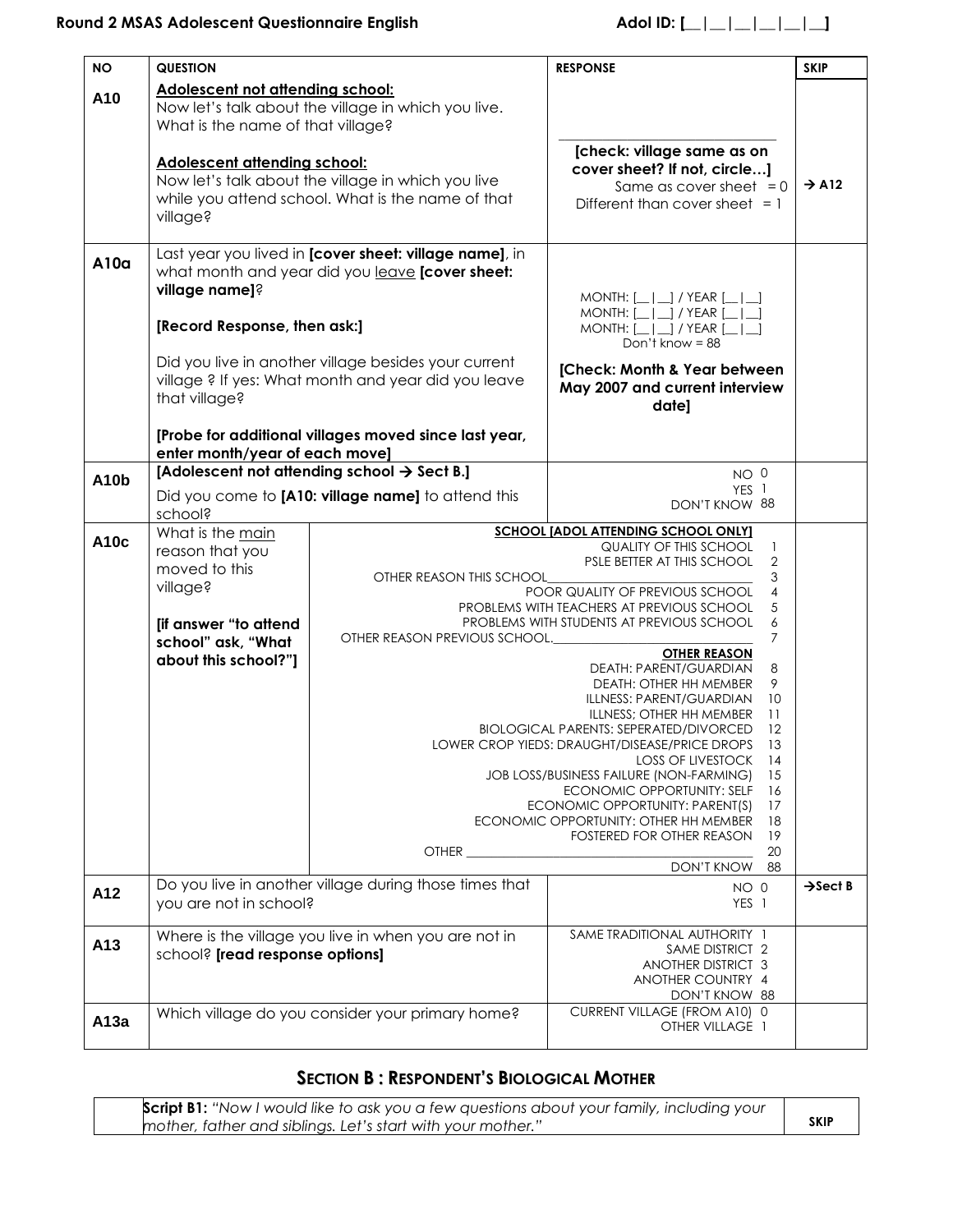# **Round 2 MSAS Adolescent Questionnaire English Adol ID: [\_\_|\_\_|\_\_|\_\_|\_\_|\_\_]**

<span id="page-2-1"></span><span id="page-2-0"></span>

| <b>B0</b>        | [Check cover sheet: Biological mother alive<br>this time last year (May 2007)? If mother was<br>not alive, confirm with adolescent]                               |                                                                                                                                                                                                                                                                                                                                                                                                                                     | Was mother alive in May 2007?<br>0<br>NO<br>$\mathbf{1}$<br><b>YES</b><br>$\sqrt{2}$<br>YES (COVER SHEET IS INCORRECT)                                                                                                                                            | $\rightarrow$ Sect C                     |  |
|------------------|-------------------------------------------------------------------------------------------------------------------------------------------------------------------|-------------------------------------------------------------------------------------------------------------------------------------------------------------------------------------------------------------------------------------------------------------------------------------------------------------------------------------------------------------------------------------------------------------------------------------|-------------------------------------------------------------------------------------------------------------------------------------------------------------------------------------------------------------------------------------------------------------------|------------------------------------------|--|
| <b>B1</b>        | Is your biological mother still living?                                                                                                                           |                                                                                                                                                                                                                                                                                                                                                                                                                                     | $\mathsf{O}\xspace$<br>ΝO<br>$\mathbf{1}$<br><b>YES</b><br>88<br><b>DON'T KNOW</b>                                                                                                                                                                                | $\rightarrow$ B3<br>$\rightarrow$ Sect C |  |
| B <sub>1</sub> a | In what month and year did she die?                                                                                                                               |                                                                                                                                                                                                                                                                                                                                                                                                                                     | $MONTH[\_ \_]\_$ / YEAR $[\_ \_]$<br>Don't Know = $88$<br>[Check: Month & Year between May<br>2007 and current interview date, if                                                                                                                                 | <b>ALL</b><br>$\rightarrow$ Sect C       |  |
|                  |                                                                                                                                                                   |                                                                                                                                                                                                                                                                                                                                                                                                                                     | PRIOR, circle]<br><b>BO NOT CORRECT = 1</b>                                                                                                                                                                                                                       |                                          |  |
| <b>B3</b>        | Does your biological mother reside in the<br>household in which you live while you attend<br>school?                                                              |                                                                                                                                                                                                                                                                                                                                                                                                                                     | ΝO<br>0<br>$\mathbf{1}$<br><b>YES</b>                                                                                                                                                                                                                             | $\rightarrow$ B <sub>5</sub>             |  |
| <b>B4</b>        | How often do you see your biological<br>mother?                                                                                                                   |                                                                                                                                                                                                                                                                                                                                                                                                                                     | $\mathbf{O}$<br><b>NEVER</b><br>$\mathbf{1}$<br>ONCE A YEAR/ONCE EVERY FEW YEARS<br>$\overline{2}$<br>ONCE A MONTH/ONCE EVERY FEW<br><b>MONTHS</b><br>3<br>ONCE A WEEK/ONCE EVERY FEW WEEKS<br>EVERYDAY/EVERY FEW DAYS<br>4<br>$\sqrt{5}$<br>SCHOOL HOLIDAYS ONLY |                                          |  |
| <b>B5</b>        | What is your biological mother's current<br>marital status?<br>[If married or in-union ask:] with your<br>biological father or someone else?                      |                                                                                                                                                                                                                                                                                                                                                                                                                                     | $\mathsf{O}\xspace$<br><b>NEVER MARRIED</b><br>$\mathbf{1}$<br>MARRIED: BIOLOGICAL FATHER<br>$\sqrt{2}$<br><b>MARRIED: OTHER PERSON</b><br>3<br>SEPARATED<br>4<br><b>DIVORCED</b><br>$\sqrt{5}$<br><b>WIDOWED</b><br>88<br>DON'T KNOW                             |                                          |  |
| B <sub>5a</sub>  | [Check Cover Sheet: Mother's Marital Status. If<br>the same $\rightarrow$ B6, Else ask]<br>In what month & year did your mother<br>become [marital status in B5]? |                                                                                                                                                                                                                                                                                                                                                                                                                                     | MONTH: $[\_   \_ ]$ / YEAR $[\_   \_ ]$<br>$DON'T$ KNOW = 88<br>[Check: Month & Year between<br>May 2007 and current interview<br>date, if PRIOR, circle ]<br><b>COVER SHEET NOT CORRECT = 1</b>                                                                  |                                          |  |
| B <sub>5</sub> b | [If B5 = 2 ask, Else $\rightarrow$ B6]<br>Did your step father go to primary school?                                                                              |                                                                                                                                                                                                                                                                                                                                                                                                                                     | NO 0<br>YES 1<br>DON'T KNOW 88                                                                                                                                                                                                                                    | $\rightarrow$ B6<br>$\rightarrow$ B6     |  |
| B <sub>5c</sub>  | How far did your step father go in school?                                                                                                                        |                                                                                                                                                                                                                                                                                                                                                                                                                                     | SOME PRIMARY 1<br>COMPLETED PRIMARY 2<br>SOME SECONDARY 3<br>COMPLETED SECONDARY 4<br>TERTIARY 5<br>DON'T KNOW 88                                                                                                                                                 |                                          |  |
| <b>B6</b>        | What types of activities<br>does your biological<br>mother do to support the<br>family? Does she do<br>[Read all options]                                         | SUBSISTENCE FARMING $0 = NO$ 1 = YES 88 = DK<br>COMMERCIAL FARMING $0 = NO$ 1 = YES 88 = DK<br>ANIMAL HUSBANDRY $0 = NO$ 1 = YES 88 = DK<br>SALARIED EMPLOYMENT $0 = NO$ 1 = YES 88 = DK<br>TEMPORARY: KWACHA OR KIND/GANYU 0 = NO 1 = YES 88 = DK<br>SKILLED ARTISAN $0 = NO$ 1 = YES 88 = DK<br>MARKET VENDER/SELLERS. $0 = NO$ 1 = YES 88 = DK<br>DOMESTIC/COOK/GARDEN WORKER 0 = NO 1 = YES 88 = DK<br>$0 = NO$ 1 = YES 88 = DK |                                                                                                                                                                                                                                                                   |                                          |  |
| B <sub>9a</sub>  | Since this time last year, has your biological<br>mother given birth to any children?                                                                             |                                                                                                                                                                                                                                                                                                                                                                                                                                     | 0<br><b>NO</b><br><b>YES</b><br>-1<br>88<br>DON'T KNOW                                                                                                                                                                                                            |                                          |  |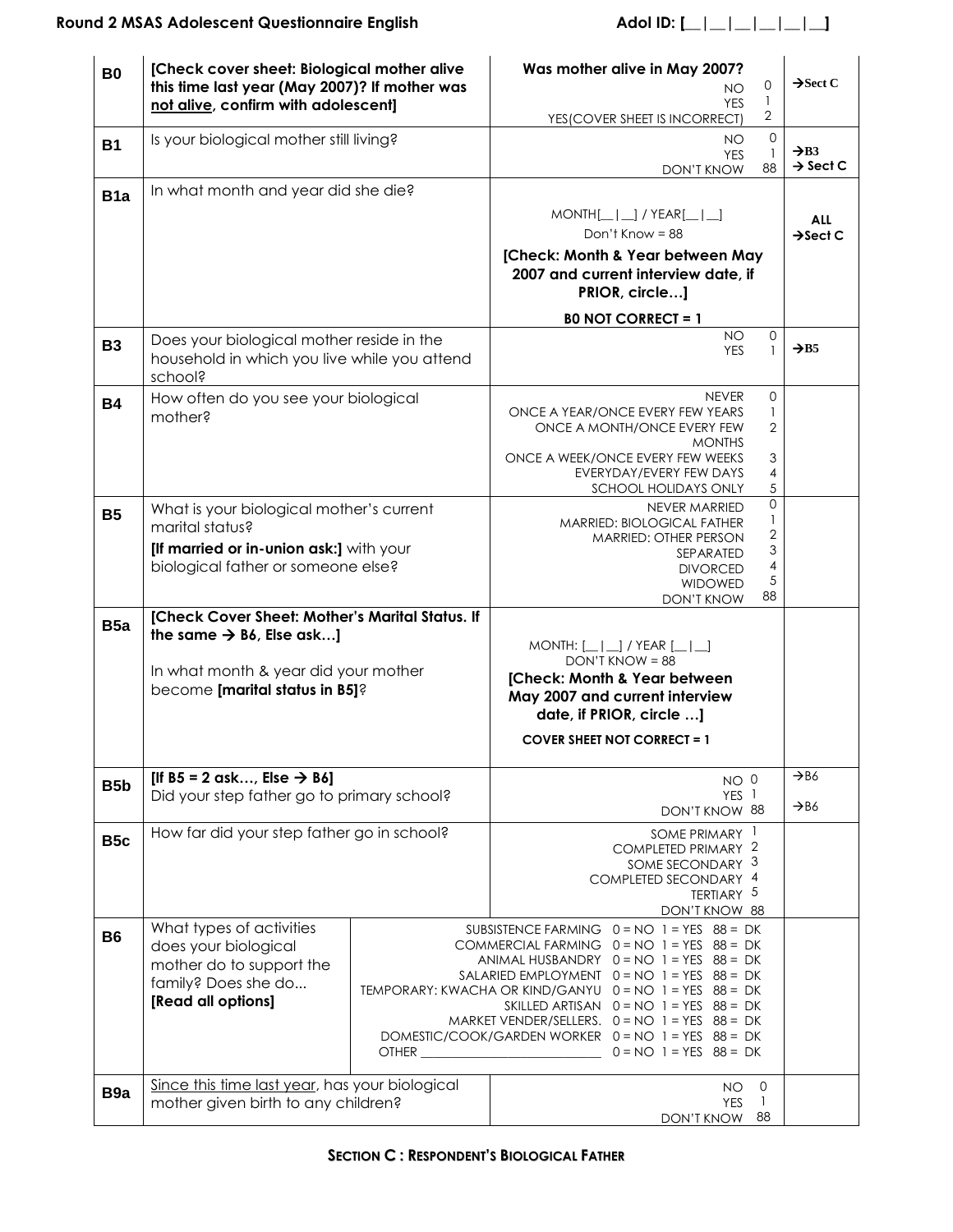|                  | Script C1: "Now I would like to ask about your biological father."                                                                                                              |                                                                                                                 |                                                                                                                                                                                                                                                                                                                                                                                                                              |                                                                                                                                                           |                                                                                                     |                                                                         |                                                                                                  |
|------------------|---------------------------------------------------------------------------------------------------------------------------------------------------------------------------------|-----------------------------------------------------------------------------------------------------------------|------------------------------------------------------------------------------------------------------------------------------------------------------------------------------------------------------------------------------------------------------------------------------------------------------------------------------------------------------------------------------------------------------------------------------|-----------------------------------------------------------------------------------------------------------------------------------------------------------|-----------------------------------------------------------------------------------------------------|-------------------------------------------------------------------------|--------------------------------------------------------------------------------------------------|
| C <sub>0</sub>   | [Check cover sheet: Biological father alive<br>this time last year (May 2007)? If father was<br>not alive, confirm with adolescent]                                             |                                                                                                                 |                                                                                                                                                                                                                                                                                                                                                                                                                              | Was father alive in May 2007?<br>YES (COVER SHEET IS INCORRECT)                                                                                           | <b>NO</b><br><b>YES</b>                                                                             | 0<br>1<br>$\overline{2}$                                                | $\rightarrow$ C15                                                                                |
| C <sub>1</sub>   | Is your biological father still living?                                                                                                                                         |                                                                                                                 |                                                                                                                                                                                                                                                                                                                                                                                                                              |                                                                                                                                                           | NO.<br><b>YES</b><br><b>DON'T KNOW</b>                                                              | $\mathsf O$<br>$\mathbf{1}$<br>88                                       | $\rightarrow$ C <sub>3</sub><br>$\rightarrow$ C15                                                |
| C <sub>1a</sub>  | What month and year did he die?                                                                                                                                                 |                                                                                                                 | $MONTH[\_ \_]\ /$ YEAR $[\_ \_]$<br>Don't Know = $88$<br>[Check: Month & Year between May 2007<br>and current interview date, if not, circle]                                                                                                                                                                                                                                                                                |                                                                                                                                                           |                                                                                                     |                                                                         | <b>ALL</b><br>$\rightarrow$ C15                                                                  |
| C <sub>3</sub>   | Does your biological father reside in the<br>household in which you live while you<br>attend school?                                                                            |                                                                                                                 |                                                                                                                                                                                                                                                                                                                                                                                                                              | CO NOT CORRECT = 1                                                                                                                                        | <b>NO</b><br><b>YES</b>                                                                             | $\mathsf O$<br>1                                                        | $\rightarrow$ C5                                                                                 |
| C <sub>4</sub>   | father?                                                                                                                                                                         | How often do you see your biological<br>ONCE A MONTH/ONCE EVERY FEW MONTHS<br>ONCE PER WEEK/ONCE EVER FEW WEEKS |                                                                                                                                                                                                                                                                                                                                                                                                                              |                                                                                                                                                           | <b>NEVER</b><br>ONCE A YEAR/ONCE EVERY FEW YEARS<br>EVERYDAY/EVERY FEW DAYS<br>SCHOOL HOLIDAYS ONLY | 0<br>$\mathbf{1}$<br>2<br>3<br>$\overline{4}$<br>5                      |                                                                                                  |
| C <sub>5</sub>   | What is your biological father's current<br>marital status?                                                                                                                     |                                                                                                                 |                                                                                                                                                                                                                                                                                                                                                                                                                              |                                                                                                                                                           | NEVER MARRIED<br>MARRIED<br>SEPARATED<br><b>DIVORCED</b><br><b>WIDOWED</b><br><b>DON'T KNOW</b>     | $\mathsf{O}$<br>$\mathbf{1}$<br>$\sqrt{2}$<br>3<br>$\overline{4}$<br>88 | $\rightarrow$ C8<br>$\rightarrow$ C8<br>$\rightarrow$ C8<br>$\rightarrow$ C8<br>$\rightarrow$ C8 |
| C6               | Is your father currently married to your<br>biological mother?                                                                                                                  |                                                                                                                 | $\mathbf{O}$<br>NO.<br>$\mathbf{1}$<br><b>YES</b><br>88<br><b>DON'T KNOW</b>                                                                                                                                                                                                                                                                                                                                                 |                                                                                                                                                           |                                                                                                     |                                                                         |                                                                                                  |
| C <sub>6a</sub>  | [Check Cover Sheet: Father's Marital<br>Status. If the same as C5 & C6 $\rightarrow$ C7, Else<br>ask]<br>In what month & year did your father<br>become [marital status in C5]? |                                                                                                                 |                                                                                                                                                                                                                                                                                                                                                                                                                              | MONTH: $[\_   \_ ]$ / YEAR $[\_   \_ ]$<br>$DOM'T$ KNOW = 88<br>[Check: Month & Year between May<br>2007 and current interview date, if<br>PRIOR, circle] |                                                                                                     |                                                                         |                                                                                                  |
|                  |                                                                                                                                                                                 |                                                                                                                 |                                                                                                                                                                                                                                                                                                                                                                                                                              | <b>COVER SHEET NOT CORRECT = 1</b>                                                                                                                        |                                                                                                     |                                                                         |                                                                                                  |
| C6 <sub>b</sub>  | [If C5 = Married and C6 = No ask, else $\rightarrow$ C7]<br>Did your step mother go to primary school?                                                                          |                                                                                                                 |                                                                                                                                                                                                                                                                                                                                                                                                                              |                                                                                                                                                           | NO <sub>0</sub><br>YES <sub>1</sub><br>DON'T KNOW 88                                                |                                                                         | $\rightarrow$ C6<br>$\rightarrow$ C6                                                             |
| C <sub>6</sub> c | How far did your step mother go in school?<br>SOME PRIMARY 1<br>COMPLETED PRIMARY 2<br>SOME SECONDARY 3<br>COMPLETED SECONDARY 4<br>TERTIARY 5<br>DON'T KNOW 88                 |                                                                                                                 |                                                                                                                                                                                                                                                                                                                                                                                                                              |                                                                                                                                                           |                                                                                                     |                                                                         |                                                                                                  |
| C7               | In total, how many women is your father currently<br>married to?                                                                                                                | Total number [   ]                                                                                              |                                                                                                                                                                                                                                                                                                                                                                                                                              |                                                                                                                                                           |                                                                                                     |                                                                         |                                                                                                  |
| C8               | What types of activities does<br>your biological father do to<br>support the family? Does he<br>do<br>[Read all options]                                                        |                                                                                                                 | DON'T KNOW = 88<br>SUBSISTENCE FARMING $0 = NO$ 1 = YES 88 = DK<br>COMMERCIAL FARMING $0 = NO$ 1 = YES 88 = DK<br>ANIMAL HUSBANDRY $0 = NO$ 1 = YES 88 = DK<br>SALARIED EMPLOYMENT $0 = NO$ 1 = YES 88 = DK<br>TEMPORARY: KWACHA OR KIND/GANYU $0 = NO$ 1 = YES 88 = DK<br>SKILLED ARTISAN $0 = NO$ 1 = YES 88 = DK<br>MARKET VENDER/SELLERS. $0 = NO$ 1 = YES 88 = DK<br>DOMESTIC/COOK/GARDEN WORKER 0 = NO 1 = YES 88 = DK |                                                                                                                                                           |                                                                                                     |                                                                         |                                                                                                  |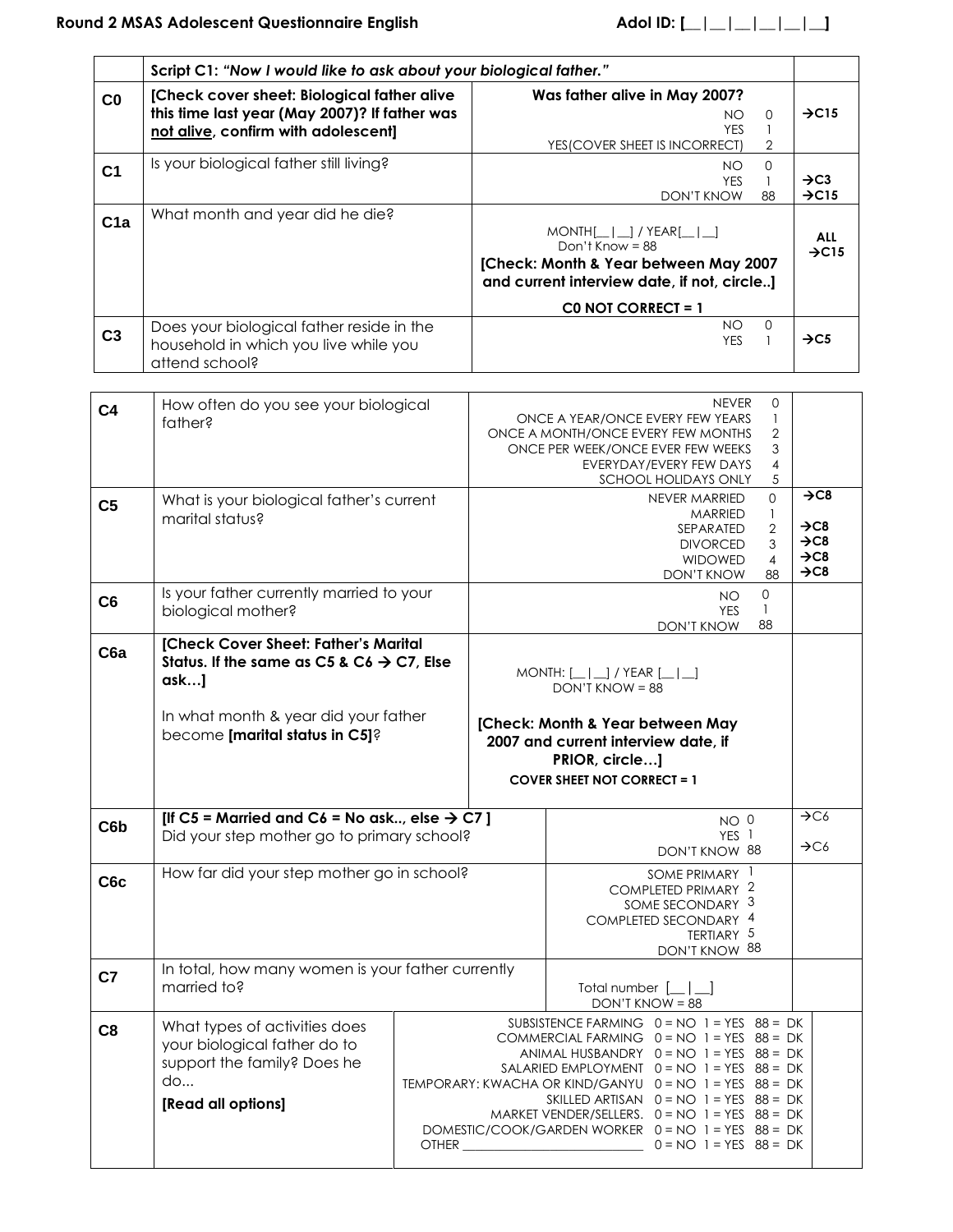# **Round 2 MSAS Adolescent Questionnaire English Adol ID: [\_\_|\_\_|\_\_|\_\_|\_\_|\_\_]**

| C <sub>11a</sub> | Since this time last year, how many living<br>children has your biological father had with<br>other women besides your mother? |                                                                                                                    |                           |                                  |                                                                                                                                                                                                                                                                                                                                                      | Total number $[\_   \_ ]$<br>DON'T KNOW = 88 |                      |                                        |
|------------------|--------------------------------------------------------------------------------------------------------------------------------|--------------------------------------------------------------------------------------------------------------------|---------------------------|----------------------------------|------------------------------------------------------------------------------------------------------------------------------------------------------------------------------------------------------------------------------------------------------------------------------------------------------------------------------------------------------|----------------------------------------------|----------------------|----------------------------------------|
| C <sub>15</sub>  | have?                                                                                                                          | How many living brothers does your mother                                                                          |                           |                                  |                                                                                                                                                                                                                                                                                                                                                      | Total number $[\_   \_ ]$<br>DON'T KNOW = 88 |                      |                                        |
| C <sub>16</sub>  |                                                                                                                                | [Adolescent not attending school $\rightarrow$ Sect D.]<br>During the first school term of this year, who paid the |                           |                                  | of section:                                                                                                                                                                                                                                                                                                                                          | Use relationship codes at end                |                      |                                        |
|                  | most for your                                                                                                                  |                                                                                                                    |                           |                                  |                                                                                                                                                                                                                                                                                                                                                      |                                              |                      |                                        |
|                  |                                                                                                                                | school supplies (notebook, pencil, paper, bag)?                                                                    |                           |                                  | $\left[ \begin{array}{c} \rule{0.2cm}{0.15mm} \rule{0.2cm}{0.15mm} \rule{0.2cm}{0.15mm} \rule{0.2cm}{0.15mm} \rule{0.2cm}{0.15mm} \rule{0.2cm}{0.15mm} \rule{0.2cm}{0.15mm} \rule{0.2cm}{0.15mm} \rule{0.2cm}{0.15mm} \rule{0.2cm}{0.15mm} \rule{0.2cm}{0.15mm} \rule{0.2cm}{0.15mm} \rule{0.2cm}{0.15mm} \rule{0.2cm}{0.15mm} \rule{0.2cm}{0.15mm}$ |                                              |                      |                                        |
|                  |                                                                                                                                | school uniform (clothing to wear to school)?                                                                       |                           |                                  | $\begin{array}{c} \boxed{-1} \end{array}$<br>$\begin{array}{c} \boxed{-1} \end{array}$                                                                                                                                                                                                                                                               |                                              |                      |                                        |
|                  |                                                                                                                                |                                                                                                                    | shoes for school?         |                                  | $\begin{array}{c} \boxed{-} \end{array}$                                                                                                                                                                                                                                                                                                             |                                              |                      |                                        |
|                  |                                                                                                                                | food/snack money for school?                                                                                       |                           |                                  | $\begin{array}{c} \boxed{-1} \end{array}$                                                                                                                                                                                                                                                                                                            |                                              |                      |                                        |
|                  |                                                                                                                                |                                                                                                                    | tutoring/extra lessons?   |                                  | $L_{\perp}$                                                                                                                                                                                                                                                                                                                                          |                                              |                      |                                        |
|                  |                                                                                                                                |                                                                                                                    | basic necessities (soap)? |                                  | Don't Know = 88                                                                                                                                                                                                                                                                                                                                      |                                              |                      |                                        |
|                  |                                                                                                                                | Do you think you will be able to continue to                                                                       |                           |                                  |                                                                                                                                                                                                                                                                                                                                                      | NO.                                          | $\mathbf{O}$         |                                        |
| C <sub>17</sub>  | secondary school?                                                                                                              |                                                                                                                    |                           |                                  |                                                                                                                                                                                                                                                                                                                                                      | <b>YES</b>                                   | $\mathbf{1}$         | $\rightarrow$ C19                      |
|                  |                                                                                                                                |                                                                                                                    |                           |                                  |                                                                                                                                                                                                                                                                                                                                                      | <b>CURRENTLY IN SECONDARY SCHOOL</b>         | $\overline{2}$<br>88 | $\rightarrow$ C19<br>$\rightarrow$ C19 |
|                  | What is the main reason that you think you will                                                                                |                                                                                                                    |                           |                                  |                                                                                                                                                                                                                                                                                                                                                      | DON'T KNOW<br>Not doing well at school       | 1                    |                                        |
| C <sub>18</sub>  |                                                                                                                                | not continue on to secondary school?                                                                               |                           | 2<br>Don't like school           |                                                                                                                                                                                                                                                                                                                                                      |                                              |                      |                                        |
|                  |                                                                                                                                | [circle 1st mentioned or 'primary' reason]                                                                         |                           | Parents/guardian don't want<br>3 |                                                                                                                                                                                                                                                                                                                                                      |                                              | All                  |                                        |
|                  |                                                                                                                                |                                                                                                                    |                           |                                  |                                                                                                                                                                                                                                                                                                                                                      | Financial/costs<br>Need to work/earn money   | $\overline{4}$<br>5  | $\rightarrow$ D1                       |
|                  |                                                                                                                                |                                                                                                                    |                           |                                  |                                                                                                                                                                                                                                                                                                                                                      | Travel/distance to secondary                 | 6                    |                                        |
|                  |                                                                                                                                |                                                                                                                    |                           |                                  |                                                                                                                                                                                                                                                                                                                                                      | DON'T KNOW                                   | 7<br>88              |                                        |
|                  | <b>Adolescent in primary:</b>                                                                                                  |                                                                                                                    |                           |                                  |                                                                                                                                                                                                                                                                                                                                                      |                                              |                      |                                        |
| C <sub>19</sub>  |                                                                                                                                | If you do attend secondary school, who will pay                                                                    |                           |                                  |                                                                                                                                                                                                                                                                                                                                                      |                                              |                      |                                        |
|                  | your school fees?                                                                                                              |                                                                                                                    |                           |                                  |                                                                                                                                                                                                                                                                                                                                                      |                                              |                      |                                        |
|                  | <b>Adolescent in secondary:</b>                                                                                                |                                                                                                                    |                           |                                  |                                                                                                                                                                                                                                                                                                                                                      |                                              |                      |                                        |
|                  | Who pays your school fees?                                                                                                     |                                                                                                                    |                           |                                  |                                                                                                                                                                                                                                                                                                                                                      | Don't Know = 88                              |                      |                                        |
|                  |                                                                                                                                | [Record all mentions, use codes below]                                                                             |                           |                                  |                                                                                                                                                                                                                                                                                                                                                      |                                              |                      |                                        |
|                  | <b>Relationship Codes</b>                                                                                                      | 09 Biological sister                                                                                               | 19 Male Cousin            |                                  |                                                                                                                                                                                                                                                                                                                                                      | 29 Other relative: Female                    |                      |                                        |
| 00 No one        |                                                                                                                                | 10 Biological brother                                                                                              | 20 Female Cousin          |                                  |                                                                                                                                                                                                                                                                                                                                                      | 30 Person not related: Male                  |                      |                                        |
| 02 Spouse        | 11 Half brother<br>21 Niece<br>01 Self<br>12 Half sister                                                                       |                                                                                                                    | 22 Nephew                 |                                  |                                                                                                                                                                                                                                                                                                                                                      | 31 Person not related: Female                |                      |                                        |
| 03 Son           |                                                                                                                                | 13 Mother's Brother                                                                                                | 23 Sister's husband       |                                  |                                                                                                                                                                                                                                                                                                                                                      |                                              |                      |                                        |
| 04 Daughter      |                                                                                                                                | 14 Mother's Sister                                                                                                 | 24 Brother's wife         |                                  |                                                                                                                                                                                                                                                                                                                                                      | 88 Don't Know                                |                      |                                        |
|                  | 05 Biological Mother                                                                                                           | 15 Father's Brother                                                                                                | 25 Spouse's mother        |                                  |                                                                                                                                                                                                                                                                                                                                                      |                                              |                      |                                        |
|                  | 06 Biological Father                                                                                                           | 16 Father's Sister                                                                                                 | 26 Spouse's father        |                                  |                                                                                                                                                                                                                                                                                                                                                      |                                              |                      |                                        |
| 07 Step Mother   |                                                                                                                                | 17 Mother's parent                                                                                                 | 27 Spouse's other wife    |                                  |                                                                                                                                                                                                                                                                                                                                                      |                                              |                      |                                        |
|                  |                                                                                                                                | 28 Other relative: Male<br>08 Step Father<br>18 Father's parent                                                    |                           |                                  |                                                                                                                                                                                                                                                                                                                                                      |                                              |                      |                                        |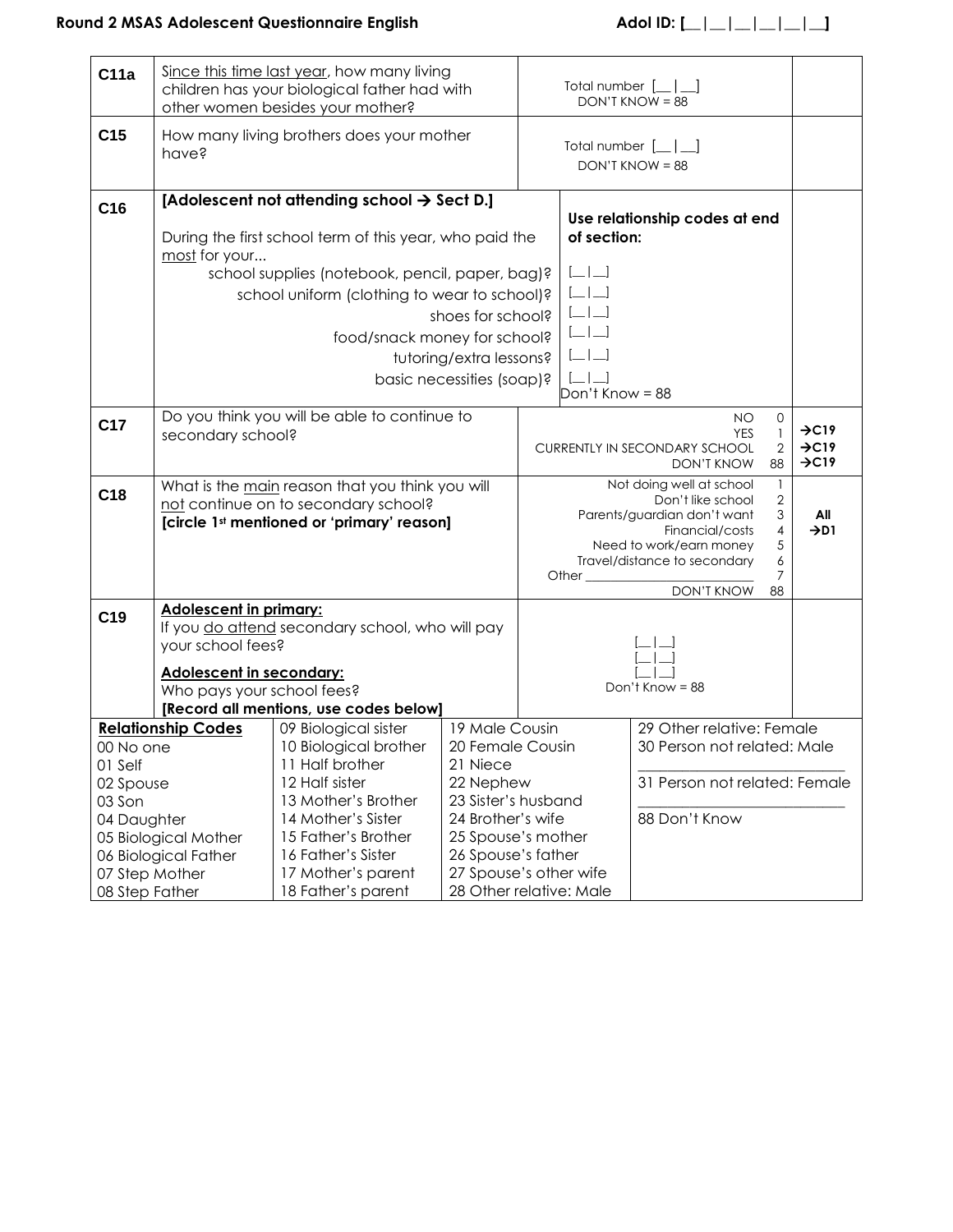| <b>SECTION D: HOUSEHOLD CHARACTERISTICS</b> |  |
|---------------------------------------------|--|
|---------------------------------------------|--|

|                  | Script D1: "Now I would like to ask about the household in which you live while you are<br>attending school. By household we mean everyone who lives with you under the same<br>household head, who shares a common pot at meal times and lives in a common<br>compound." |                                                                                                                                                                                                                                                                                                                                |                                                                                                                                                                                                                                                                                                                                                                                                                                                                                                                                                                                                                                                                                                                                                                                                                                                                                                                                                                                                                     |                                                                                                                                  |                          |                    |                    |
|------------------|---------------------------------------------------------------------------------------------------------------------------------------------------------------------------------------------------------------------------------------------------------------------------|--------------------------------------------------------------------------------------------------------------------------------------------------------------------------------------------------------------------------------------------------------------------------------------------------------------------------------|---------------------------------------------------------------------------------------------------------------------------------------------------------------------------------------------------------------------------------------------------------------------------------------------------------------------------------------------------------------------------------------------------------------------------------------------------------------------------------------------------------------------------------------------------------------------------------------------------------------------------------------------------------------------------------------------------------------------------------------------------------------------------------------------------------------------------------------------------------------------------------------------------------------------------------------------------------------------------------------------------------------------|----------------------------------------------------------------------------------------------------------------------------------|--------------------------|--------------------|--------------------|
| D22a             | Who is the head of your household?                                                                                                                                                                                                                                        |                                                                                                                                                                                                                                                                                                                                |                                                                                                                                                                                                                                                                                                                                                                                                                                                                                                                                                                                                                                                                                                                                                                                                                                                                                                                                                                                                                     | [ use relationship codes ]                                                                                                       |                          |                    |                    |
| D <sub>23</sub>  | [If head of household not<br>biological mother or father,<br>ask, Else $\rightarrow$ D23a]<br>What types of activities<br>does the head of your<br>household do to support<br>the family? Does s/he do<br>[Read all options]                                              |                                                                                                                                                                                                                                                                                                                                | SUBSISTENCE FARMING $0 = NO$ 1 = YES 88 = DK<br>COMMERCIAL FARMING $0 = NO$ 1 = YES 88 = DK<br>ANIMAL HUSBANDRY $0 = NO$ 1 = YES 88 = DK<br>SALARIED EMPLOYMENT $0 = NO$ 1 = YES 88 = DK<br>TEMPORARY: KWACHA OR KIND/GANYU 0 = NO 1 = YES 88 = DK<br>SKILLED ARTISAN $0 = NO$ 1 = YES 88 = DK<br>MARKET VENDER/SELLERS. $0 = NO$ 1 = YES 88 = DK<br>DOMESTIC/COOK/GARDEN WORKER 0 = NO 1 = YES 88 = DK<br>$0 = NO$ 1 = YES 88 = DK                                                                                                                                                                                                                                                                                                                                                                                                                                                                                                                                                                                 |                                                                                                                                  |                          |                    |                    |
| <b>D23a</b>      | Who takes care of you,<br>makes sure you eat enough<br>food, watches your behavior<br>and provides emotional<br>support to you?<br>[Probe] "Anyone else?"                                                                                                                 |                                                                                                                                                                                                                                                                                                                                | [ use relationship codes ]<br>$1st$ person $\rightarrow$<br>$2nd$ person $\rightarrow$<br>$3rd$ person $\rightarrow$                                                                                                                                                                                                                                                                                                                                                                                                                                                                                                                                                                                                                                                                                                                                                                                                                                                                                                | <b>D23b</b> Is this person currently<br>living in your household?<br>$No = 0, Yes = 1$<br>$No = 0, Yes = 1$<br>$No = 0, Yes = 1$ |                          |                    |                    |
| <b>D23c</b>      | Is your current household the same household as the one you lived in<br>this time last year?                                                                                                                                                                              |                                                                                                                                                                                                                                                                                                                                |                                                                                                                                                                                                                                                                                                                                                                                                                                                                                                                                                                                                                                                                                                                                                                                                                                                                                                                                                                                                                     |                                                                                                                                  | NO 0<br>YES <sub>1</sub> |                    | $\rightarrow$ D23f |
| <b>D23d</b>      | What month and year did you leave<br>your previous household? [Probe]Were<br>there any other households you lived in<br>besides your current household? When<br>did you leave those households?                                                                           | 1st move<br>$MONTH:$ $\boxed{\phantom{1}}$ / YEAR $\boxed{\phantom{1}}$<br>$MONTH:$ $\boxed{\phantom{2}}$ / YEAR $\boxed{\phantom{2}}$<br>2 <sup>nd</sup> move<br>$MONTH:$ $\boxed{\phantom{2}}$ / YEAR $\boxed{\phantom{2}}$<br>3rd move<br>DON'T KNOW = 88<br>[Check: Month & Year between<br>May 2007 and current interview |                                                                                                                                                                                                                                                                                                                                                                                                                                                                                                                                                                                                                                                                                                                                                                                                                                                                                                                                                                                                                     |                                                                                                                                  |                          |                    |                    |
| <b>D23e</b>      | What is the main<br>reason you left your<br>previous household?<br><b>[D23f - D23g:</b> check if adolescent changed households since last year at this time                                                                                                               |                                                                                                                                                                                                                                                                                                                                | date, if PRIOR D23 $c = 1$ ]<br><b>SCHOOL [ADOL ATTENDING SCHOOL ONLY]</b><br><b>QUALITY OF THIS SCHOOL</b><br>PSLE BETTER AT THIS SCHOOL<br>2<br>OTHER REASON THIS SCHOOL<br>3<br>POOR QUALITY OF PREVIOUS SCHOOL<br>4<br>PROBLEMS WITH TEACHERS AT PREVIOUS SCHOOL<br>Э<br>PROBLEMS WITH STUDENTS AT PREVIOUS SCHOOL<br>6<br>OTHER REASON PREVIOUS SCHOOL.<br>7<br><b>OTHER REASON</b><br><b>DEATH: PARENT/GUARDIAN</b><br>8<br>9<br>DEATH: OTHER HH MEMBER<br>ILLNESS: PARENT/GUARDIAN<br>10<br>ILLNESS; OTHER HH MEMBER<br>-11<br><b>BIOLOGICAL PARENTS: SEPERATED/DIVORCED</b><br>12<br>13<br>LOWER CROP YIEDS: DRAUGHT/DISEASE/PRICE DROPS<br><b>LOSS OF LIVESTOCK</b><br>14<br>JOB LOSS/BUSINESS FAILURE (NON-FARMING)<br>15<br>ECONOMIC OPPORTUNITY: SELF<br>16<br>ECONOMIC OPPORTUNITY: PARENT(S)<br>17<br>ECONOMIC OPPORTUNITY: OTHER HH MEMBER<br>18<br>FOSTERED FOR OTHER REASON<br>19<br><b>OTHER</b><br>20<br><u> 1980 - Johann Stein, mars an deus Amerikaansk kommunister (</u><br>DON'T KNOW<br>88 |                                                                                                                                  |                          |                    |                    |
| D <sub>23f</sub> | (D23c and D23d). If yes, ask about previous household, WHICH IS the household he<br>lived in this time last year. If not, ask about current household]<br>Has any member of your                                                                                          |                                                                                                                                                                                                                                                                                                                                |                                                                                                                                                                                                                                                                                                                                                                                                                                                                                                                                                                                                                                                                                                                                                                                                                                                                                                                                                                                                                     |                                                                                                                                  | <b>NO</b>                | $\mathbf{0}$       | $\rightarrow$ D23h |
|                  | [previous/current] household died since<br>this time last year?                                                                                                                                                                                                           |                                                                                                                                                                                                                                                                                                                                |                                                                                                                                                                                                                                                                                                                                                                                                                                                                                                                                                                                                                                                                                                                                                                                                                                                                                                                                                                                                                     |                                                                                                                                  | <b>YES</b><br>DON'T KNOW | $\mathbf{1}$<br>88 | $\rightarrow$ D23h |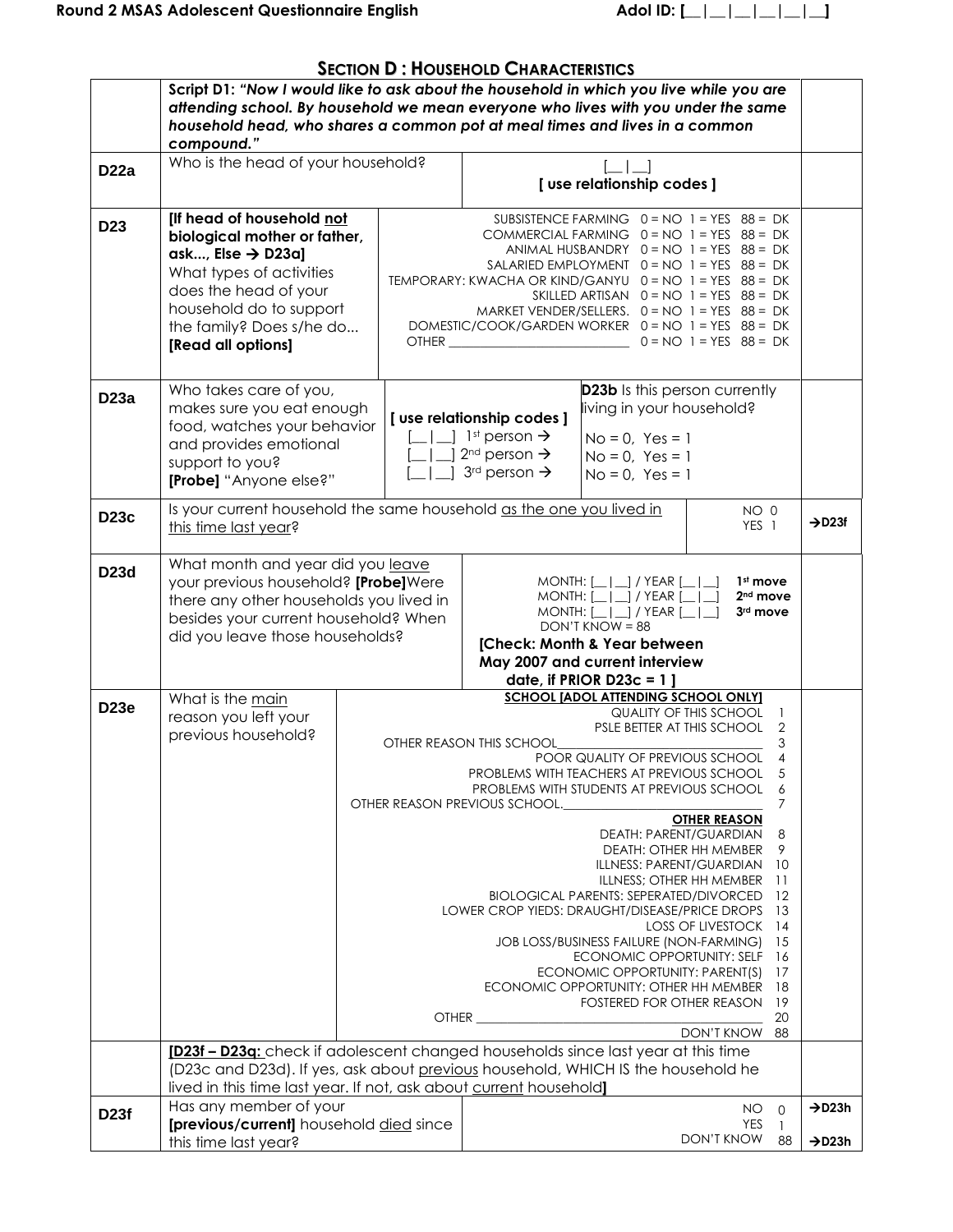| D23g             | Who in your<br>[previous/current]<br>household has died since<br>this time last year? What<br>month and year did they<br>die?                                                   | $1st$ person [<br>$2nd person$  <br>3rd person [                   | $\rightarrow$<br>$\rightarrow$<br>$\rightarrow$<br>DON'T KNOW = 88<br>[ use relationship<br>codes ] | $MONTH: [\underline{\hspace{1cm}}] \underline{\hspace{1cm}}] / YEAR [\underline{\hspace{1cm}}] \underline{\hspace{1cm}}]$<br>$MONTH:$ $\begin{bmatrix} 1 & 1 \end{bmatrix}$ / YEAR $\begin{bmatrix} 1 & 1 \end{bmatrix}$<br>$MONTH:$ $\begin{bmatrix} 1 & 1 \end{bmatrix}$ / YEAR $\begin{bmatrix} 1 & 1 \end{bmatrix}$<br>[Check: Month & Year<br>between May 2007 and<br>current interview date, If<br>$PRIOR, D23f = 0$ |                                              |
|------------------|---------------------------------------------------------------------------------------------------------------------------------------------------------------------------------|--------------------------------------------------------------------|-----------------------------------------------------------------------------------------------------|----------------------------------------------------------------------------------------------------------------------------------------------------------------------------------------------------------------------------------------------------------------------------------------------------------------------------------------------------------------------------------------------------------------------------|----------------------------------------------|
| <b>D23h</b>      | Was any member of your [previous/current] household<br>born since this time last year?                                                                                          |                                                                    |                                                                                                     | <b>NO</b><br>0<br><b>YES</b><br>$\overline{1}$<br>DON'T KNOW 88                                                                                                                                                                                                                                                                                                                                                            | $\rightarrow$ D23j<br>$\rightarrow$ D23j     |
| <b>D23i</b>      | Who in your<br>[previous/current]<br>household was born since<br>this time last year? What<br>month and year were<br>they born?                                                 | $1st$ person  <br>2 <sup>nd</sup> person[<br>$3rd$ person $\lceil$ | $\rightarrow$<br>$\rightarrow$<br>$\rightarrow$<br>DON'T KNOW = 88<br>[ use relationship<br>codes ] | MONTH: $[\_   \_ ]$ / YEAR $[\_   \_ ]$<br>$MONTH:$ $[\_   \_ ]$ / YEAR $[\_   \_ ]$<br>MONTH: $[\_   \_ ]$ / YEAR $[\_   \_ ]$<br>[Check: Month & Year<br>between May 2007 and<br>current interview date, If<br>$PRIOR, D23h = 0$ ]                                                                                                                                                                                       |                                              |
| <b>D23i</b>      | Has any member of your [previous/current] household<br>entered the household since this time last year?                                                                         |                                                                    |                                                                                                     | NO.<br>$\circ$<br><b>YES</b><br>$\overline{1}$<br>DON'T KNOW 88                                                                                                                                                                                                                                                                                                                                                            | $\rightarrow$ D23k<br>$\rightarrow$ D23k     |
| <b>D23k</b>      | Who in your<br>[previous/current]<br>household has entered<br>since this time last year?<br>What month and year did<br>they enter?                                              | $1st$ person [<br>$2nd$ person $\lceil$<br>3rd person [            | →<br>$\rightarrow$<br>$\rightarrow$<br>DON'T KNOW = 88<br>[ use relationship<br>codes ]             | $MONTH:$ $\begin{bmatrix} 1 & 1 \end{bmatrix}$ / YEAR $\begin{bmatrix} 1 & 1 \end{bmatrix}$<br>$MONTH:$ $[\_   \_ ]$ / YEAR $[\_   \_ ]$<br>$MONTH:$ $\begin{bmatrix} 1 & 1 \end{bmatrix}$ / YEAR $\begin{bmatrix} 1 & 1 \end{bmatrix}$<br>[Check: Month & Year<br>between May 2007 and<br>current interview date, If<br>$PRIOR, D23j = 0$                                                                                 |                                              |
| <b>D231</b>      | Has any member of your [previous/current] household<br>permanently left the household since this time last year?                                                                |                                                                    |                                                                                                     | <b>NO</b><br>$\overline{0}$<br><b>YES</b><br>$\overline{1}$<br>DON'T KNOW 88                                                                                                                                                                                                                                                                                                                                               | $\rightarrow$ D23n<br>$\rightarrow$ D23n     |
| <b>D23m</b>      | Who in your<br>[previous/current]<br>household has<br>permanently left since this<br>time last year? What<br>month and year did they<br>leave?                                  | 1st person  <br>2 <sup>nd</sup> person[<br>3rd person [            | $\rightarrow$<br>$\rightarrow$<br>$\rightarrow$<br>DON'T KNOW = 88<br>[ use relationship<br>codes ] | $MONTH:$ $[\_   \_ ]$ / YEAR $[\_   \_ ]$<br>$MONTH:$ $[\_   \_ ]$ / YEAR $[\_   \_ ]$<br>$MONTH: [\underline{\hspace{1cm}}] \underline{\hspace{1cm}}] / YEAR [\underline{\hspace{1cm}}] \underline{\hspace{1cm}}]$<br>[Check: Month & Year<br>between May 2007 and<br>current interview date, If<br>$PRIOR, D23I = 0$ ]                                                                                                   |                                              |
| <b>D23n</b>      | Has any member of your<br>[previous/current] household started<br>school for the first time or returned to<br>school after dropping out since this<br>time last year?           |                                                                    |                                                                                                     | NO.<br>$\overline{O}$<br><b>YES</b><br>$\overline{1}$<br>DON'T KNOW 88                                                                                                                                                                                                                                                                                                                                                     | $\rightarrow$ D23p<br>$\rightarrow$ D23p     |
| <b>D230</b>      | Who in your<br>[previous/current]<br>household has started or<br>returned to school since<br>this time last year? What<br>month and year did they<br>start or return to school? | $1st$ person [<br>$2nd person$ [_]<br>3 <sup>rd</sup> person [     | $\rightarrow$<br>$\rightarrow$<br>$\rightarrow$<br>DON'T KNOW = 88<br>[ use relationship<br>codes ] | $MONTH:$ $[\_   \_ ]$ / YEAR $[\_   \_ ]$<br>$MONTH:$ $[\_   \_ ]$ / YEAR $[\_   \_ ]$<br>MONTH: [_ _] / YEAR [_ _]<br>[Check: Month & Year<br>between May 2007 and<br>current interview date, If<br>$PRIOR, D23n = 0$                                                                                                                                                                                                     |                                              |
| D <sub>23p</sub> | Has any member of your<br>[previous/current] household dropped<br>out of school since this time last year?                                                                      |                                                                    |                                                                                                     | NO.<br>$\overline{0}$<br><b>YES</b><br>$\overline{1}$<br>DON'T KNOW 88                                                                                                                                                                                                                                                                                                                                                     | $\rightarrow$ Sect E<br>$\rightarrow$ Sect E |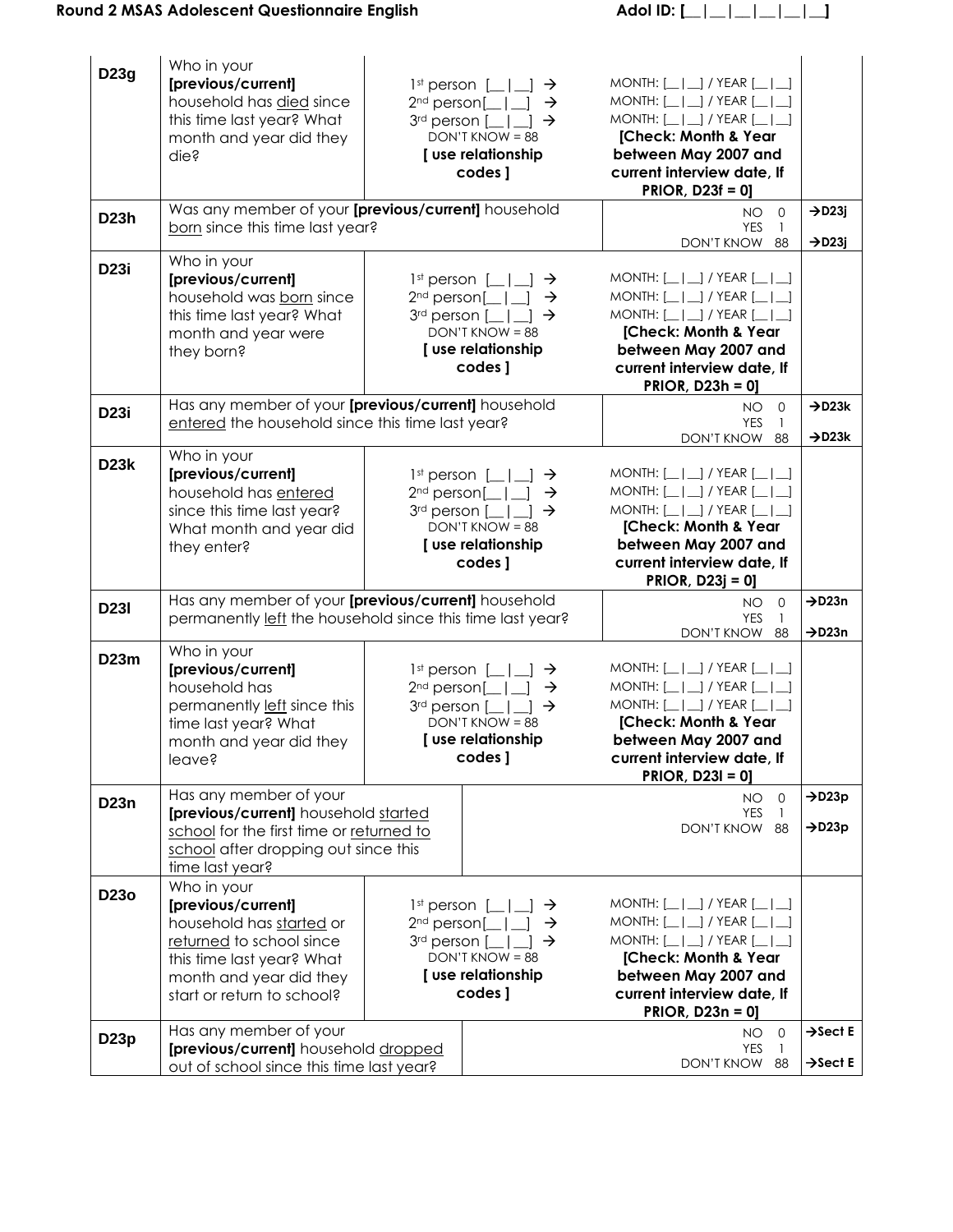| D23q                      | Who in your<br>[previous/current]<br>out of school since this<br>time last year? What<br>drop out? | household has dropped<br>month and year did they | $1st$ person $\lceil \quad \rceil$<br>$\rightarrow$<br>$2nd$ person $\lceil \quad \rceil$<br>$\rightarrow$<br>3rd person [<br>$\rightarrow$<br>$DON'T$ KNOW = 88<br>[ use relationship<br>codes ] | $M$ ONTH: $\begin{bmatrix} 1 \\ 1 \end{bmatrix}$ / YEAR $\begin{bmatrix} 1 \\ 1 \end{bmatrix}$<br>MONTH: [       YEAR [  <br>$MONTH: [\_   \_ ]$ / YEAR $[\_   \_ ]$<br>[Check: Month & Year<br>between May 2007 and<br>current interview date, If<br>$PRIOR, D23p = 0$ |
|---------------------------|----------------------------------------------------------------------------------------------------|--------------------------------------------------|---------------------------------------------------------------------------------------------------------------------------------------------------------------------------------------------------|-------------------------------------------------------------------------------------------------------------------------------------------------------------------------------------------------------------------------------------------------------------------------|
| <b>Relationship Codes</b> |                                                                                                    | 09 Biological sister                             | 19 Male Cousin                                                                                                                                                                                    | 29 Other relative: Female                                                                                                                                                                                                                                               |
| 00 No one                 |                                                                                                    | 10 Biological brother                            | 20 Female Cousin                                                                                                                                                                                  | 30 Person not related: Male                                                                                                                                                                                                                                             |
| 01 Self                   |                                                                                                    | 1 Half brother                                   | 21 Niece                                                                                                                                                                                          |                                                                                                                                                                                                                                                                         |
| 02 Spouse                 |                                                                                                    | 12 Half sister                                   | 22 Nephew                                                                                                                                                                                         | 31 Person not related: Female                                                                                                                                                                                                                                           |
| 03 Son                    |                                                                                                    | 13 Mother's Brother                              | 23 Sister's husband                                                                                                                                                                               |                                                                                                                                                                                                                                                                         |
| 04 Daughter               |                                                                                                    | I 4 Mother's Sister                              | 24 Brother's wife                                                                                                                                                                                 | 88 Don't Know                                                                                                                                                                                                                                                           |
| 05 Biological Mother      |                                                                                                    | 15 Father's Brother                              | 25 Spouse's mother                                                                                                                                                                                |                                                                                                                                                                                                                                                                         |
| 06 Biological Father      |                                                                                                    | 16 Father's Sister                               | 26 Spouse's father                                                                                                                                                                                |                                                                                                                                                                                                                                                                         |
| 07 Step Mother            |                                                                                                    | 17 Mother's parent                               | 27 Spouse's other wife                                                                                                                                                                            |                                                                                                                                                                                                                                                                         |
| 08 Step Father            |                                                                                                    | 18 Father's parent                               | 28 Other relative: Male                                                                                                                                                                           |                                                                                                                                                                                                                                                                         |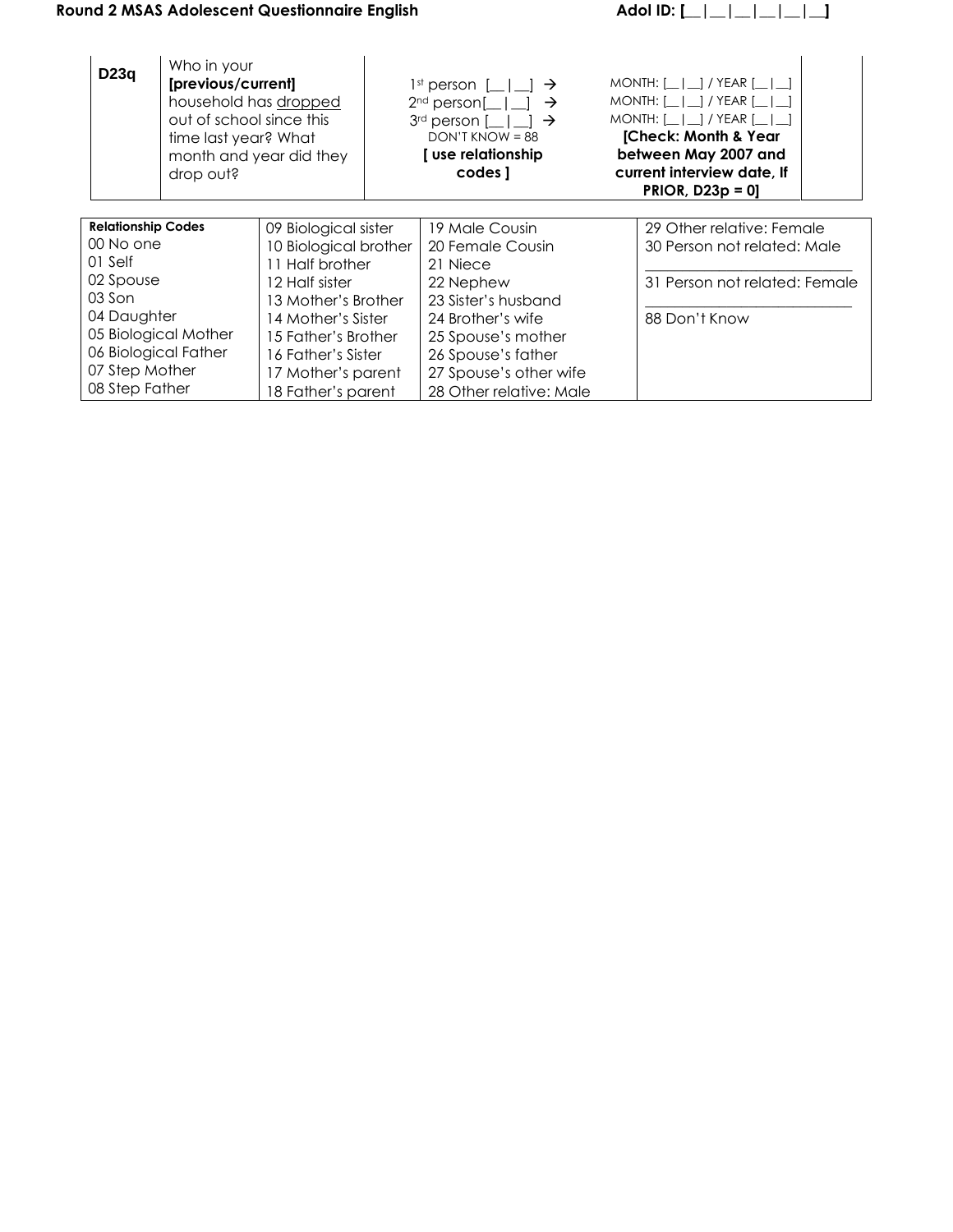# **SECTION E : HOUSING CHARACTERISTICS**

<span id="page-8-0"></span>

| E1              | Could you please tell me whether your household has any of the following?                                                                                                                                                                                                                       |                                                                                                                                                                                  |                             |                                                                                                                                                                                                           | Household<br>NO                                                                        | <b>YES</b>                                       |                  |
|-----------------|-------------------------------------------------------------------------------------------------------------------------------------------------------------------------------------------------------------------------------------------------------------------------------------------------|----------------------------------------------------------------------------------------------------------------------------------------------------------------------------------|-----------------------------|-----------------------------------------------------------------------------------------------------------------------------------------------------------------------------------------------------------|----------------------------------------------------------------------------------------|--------------------------------------------------|------------------|
|                 | A<br>Β<br>С<br>D<br>E<br>F<br>G<br>Н<br>J<br>Κ<br>L<br>M<br>N<br>$\circ$<br>P                                                                                                                                                                                                                   |                                                                                                                                                                                  |                             | Mattress<br>Sofa<br>Table<br>Chairs<br>Paraffin glass lamp<br>Television<br>Radio<br>Cell phone<br>Mosquito net<br>Bicycle<br>Motorcycle<br>Car<br>Tin Roof<br>Electricity<br>Boat/Canoe<br>Books to read | $\Omega$<br>0<br>0<br>0<br>0<br>0<br>0<br>0<br>0<br>0<br>0<br>0<br>0<br>0<br>0<br>0    | $\mathbf{1}$                                     |                  |
|                 | Q                                                                                                                                                                                                                                                                                               |                                                                                                                                                                                  |                             | [If P = YES: Ask:] How many Books?                                                                                                                                                                        | $DK = 88$                                                                              |                                                  |                  |
| E <sub>1a</sub> | What is the main source of lighting in your household?                                                                                                                                                                                                                                          |                                                                                                                                                                                  |                             |                                                                                                                                                                                                           | NO LIGHTING<br><b>FIRE</b><br><b>CANDLE</b><br>PARAFFIN/GAS LAMP<br><b>ELECTRICITY</b> | 0<br>-1<br>$\overline{2}$<br>3<br>$\overline{4}$ |                  |
| E <sub>2</sub>  | I'm now going to read a list of <b>animals</b> . How many of the<br>following animals your household owns? [READ LIST]                                                                                                                                                                          |                                                                                                                                                                                  | A<br>Β<br>$\mathsf{C}$<br>D | <b>GOATS</b><br><b>POULTRY</b><br>SHEEP<br>CATTLE                                                                                                                                                         |                                                                                        |                                                  |                  |
| E <sub>3</sub>  | Does anyone in your household own farm<br>land?                                                                                                                                                                                                                                                 |                                                                                                                                                                                  |                             |                                                                                                                                                                                                           | <b>NO</b><br><b>YES</b>                                                                | 0<br>1                                           |                  |
| E4              | Does anyone in your household rent farm<br>land?                                                                                                                                                                                                                                                |                                                                                                                                                                                  |                             |                                                                                                                                                                                                           | <b>NO</b><br><b>YES</b>                                                                | 0<br>$\mathbf{1}$                                |                  |
| E <sub>5</sub>  | Does the land your household works have<br>irrigation other than rain-water?                                                                                                                                                                                                                    |                                                                                                                                                                                  |                             |                                                                                                                                                                                                           | NO<br><b>YES</b><br>NO LAND WORKED                                                     | 0<br>$\mathbf{1}$<br>2                           | $\rightarrow$ E8 |
| E <sub>6</sub>  | Did your household fertilize the crops that<br>were just harvested                                                                                                                                                                                                                              |                                                                                                                                                                                  |                             |                                                                                                                                                                                                           | <b>NO</b><br><b>YES</b><br>NO LAND WORKED                                              | 0<br>$\mathbf{1}$<br>2                           |                  |
| E7              | E7a<br>WHAT ARE THE MAIN CROPS THAT YOUR<br>HOUSEHOLD PRODUCED LAST HARVEST<br><b>SEASON?</b>                                                                                                                                                                                                   |                                                                                                                                                                                  |                             | E7b<br>HOW MUCH OF THIS CROP DID YOU PRODUCE LAST<br><b>HARVEST SEASON?</b><br>[ask for E-N only; if exact amount not known, ask                                                                          |                                                                                        |                                                  |                  |
|                 | [check each option mentioned]<br>Millet<br>A<br>Sweet potatoes<br>Β<br>$\mathsf{C}$<br>Sugar Cane<br>D<br>Cassava<br>E<br>Rice<br>F<br>Groundnuts<br>G<br>Beans<br>H<br>Maize<br>Tobacco<br>Cotton<br>J<br>K<br>Soy beans<br>Pigeon Peas [<br>L<br>Sourghum [<br>M<br>Cow Peas [<br>$\mathsf N$ | Bags (50 kg)<br>Bags (50 kg)<br>Bags (50 kg)<br>Bags (50 kg)<br>KGs or bales _______<br>KGs or bales ______<br>KGs or bales ______<br>Bags (50 kg)<br><b>KGs</b><br>Bags (50 kg) |                             | to estimate]                                                                                                                                                                                              |                                                                                        |                                                  |                  |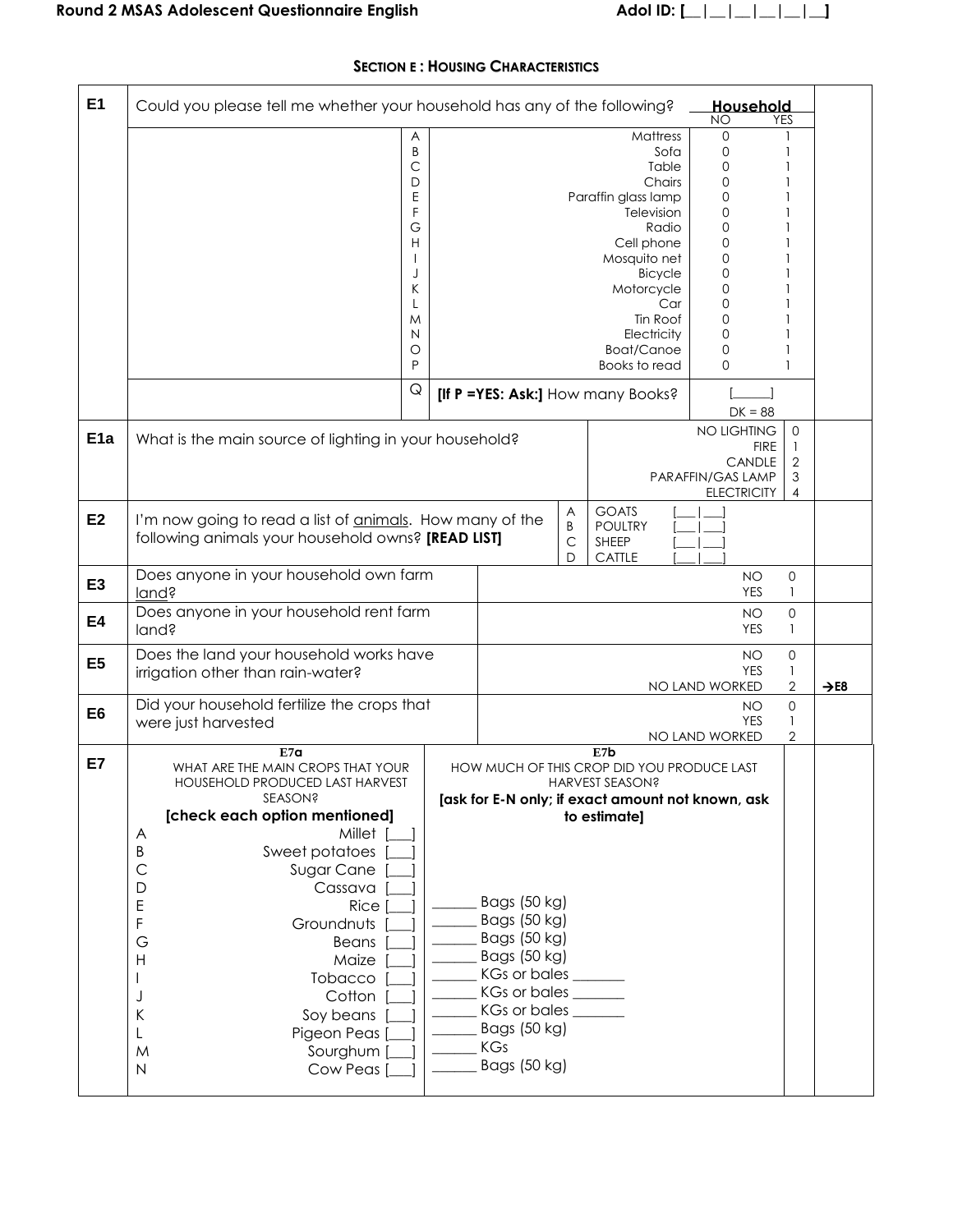| E <sub>8</sub> | What is the main source of drinking water for<br>members of your household?                                                          | piped(dwelling/compound)<br>piped(public/shared)<br>open well: protected (dwelling/compound)<br>open well: protected (public/shared)<br>open well: unprotected (dwelling/compound)<br>open well: unprotected (public/shared)<br>borehole(dwelling/compound)<br>borehole(public/shared)<br>spring/river/pond/dam<br>Other | $\overline{2}$<br>$\ensuremath{\mathsf{3}}$<br>$\overline{4}$<br>5<br>6<br>$\overline{7}$<br>8<br>9<br>10 | $\rightarrow$ E10<br>$\rightarrow$ E10<br>$\rightarrow$ E10<br>$\rightarrow$ E10 |
|----------------|--------------------------------------------------------------------------------------------------------------------------------------|--------------------------------------------------------------------------------------------------------------------------------------------------------------------------------------------------------------------------------------------------------------------------------------------------------------------------|-----------------------------------------------------------------------------------------------------------|----------------------------------------------------------------------------------|
| E <sub>9</sub> | How long does it take to go to that source,<br>get water and come back?                                                              | MINUTES [   ]                                                                                                                                                                                                                                                                                                            |                                                                                                           |                                                                                  |
| E10            | What kind of toilet facilities does your<br>household have?<br>[Record all responses]                                                | flush toilet<br>VIP pit latrine (lid, cement floor, fly trap)<br>standard pit latrine (cement floor)<br>traditional pit latrine (mud floor)<br>no facility/bush/field/throw away                                                                                                                                         | $\overline{2}$<br>3<br>$\overline{4}$<br>5                                                                |                                                                                  |
| E11            | What is the main flooring material used in your<br>household?                                                                        | natural (earth/sand/mud/dung)<br>rudimentary (wood/broken brick)<br>finished (polished wood/cement/tile)<br>other                                                                                                                                                                                                        | $\mathbf 2$<br>3<br>4                                                                                     |                                                                                  |
| E12            | What is the type of fuel mainly used for<br>cooking in your household?                                                               | electricity<br>paraffin<br>charcoal<br>firewood<br>straw<br>other                                                                                                                                                                                                                                                        | 2<br>3<br>4<br>5<br>6                                                                                     |                                                                                  |
| E13            | What is the total number of rooms in your<br>household or compound, including bedrooms,<br>living rooms, and rooms in which you eat? | $ROOMS$ $\Box$                                                                                                                                                                                                                                                                                                           |                                                                                                           |                                                                                  |

### **SECTION F: RESPONDENT'S CHARACTERISTICS**

|                | F1_Script: "Now I would like to ask a few questions about you—the languages you speak, your tribe,<br>and your religious practices." |                                 |                |                      |
|----------------|--------------------------------------------------------------------------------------------------------------------------------------|---------------------------------|----------------|----------------------|
| F4             | "What religion are you?"                                                                                                             | <b>NO RELIGION</b>              | 0              | $\rightarrow$ Sect G |
|                |                                                                                                                                      | CATHOLIC                        | 1              |                      |
|                | [If Christian, ask what denomination]                                                                                                | <b>QUADIRIYA MUSLIM</b>         | $\overline{2}$ |                      |
|                | [If Muslim, ask if Quadiriya or Sukuti]                                                                                              | <b>SUKUTU MUSLIM</b>            | 3              |                      |
|                |                                                                                                                                      | "JUST MUSLIM"                   | 4              |                      |
|                |                                                                                                                                      | <b>CCAP</b>                     | 5              |                      |
|                |                                                                                                                                      | <b>CHURCH OF CHRIST</b>         | 6              |                      |
|                |                                                                                                                                      | <b>BAPTIST</b>                  | $\overline{7}$ |                      |
|                |                                                                                                                                      | <b>ANGLICAN</b>                 | 8              |                      |
|                |                                                                                                                                      | PENTECOSTAL/CHARISMATIC         | 9              |                      |
|                |                                                                                                                                      | SEVENTH DAY ADVENTIST           | 10             |                      |
|                |                                                                                                                                      | <b>JEHOVAH'S WITNESS</b>        | 11             |                      |
|                |                                                                                                                                      | <b>INDIGENOUS CHRISTIAN</b>     | 12             |                      |
|                |                                                                                                                                      | <b>INDIGENOUS NON-CHRISTIAN</b> | 13             |                      |
|                |                                                                                                                                      | "JUST CHRISTIAN"                | 14             |                      |
|                |                                                                                                                                      | <b>OTHER</b>                    | 15             |                      |
|                | When was the last time you attended religious services                                                                               | <b>NEVER</b>                    | $\mathbf 0$    | $\rightarrow$ F7     |
| F <sub>5</sub> | at a church or mosque?                                                                                                               | <b>6 MONTHS AGO OR MORE</b>     | $\mathbf{1}$   | $\rightarrow$ F7     |
|                |                                                                                                                                      | 2-5 MONTHS AGO                  | $\overline{2}$ | $\rightarrow$ F7     |
|                |                                                                                                                                      | IN THE LAST MONTH               | 3              |                      |
|                |                                                                                                                                      | IN THE LAST WEEK                | $\overline{4}$ |                      |
|                |                                                                                                                                      | <b>TODAY</b>                    | 5              |                      |
|                | [CHRISTIAN ONLY]                                                                                                                     | ONCE                            |                |                      |
| F <sub>6</sub> | In the last month, how regularly did you attend religious                                                                            | <b>LESS THAN ONCE A WEEK</b>    | $\overline{2}$ | All                  |
|                | services?                                                                                                                            | <b>ONCE A WEEK</b>              | 3              | $\rightarrow$ F8     |
|                |                                                                                                                                      | 2 TO 3 TIMES PER WEEK           | $\overline{4}$ |                      |
|                |                                                                                                                                      | EVERYDAY                        | 5              |                      |
|                | [MUSLIM ONLY]                                                                                                                        | <b>NO</b>                       | $\mathbf{0}$   |                      |
| F7             |                                                                                                                                      | <b>YES</b>                      | $\mathbf{1}$   |                      |
|                | During Ramadan this past year did you eat or drink                                                                                   |                                 |                |                      |
|                | during daylight?                                                                                                                     |                                 |                |                      |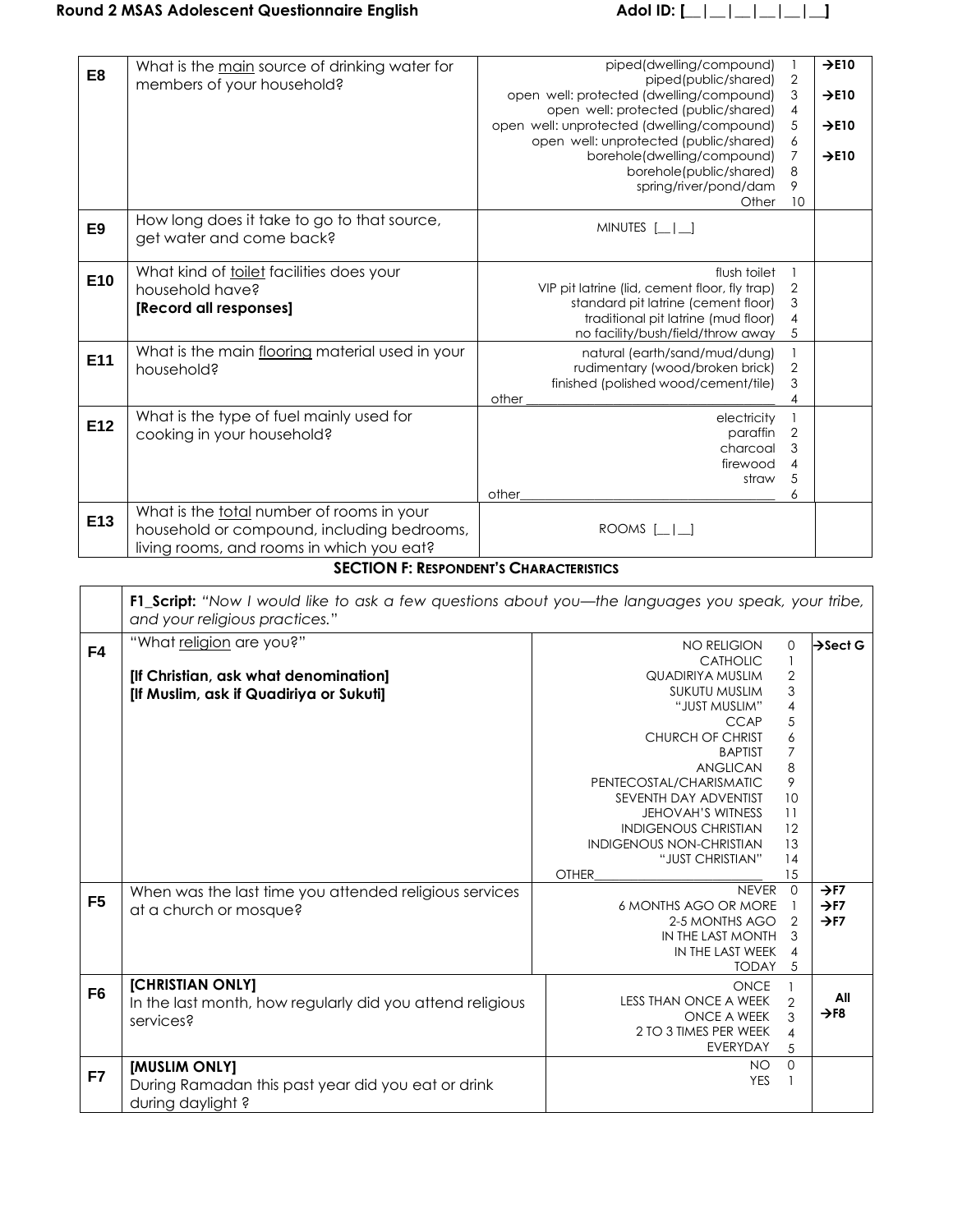|                 | F1_Script: "Now I would like to ask a few questions about you—the languages you speak, your tribe,<br>and your religious practices."                                                                                                                              |                                             |                                                                                                                                                                                                                        |                                                                                                       |                                                                                                                                                            |                   |  |
|-----------------|-------------------------------------------------------------------------------------------------------------------------------------------------------------------------------------------------------------------------------------------------------------------|---------------------------------------------|------------------------------------------------------------------------------------------------------------------------------------------------------------------------------------------------------------------------|-------------------------------------------------------------------------------------------------------|------------------------------------------------------------------------------------------------------------------------------------------------------------|-------------------|--|
| F <sub>8</sub>  | In the previous week, how often did you pray during the<br>day.                                                                                                                                                                                                   |                                             | A FEW TIMES PER DAY<br>5 TIMES PER DAY, EVERYDAY                                                                                                                                                                       | NOT AT ALL<br><b>ONCE</b><br>A FEW TIMES<br>ONCE A DAY                                                | $\Omega$<br>$\mathbf{1}$<br>2<br>3<br>4<br>5                                                                                                               |                   |  |
| F <sub>9</sub>  | <b>Adolescent attending school</b><br>In the previous school week, how often did you attend<br>[Madrassa/bible study] after school?<br><b>Adolescent NOT attending school</b><br>In the previous school week, how often did you attend<br>[Madrassa/bible study]? |                                             |                                                                                                                                                                                                                        | <b>Never</b><br>Some days<br>Everyday                                                                 | $\Omega$<br>$\overline{2}$                                                                                                                                 | $\rightarrow$ F11 |  |
| F <sub>10</sub> | Do you attend [Madrassa/bible study] on the<br>weekends?                                                                                                                                                                                                          |                                             |                                                                                                                                                                                                                        | NO.<br><b>YES</b>                                                                                     | $\Omega$<br>$\mathbf{1}$                                                                                                                                   |                   |  |
| F <sub>11</sub> | What other religious activities have you done in the<br>last month?<br>[READ LIST - record all mentioned]                                                                                                                                                         | A<br>B<br>C<br>D<br>E<br>F<br>G<br>H<br>- 1 | <b>CHOIR</b><br>YOUTH GROUP<br><b>BIBLE/KORAN STUDY</b><br>PRAYER MEETING<br>VISITING THE SICK<br><b>REVIVAL MEETINGS</b><br><b>EVANGELICAL WORK</b><br><b>ISLAMIC SCHOOL/MADRASA</b><br>NIGHT PRAYERS<br><b>OTHER</b> | <b>NO</b><br>$\Omega$<br>0<br>0<br>0<br>0<br>$\Omega$<br>$\Omega$<br>$\Omega$<br>$\Omega$<br>$\Omega$ | <b>YES</b><br>$\mathbf{1}$<br>$\mathbf{1}$<br>$\mathbf{1}$<br>$\mathbf{1}$<br>$\mathbf{1}$<br>$\mathbf{1}$<br>$\mathbf{1}$<br>$\mathbf{1}$<br>$\mathbf{1}$ |                   |  |
| F12             | [IF MUSLIM, ASK:] Have you made Tauba?<br>[IF CHRISTIAN, ASK:] Are you a born again Christian?                                                                                                                                                                    |                                             |                                                                                                                                                                                                                        |                                                                                                       | NO 0<br>YES <sub>1</sub>                                                                                                                                   |                   |  |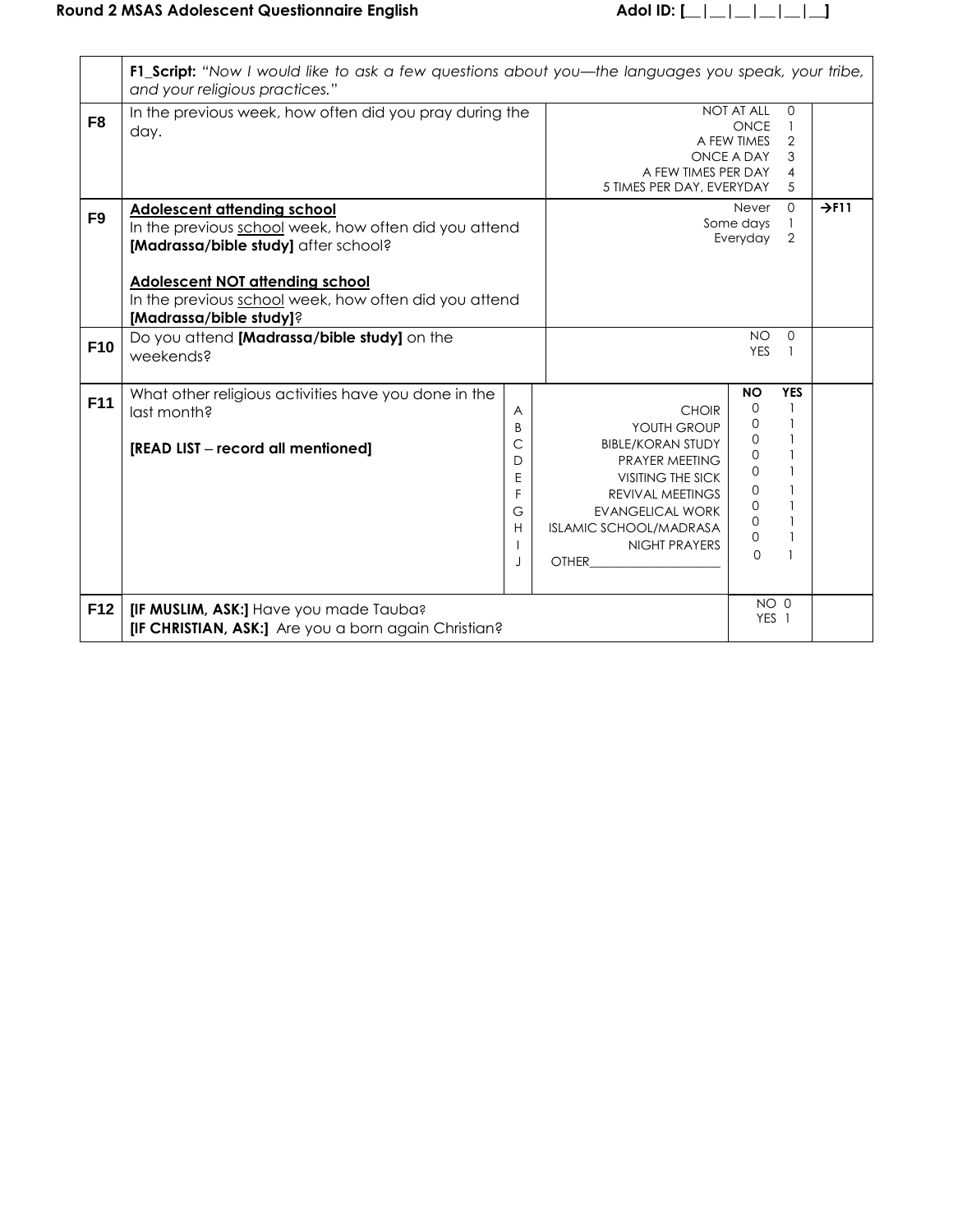|                  | <b>Script_G1:</b> "Now I would like to ask some things about your schooling."                                                   |                                                                                                                                                                                                                                                                                                                                                                                                                                                                                                                                                                                                                                                                                                                                                                                                                                                                                                                                 |                                                                                           |  |                                                 |                          |  |  |
|------------------|---------------------------------------------------------------------------------------------------------------------------------|---------------------------------------------------------------------------------------------------------------------------------------------------------------------------------------------------------------------------------------------------------------------------------------------------------------------------------------------------------------------------------------------------------------------------------------------------------------------------------------------------------------------------------------------------------------------------------------------------------------------------------------------------------------------------------------------------------------------------------------------------------------------------------------------------------------------------------------------------------------------------------------------------------------------------------|-------------------------------------------------------------------------------------------|--|-------------------------------------------------|--------------------------|--|--|
| <b>NO</b>        | <b>QUESTION</b>                                                                                                                 |                                                                                                                                                                                                                                                                                                                                                                                                                                                                                                                                                                                                                                                                                                                                                                                                                                                                                                                                 | <b>RESPONSE</b>                                                                           |  |                                                 | <b>SKIP</b>              |  |  |
| G <sub>0</sub> a | Did you ever attend school during the 1st term of this school year (2008)?                                                      |                                                                                                                                                                                                                                                                                                                                                                                                                                                                                                                                                                                                                                                                                                                                                                                                                                                                                                                                 |                                                                                           |  | <b>NO</b><br>$\mathbf 0$<br>YES<br>$\mathbf{1}$ | $\rightarrow$ G0c        |  |  |
| G0b              | What were the reasons that<br>you did not attend the first<br>term of this year?<br>[Do not read list; check all<br>mentioned]  | <b>SCHOOL ISSUES</b><br>NOT DOING WELL AT SCHOOL<br>A. [<br>DON'T LIKE SCHOOL<br>В.<br>$C_{\cdot}$<br>PROBLEMS WITH/AFRAID OTHER STUDENTS<br>PROBLEMS WITH/AFRAID OF TEACHER<br>D.<br><b>TRAVEL/DISTANCE TO PRIMARY</b><br>E.<br>RATHER DO SOMETHING ELSE<br>F.<br>PARENTS/GUARDIAN DON'T WANT ME TO GO TO SCHOOL<br>$G.$ [<br><b>FINANCIAL/WORK</b><br>H. [<br><b>FINANCIAL/COSTS</b><br>NO MONEY FOR DEVELOPMENT FUNDS<br>NEEDED TO WORK AT HOME/FIELDS<br>K. [<br>NEED TO WORK/EARN MONEY<br><b>AND ILLNESS/DEATH</b><br>ADOLESCENT SICK/ILL<br>L. I<br>M. [<br>ILLNESS: PARENT/GUARDIAN<br>N. [<br>ILLNESS; OTHER HH MEMBER<br>$O.$ [<br>DEATH: PARENT/GUARDIAN<br>$P.$ [<br>DEATH: OTHER HH MEMBER<br><b>HOUSEHOLD ISSUES</b><br><b>BIOLOGICAL PARENTS: SEPERATED/DIVORCED</b><br>Q.<br>R.<br>NEEDED TO LOOK AFTER BROTHERS/SISTERS<br>S.<br><b>HUNGER</b><br>T.                                                           |                                                                                           |  |                                                 | All<br>$\rightarrow$ G1a |  |  |
| G <sub>0</sub> c | What school did you attend the 1st term of this<br>school year?                                                                 |                                                                                                                                                                                                                                                                                                                                                                                                                                                                                                                                                                                                                                                                                                                                                                                                                                                                                                                                 | U.I<br>DON'T KNOW<br>THIS SCHOOL (SAME AS COVER SHEET)<br>$\blacksquare$                  |  |                                                 |                          |  |  |
| G <sub>0</sub> d | Did you pass your exams at the end of term 1<br>this school year?                                                               | <b>NO</b><br>0<br><b>YES</b><br>$\mathbf{1}$<br>66<br>DID NOT SIT FOR EXAMS                                                                                                                                                                                                                                                                                                                                                                                                                                                                                                                                                                                                                                                                                                                                                                                                                                                     |                                                                                           |  | $\rightarrow$ G1a<br>$\rightarrow$ G1a          |                          |  |  |
| G <sub>1</sub>   | What number were you at the<br>end of term 1 this school<br>year? [class position]                                              |                                                                                                                                                                                                                                                                                                                                                                                                                                                                                                                                                                                                                                                                                                                                                                                                                                                                                                                                 | POSITION<br>SCHOOL: NEW GRADING SYSTEM= 5555<br>WAS NOT RANKED= 6666<br>DON'T KNOW = 8888 |  |                                                 |                          |  |  |
| G <sub>1</sub> a | Did you ever attend during the third term of last<br>school year?                                                               |                                                                                                                                                                                                                                                                                                                                                                                                                                                                                                                                                                                                                                                                                                                                                                                                                                                                                                                                 |                                                                                           |  | NO<br>0<br><b>YES</b><br>$\mathbf{1}$           | $\rightarrow$ G1c        |  |  |
| G <sub>1</sub> b | What were the reasons that<br>you did not attend the third<br>term of last year?<br>[Do note read list; check all<br>mentioned] | <b>SCHOOL ISSUES</b><br>NOT DOING WELL AT SCHOOL<br>A. [<br><b>DON'T LIKE SCHOOL</b><br>B. [<br>PROBLEMS WITH/AFRAID OTHER STUDENTS<br>C.<br>PROBLEMS WITH/AFRAID OF TEACHER<br>D.<br>Ε.<br><b>TRAVEL/DISTANCE TO PRIMARY</b><br>F.<br>RATHER DO SOMETHING ELSE<br>$G.$ [<br>PARENTS/GUARDIAN DON'T WANT ME TO GO TO SCHOOL<br><b>FINANCIAL/WORK</b><br>H.  <br><b>FINANCIAL/COSTS</b><br>NO MONEY FOR DEVELOPMENT FUNDS<br>Ι.<br>J.<br>NEEDED TO WORK AT HOME/FIELDS<br>K.  <br>NEED TO WORK/EARN MONEY<br><b>AND ILLNESS/DEATH</b><br>ADOLESCENT SICK/ILL<br>L.<br>M. [<br>ILLNESS: PARENT/GUARDIAN<br>N. [<br>ILLNESS; OTHER HH MEMBER<br>О.<br>DEATH: PARENT/GUARDIAN<br>Р.<br>DEATH: OTHER HH MEMBER<br><b>HOUSEHOLD ISSUES</b><br><b>BIOLOGICAL PARENTS: SEPERATED/DIVORCED</b><br>Q. [<br>R.<br>NEEDED TO LOOK AFTER BROTHERS/SISTERS<br>S.<br><b>HUNGER</b><br>T.<br>$OTHER$ $\qquad \qquad$<br><b>DON'T KNOW</b><br>U. |                                                                                           |  |                                                 | All<br>$\rightarrow$ G3  |  |  |

# **SECTION G: EDUCATION HISTORY AND CURRENT SCHOOLING**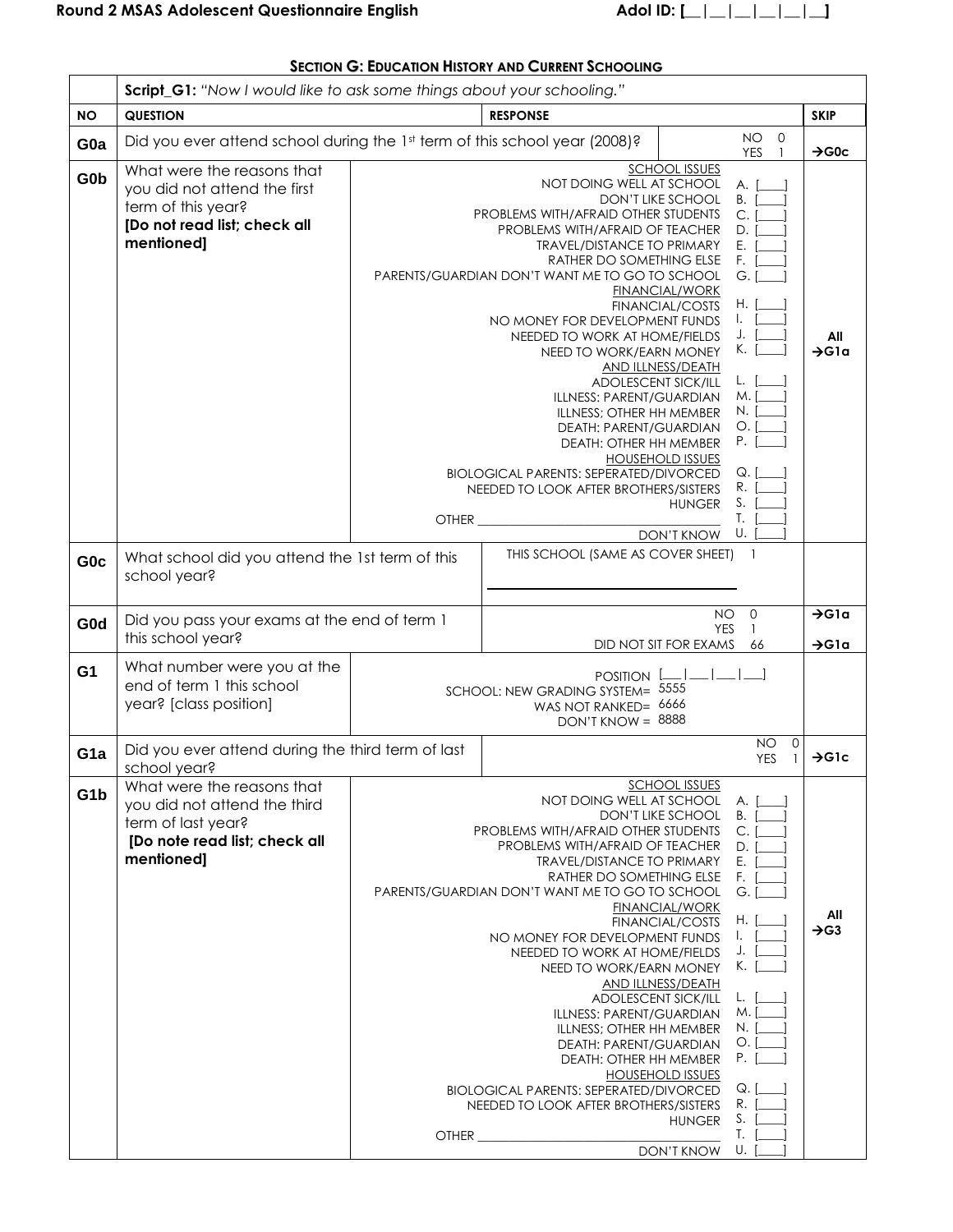# **Round 2 MSAS Adolescent Questionnaire English Adol ID: [\_\_|\_\_|\_\_|\_\_|\_\_|\_\_]**

|                  | Script_G1: "Now I would like to ask some things about your schooling."                                        |                             |       |                                                                                                                                                               |                                                                                      |                                                                |                                                  |
|------------------|---------------------------------------------------------------------------------------------------------------|-----------------------------|-------|---------------------------------------------------------------------------------------------------------------------------------------------------------------|--------------------------------------------------------------------------------------|----------------------------------------------------------------|--------------------------------------------------|
| G <sub>1c</sub>  | What school did you attend the 3rd term of last<br>school year?                                               |                             |       | THIS SCHOOL (SAME AS COVER SHEET)                                                                                                                             |                                                                                      | $\overline{1}$                                                 |                                                  |
| G <sub>1</sub> d | Did you pass your exams at the end of term 3<br>last school year?                                             |                             |       | NO 0<br>YES <sub>1</sub><br>DID NOT SIT FOR EXAMS 66                                                                                                          |                                                                                      |                                                                | $\rightarrow$ G <sub>3</sub><br>$\rightarrow$ G3 |
| G <sub>2</sub>   | What number were you at the end of<br>term three in the last school year?                                     |                             |       | POSITION L<br>SCHOOL: NEW GRADING SYSTEM= 5555<br>WAS NOT RANKED= 6666<br>DON'T KNOW = 8888                                                                   |                                                                                      |                                                                |                                                  |
| G <sub>3</sub>   | [Adolescent not current attending > G14a, else<br>$ask$ ]<br>How long did it take you to get to school today? |                             |       | minutes<br>$DON'T$ KNOW = 88                                                                                                                                  | hours [0 if less than 1 hr]                                                          |                                                                |                                                  |
| G4               |                                                                                                               |                             |       |                                                                                                                                                               | ΝO                                                                                   | YES                                                            |                                                  |
|                  | Do you have<br>[READ LIST]                                                                                    | Α<br>B<br>$\mathsf{C}$<br>D |       | A SCHOOL UNIFORM<br>SHOES FOR SCHOOL<br>OWN BAG FOR BOOKS<br>OWN PENS/PENCILS                                                                                 | $\mathbf{0}$<br>0<br>0<br>0                                                          | $\mathbf{1}$                                                   |                                                  |
|                  |                                                                                                               | Ε                           |       | <b>EXERCISE/WORK BOOK</b>                                                                                                                                     | 0<br>$\mathbf 0$                                                                     | 1                                                              |                                                  |
|                  | From where you sit in your classroom                                                                          | F                           |       | ALL OF YOUR TEXTBOOKS                                                                                                                                         | <b>NO</b>                                                                            | <b>YES</b>                                                     |                                                  |
| G <sub>5</sub>   | are you able to<br>[READ LIST]                                                                                | Α<br>B<br>C                 |       | HEAR THE TEACHER CLEARLY<br>SEE THE BLACKBOARD CLEARLY<br><b>WRITE COMFORTABLY</b>                                                                            | 0<br>0<br>$\mathbf{0}$                                                               | 1<br>1<br>1                                                    |                                                  |
| G <sub>6</sub>   | What do you sit on during class?                                                                              |                             |       | <b>OTHER</b>                                                                                                                                                  | <b>FLOOR: GROUND</b><br><b>FLOOR: CEMENT</b><br><b>BENCH/FORM</b><br>CHAIR WITH DESK | $\Omega$<br>2<br>3<br><b>CHAIR</b><br>4<br>5                   |                                                  |
| G7               | In your opinion, is the school toilet private<br>enough so that no one can see who is inside?                 |                             |       |                                                                                                                                                               | NO TOILETS AT SCHOOL<br>DON'T KNOW                                                   | $\circ$<br>NO.<br><b>YES</b><br>$\mathbf{1}$<br>77<br>88       |                                                  |
| G8               | Do you have a desk or a table to write on in<br>your classroom?                                               |                             |       |                                                                                                                                                               |                                                                                      | $\mathsf{O}\xspace$<br><b>NO</b><br><b>YES</b><br>$\mathbf{1}$ |                                                  |
| G10              | During the 3rd term of the last school year, did<br>you attend extra lessons organized by your<br>school?     |                             |       | DID NOT ATTEND SCHOOL IN 3RD TERM                                                                                                                             |                                                                                      | NO.<br>$\mathbf 0$<br><b>YES</b><br>$\mathbf{1}$<br>77         |                                                  |
| G11              | During this school year, have you had private<br>tutoring?                                                    |                             |       |                                                                                                                                                               |                                                                                      | 0<br><b>NO</b><br>$\perp$<br><b>YES</b>                        | $\rightarrow$ G154<br>a                          |
| G12              | Where did these lessons take place?<br>[Read all options]                                                     |                             |       | AT SCHOOL.<br>AT TEACHER'S HOME<br><b>OWN HOME</b><br><b>ELSEWHERE</b>                                                                                        | ΝO<br>0<br>0<br>0<br>0                                                               | <b>YES</b>                                                     |                                                  |
| G13              | Who provided the tutoring lessons?<br>Was it<br>[Read all options]                                            |                             | Other | Own teacher<br>Another teacher at this school<br>Teacher from another school<br>Another adult<br>Student in a higher standard<br>Student in the same standard | <b>NO</b><br>$\Omega$<br>0<br>0<br>0<br>0<br>0<br>0                                  | <b>YES</b>                                                     |                                                  |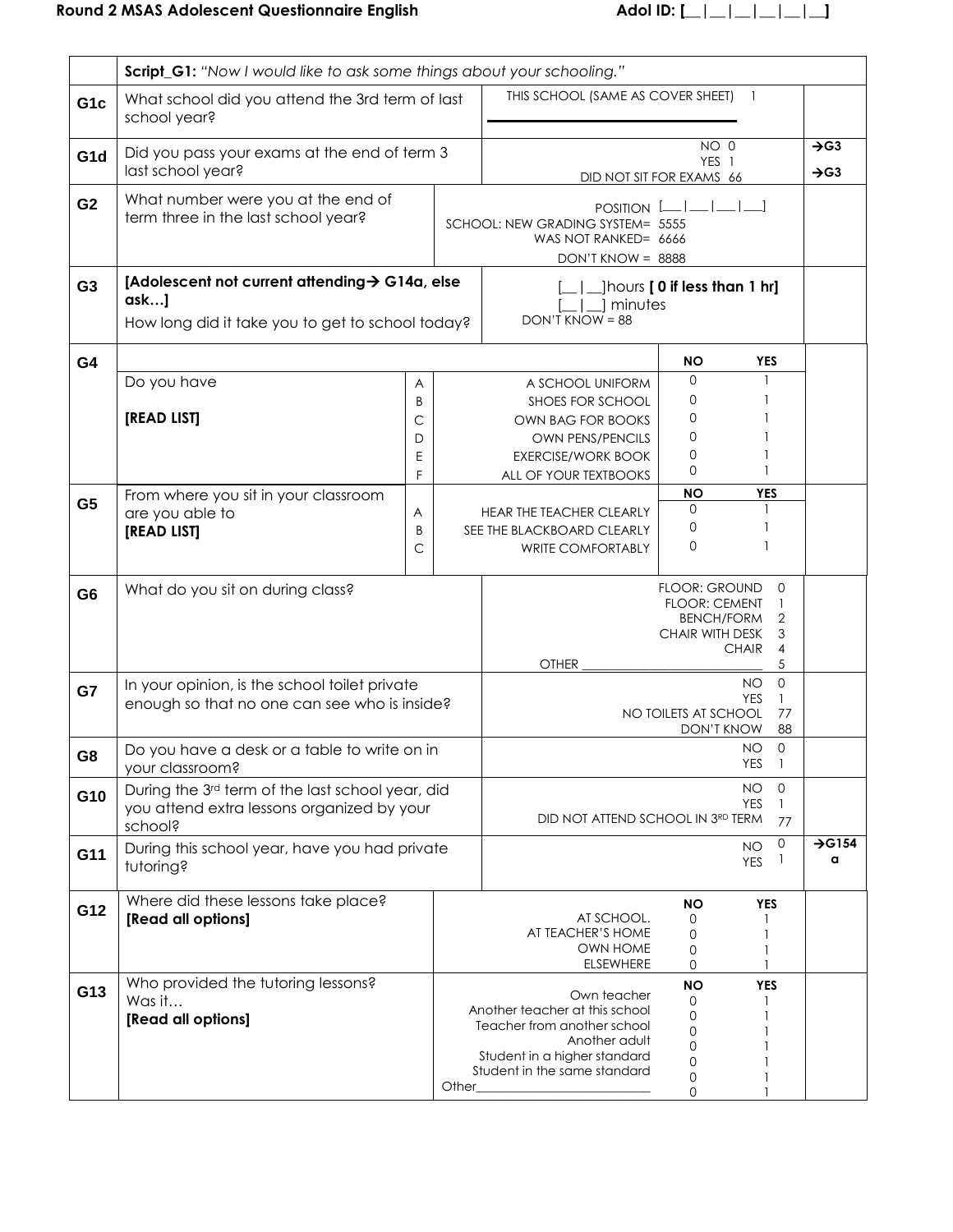<span id="page-13-0"></span>

| G14  | How much do you or your family<br>pay for these lessons?<br><b>[ENTER KWACHA, CIRCLE UNIT OF</b><br>PAYMENT IF PAYMENT IN KIND,<br><b>INDICATE SEPARATELY]</b><br>[Check Cover Sheet: Need to re-complete Schooling History] | NOTHING 0<br>KWACHA [            <br>PER HOUR<br>PER LESSON<br>PER MONTH<br>PER TERM<br><b>PAYMENT IN KIND</b>                                                                                                                                                                                                                                              | 2<br>3<br>4<br>5<br><b>NO</b>                                                                       | $\Omega$                                                                         | $\rightarrow$ G28 |
|------|------------------------------------------------------------------------------------------------------------------------------------------------------------------------------------------------------------------------------|-------------------------------------------------------------------------------------------------------------------------------------------------------------------------------------------------------------------------------------------------------------------------------------------------------------------------------------------------------------|-----------------------------------------------------------------------------------------------------|----------------------------------------------------------------------------------|-------------------|
| G14a |                                                                                                                                                                                                                              |                                                                                                                                                                                                                                                                                                                                                             | <b>YES</b>                                                                                          |                                                                                  |                   |
| G15  | What age did you start standard 1?<br>[Probe if necessary                                                                                                                                                                    |                                                                                                                                                                                                                                                                                                                                                             | AGE $[- $                                                                                           |                                                                                  |                   |
| G16  | [CHECK: IF G15 Age 7 or above, ask,<br>Else $\rightarrow$ G23a:1<br>What is the main reason that you started<br>standard 1 later than age 6?<br>[Circle only ONE reason]                                                     | PARENTS/GUARDIANS DID NOT WANT<br><b>PARENTS CONCERNED: SAFETY</b><br><b>PARENTS CONCERNED: SCHOOL QUALITY</b><br>STUDENT: DIDN'T KNOW ABOUT SCHOOL<br>STUDENT: CONCERN ABOUT SAFETY<br>STUDENT: LACK OF INTEREST<br><b>HAD TO CARE FOR SIBLINGS/OTHERS</b><br><b>FINANCIAL CONSTRAINTS/COSTS</b><br>HAD TO WORK FOR HOUSEHOLD: CHORES/WORK<br><b>OTHER</b> | <b>DISTANCE TO SCHOOL</b><br><b>ILLNESS: FAMILY</b><br><b>ILLNESS: STUDENT</b><br><b>DON'T KNOW</b> | $\overline{2}$<br>3<br>4<br>.5<br>6<br>7<br>8<br>9<br>10<br>11<br>12<br>13<br>88 |                   |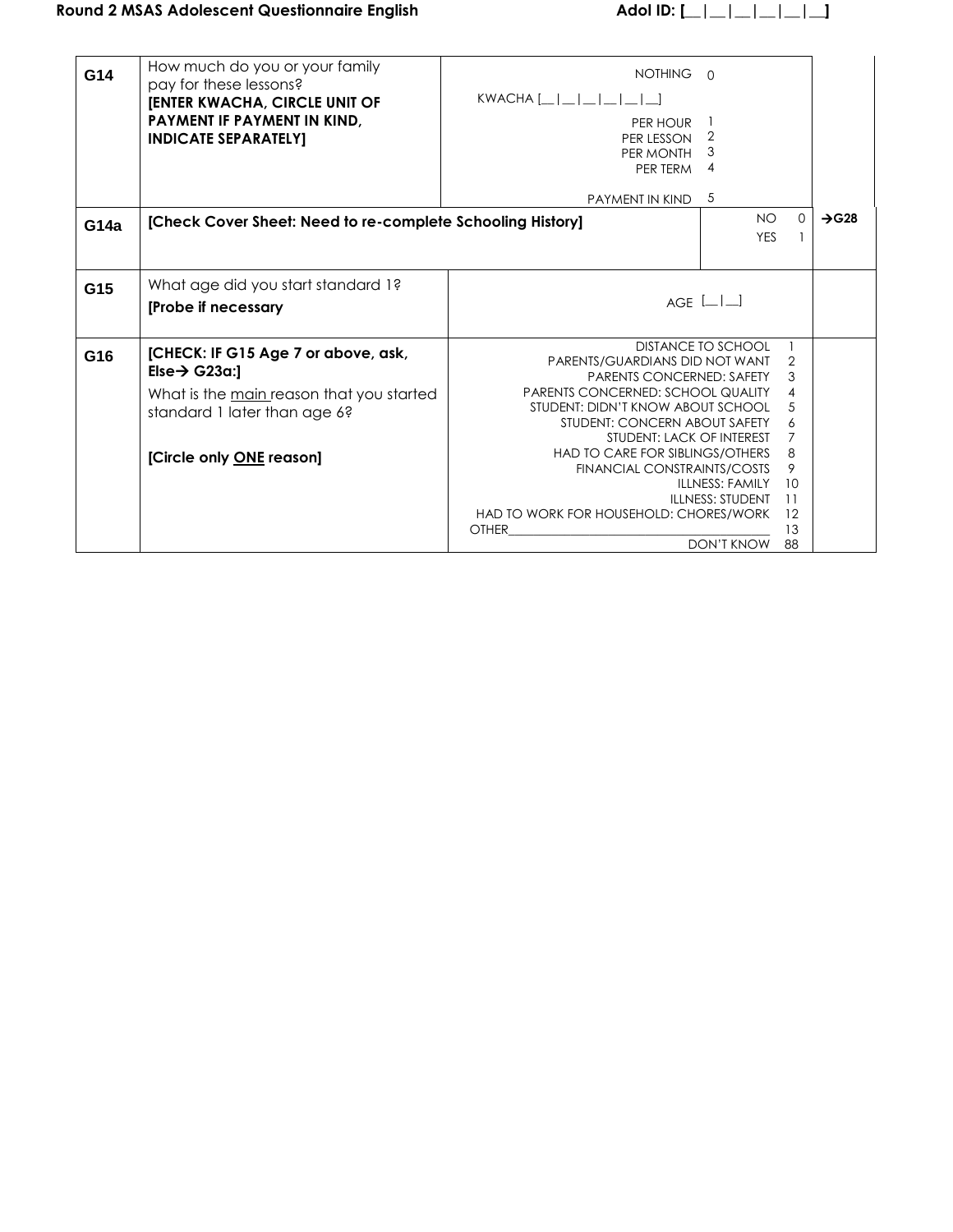## **SECTION G (CONTINUED): ADOLESCENT'S PRIMARY SCHOOLING HISTORY**

G23\_Script: "NOW I WOULD LIKE TO ASK ABOUT EACH OF THE STANDARDS YOU HAVE ATTENDED AND WHETHER YOU HAVE REPEATED A STANDARD OR MISSED A YEAR OF SCHOOLING"

| G23a and b                                                | G24                                                                              | G25                                    |                                                                                                                                                                                                                                                                 | G26<br>(A AND B)                                                                                                        |                                                         | G27                              |
|-----------------------------------------------------------|----------------------------------------------------------------------------------|----------------------------------------|-----------------------------------------------------------------------------------------------------------------------------------------------------------------------------------------------------------------------------------------------------------------|-------------------------------------------------------------------------------------------------------------------------|---------------------------------------------------------|----------------------------------|
| G23a. Enter<br>Current<br>Standard /<br>Form<br>(From A7) | Age started standard<br>(ST)<br>Do not asked:<br><b>Calculate and</b><br>Confirm | Did you<br>repeat<br>this<br>standard? | For each time respondent repeated standard (G25)<br>a. The [1st, 2 <sup>nd</sup> , 3 <sup>rd</sup> ] Time you repeated [STANDARD], did you leave<br>school during the school year or were you not promoted?<br>Left school = $1/$ Not promoted = $2/$ Other = 3 | After [STANDARD], did you miss<br>any school years, that is, did<br>you not attend school for an<br>entire school year? |                                                         |                                  |
| G23b. Enter<br>Age at start                               | If student skipped                                                               | $NO = 0$<br>$\rightarrow$ G27          | if Left School/Other <b>b.</b> During which school term did you leave?                                                                                                                                                                                          |                                                                                                                         | $1st$ term = 1, $2nd$ term = 2, $3rd$ term = 3, DK = 88 | $NO = 0$<br>Go to: Next standard |
| of school<br>Year                                         | standard entirely<br>enter "SKIPPED" and<br>go to next standard                  | IF YES,<br>ASK:<br>How                 | <b>if Not Promoted <math>\longrightarrow</math> b.</b> Did you attend regularly during that year?<br>$No = 0$ , $Yes = 1$ , $DK = 88$                                                                                                                           | IF YES, ASK:<br>After this standard, how many<br>school years did you miss                                              |                                                         |                                  |
| (From A3)                                                 |                                                                                  | many                                   | 1 <sup>st</sup> time                                                                                                                                                                                                                                            | $2nd$ time                                                                                                              | 3rd time                                                | before returning to school?      |
| <b>Standard 1</b>                                         | Age entered ST1 (G15)                                                            |                                        | a.<br>а.<br>b.                                                                                                                                                                                                                                                  | b.                                                                                                                      | a.<br>b.                                                |                                  |
| <b>Standard 2</b>                                         | ST1 Age + ST1(G25) + ST1(G27) + 1                                                |                                        | а.<br>а.<br>b.                                                                                                                                                                                                                                                  | b.                                                                                                                      | а.<br>b.                                                |                                  |
| <b>Standard 3</b>                                         | ST2 Age + ST2(G25)+ ST2(G27) + 1                                                 |                                        | а.<br>a.<br>b.                                                                                                                                                                                                                                                  | b.                                                                                                                      | а.<br>b.                                                |                                  |
| <b>Standard 4</b>                                         | ST3 Age + ST3(G25)+ ST3(G27) + 1                                                 |                                        | a.<br>a.<br>b.                                                                                                                                                                                                                                                  | b.                                                                                                                      | a.<br>b.                                                |                                  |
| Standard 5                                                | ST4 Age + ST4(G25) + ST4(G27) + 1                                                |                                        | a.<br>а.<br>b.                                                                                                                                                                                                                                                  | b.                                                                                                                      | а.<br>b.                                                |                                  |
| Standard 6                                                | ST5 Age + ST5(G25)+ ST5(G27) + 1                                                 |                                        | a.<br>а.<br>b.                                                                                                                                                                                                                                                  | b.                                                                                                                      | а.<br>b.                                                |                                  |
| Standard 7                                                | ST6 Age + ST6(G25) + ST6(G27) + 1                                                |                                        | a.<br>а.<br>b.                                                                                                                                                                                                                                                  | b.                                                                                                                      | а.<br>b.                                                |                                  |
| <b>Standard 8</b>                                         | ST7 Age + ST7(G25)+ ST7(G27) + 1                                                 |                                        | a.<br>а.<br>b.                                                                                                                                                                                                                                                  | b.                                                                                                                      | a.<br>b.                                                |                                  |

**Check:** 1) If current standard not repeated and no year missed:  $G23b = G24$  current age **Check**: 2)<sup>†</sup> If current standard repeated or year missed:  $G23b = G24$  current age

**Check**: 2)<sup>†</sup> If current standard repeated or year missed: **G23b** = **G24** current age + **G25** current standard + **G27** current standard.<br>**G23b** = **G24** current age + **G25** current standard + **G27** current standard + **G27**  $G23b = G24$  current age +  $G25$  current standard +  $G27$  current standard +  $A7$  number of forms attended

note: age entered current standard/form may not match current age if respondent's month of birth is between January and survey date.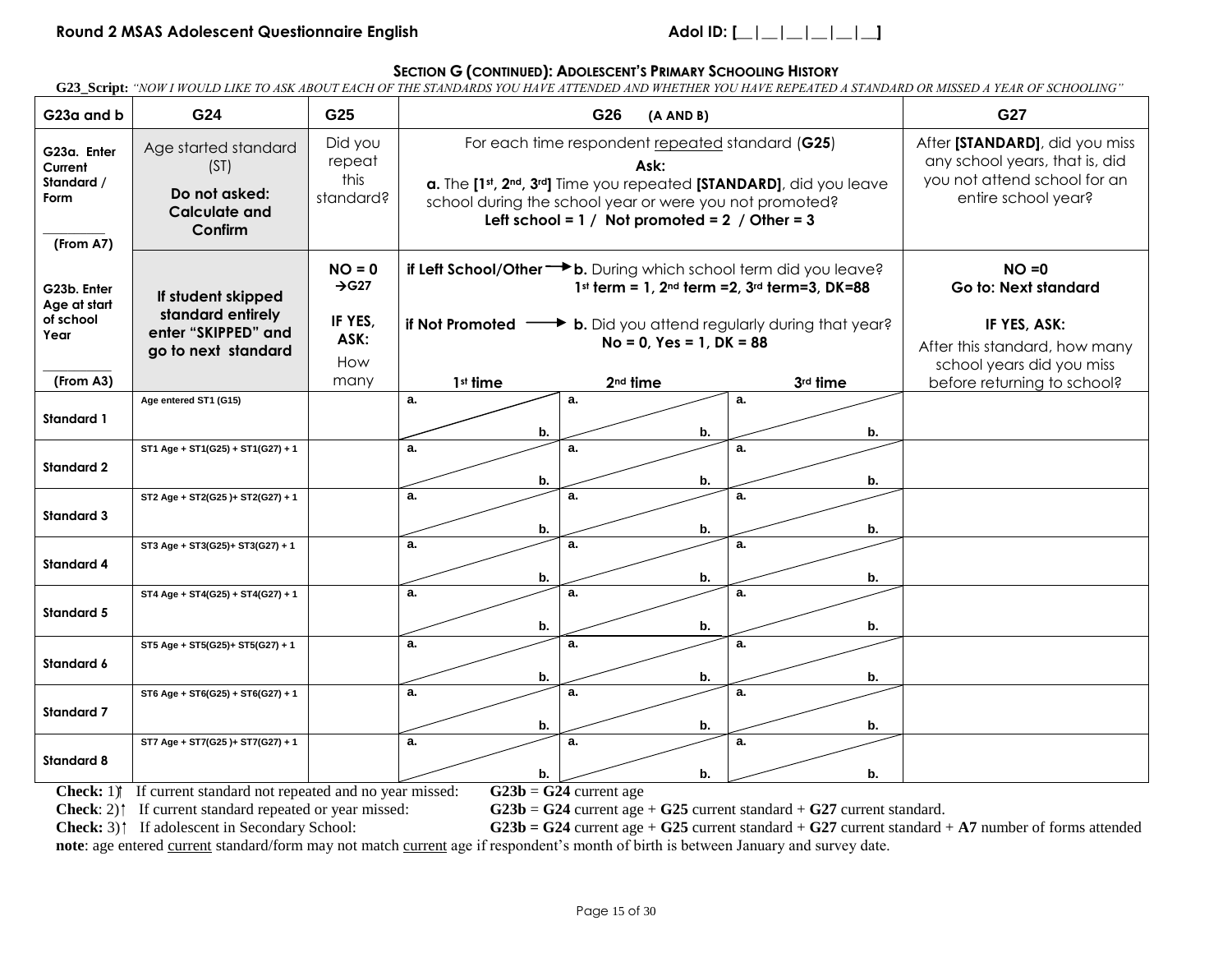# **Round 2 MSAS Adolescent Questionnaire English Adol ID: [\_|\_|\_|\_|\_|\_|\_|\_**|\_\_|\_\_

|           | Script_G27: "Now I would like to ask some questions about your school attendance."                                                                                                                    |                                                                                                                                                                                                                                                                                                                                                                                                                                                                                                                                                                                                                                                                                                                                                                                                                                                                                                      |                                                                                                                                                                                                                                                                                                                                                                                                                                                                                                                                                                                                                                                                                             |                                                                                                                                 |                                                      |                   |  |
|-----------|-------------------------------------------------------------------------------------------------------------------------------------------------------------------------------------------------------|------------------------------------------------------------------------------------------------------------------------------------------------------------------------------------------------------------------------------------------------------------------------------------------------------------------------------------------------------------------------------------------------------------------------------------------------------------------------------------------------------------------------------------------------------------------------------------------------------------------------------------------------------------------------------------------------------------------------------------------------------------------------------------------------------------------------------------------------------------------------------------------------------|---------------------------------------------------------------------------------------------------------------------------------------------------------------------------------------------------------------------------------------------------------------------------------------------------------------------------------------------------------------------------------------------------------------------------------------------------------------------------------------------------------------------------------------------------------------------------------------------------------------------------------------------------------------------------------------------|---------------------------------------------------------------------------------------------------------------------------------|------------------------------------------------------|-------------------|--|
| <b>NO</b> | <b>QUESTION</b><br><b>RESPONSE</b>                                                                                                                                                                    |                                                                                                                                                                                                                                                                                                                                                                                                                                                                                                                                                                                                                                                                                                                                                                                                                                                                                                      |                                                                                                                                                                                                                                                                                                                                                                                                                                                                                                                                                                                                                                                                                             |                                                                                                                                 |                                                      | <b>SKIP</b>       |  |
| G28       | [Adolescent not current attending school $\rightarrow$ Sect. L, else, ask]<br>During this school year, have you ever missed a day of school?                                                          |                                                                                                                                                                                                                                                                                                                                                                                                                                                                                                                                                                                                                                                                                                                                                                                                                                                                                                      |                                                                                                                                                                                                                                                                                                                                                                                                                                                                                                                                                                                                                                                                                             |                                                                                                                                 | NO 0<br>YES 1                                        | $\rightarrow$ G35 |  |
| G29       | What were the reasons that<br>you have been absent?<br>[Do note read list; check all<br>mentioned]                                                                                                    | adolescent sick/ill<br>a.[<br>younger brother/sister sick<br>$b.\lceil$<br>other household member sick<br>$C.\lbrack$<br>market day<br>$d.\lceil$<br>needed to work at home<br>$e$ .<br>needed to run errands for parents<br>$f.\Gamma$<br>uniform dirty<br>g.[<br>problems with/afraid other students<br>$h.$ [<br>problems with/afraid of teacher<br>i.f<br>menstruation<br>$\overline{\phantom{a}}$ .<br>rather do something else<br>k.[<br>went to see/was with boy/girlfriend (chibwenzi)<br>$\overline{1}$ .<br>needed to watch brothers/sisters<br>$m.\lceil$<br>other the contract of the contract of the contract of the contract of the contract of the contract of the contract of the contract of the contract of the contract of the contract of the contract of the contract of the cont<br>$n.\lceil$<br>funeral<br>$O.\lbrack$<br>no money for development funds/school costs<br>p.[ |                                                                                                                                                                                                                                                                                                                                                                                                                                                                                                                                                                                                                                                                                             |                                                                                                                                 |                                                      |                   |  |
| G30       | Did you attend school yesterday/last school day?                                                                                                                                                      |                                                                                                                                                                                                                                                                                                                                                                                                                                                                                                                                                                                                                                                                                                                                                                                                                                                                                                      |                                                                                                                                                                                                                                                                                                                                                                                                                                                                                                                                                                                                                                                                                             | hunger                                                                                                                          | q.<br>$\overline{0}$<br>NO.<br>YES<br>$\overline{1}$ | $\rightarrow$ G33 |  |
| G31       | How many days in a row were you absent, starting<br>from the last school day you missed?                                                                                                              |                                                                                                                                                                                                                                                                                                                                                                                                                                                                                                                                                                                                                                                                                                                                                                                                                                                                                                      |                                                                                                                                                                                                                                                                                                                                                                                                                                                                                                                                                                                                                                                                                             | SCHOOL DAYS [   ]                                                                                                               |                                                      |                   |  |
| G32       | What were the reasons that<br>you have been absent from<br>school [yesterday/these last<br>days]?<br>[Do not read list; check all<br>mentioned]<br>In the previous school week, how many days did you | other the control of the control of the control of the control of the control of the control of the control of                                                                                                                                                                                                                                                                                                                                                                                                                                                                                                                                                                                                                                                                                                                                                                                       | adolescent sick/ill<br>$a.$ [ $\qquad$<br>younger brother/sister sick<br>$b.\lbrack$<br>other household member sick<br>$C.\lbrack$<br>market day<br>$d.\Gamma$<br>needed to work at home<br>$e$ .<br>needed to run errands for parents<br>$f.\Gamma$<br>uniform dirty.<br>g.[<br>problems with/afraid other students.<br>h.[<br>problems with/afraid of teacher<br>i.I<br>menstruation<br>rather do something else<br>k.[<br>went to see/was with boy/girlfriend (chibwenzi)<br>$\overline{a}$ .<br>needed to watch brothers/sisters<br>$m$ .<br>n.<br>funeral<br>$\circ$ .<br>clothes/uniform dirty.<br>$p_{\cdot}$<br>no money for development funds/school costs<br>q.[<br>hunger<br>r.l |                                                                                                                                 |                                                      |                   |  |
| G33       | attend school?<br>$[max = 5 days]$                                                                                                                                                                    |                                                                                                                                                                                                                                                                                                                                                                                                                                                                                                                                                                                                                                                                                                                                                                                                                                                                                                      |                                                                                                                                                                                                                                                                                                                                                                                                                                                                                                                                                                                                                                                                                             | DAYS $[- $                                                                                                                      |                                                      |                   |  |
| G34       | In the school week before that, how many days did<br>you attend school?<br>$[max = 5 days]$                                                                                                           |                                                                                                                                                                                                                                                                                                                                                                                                                                                                                                                                                                                                                                                                                                                                                                                                                                                                                                      |                                                                                                                                                                                                                                                                                                                                                                                                                                                                                                                                                                                                                                                                                             | DAYS $[- $                                                                                                                      |                                                      |                   |  |
| G35       | [Studying/Homework]<br>On the last day you attended school prior to today,<br>about how much time did you spend studying/doing<br>school work at home?                                                |                                                                                                                                                                                                                                                                                                                                                                                                                                                                                                                                                                                                                                                                                                                                                                                                                                                                                                      |                                                                                                                                                                                                                                                                                                                                                                                                                                                                                                                                                                                                                                                                                             | NO HOMEWORK ASSIGNED<br>LESS THAN 30 MINUTES<br>30 TO 59 MINUTES<br>1 HR TO 1HR 59 MINUTES<br>2 HRS OR MORE<br><b>DONT KNOW</b> | 0<br>-1<br>2<br>3<br>4<br>88                         |                   |  |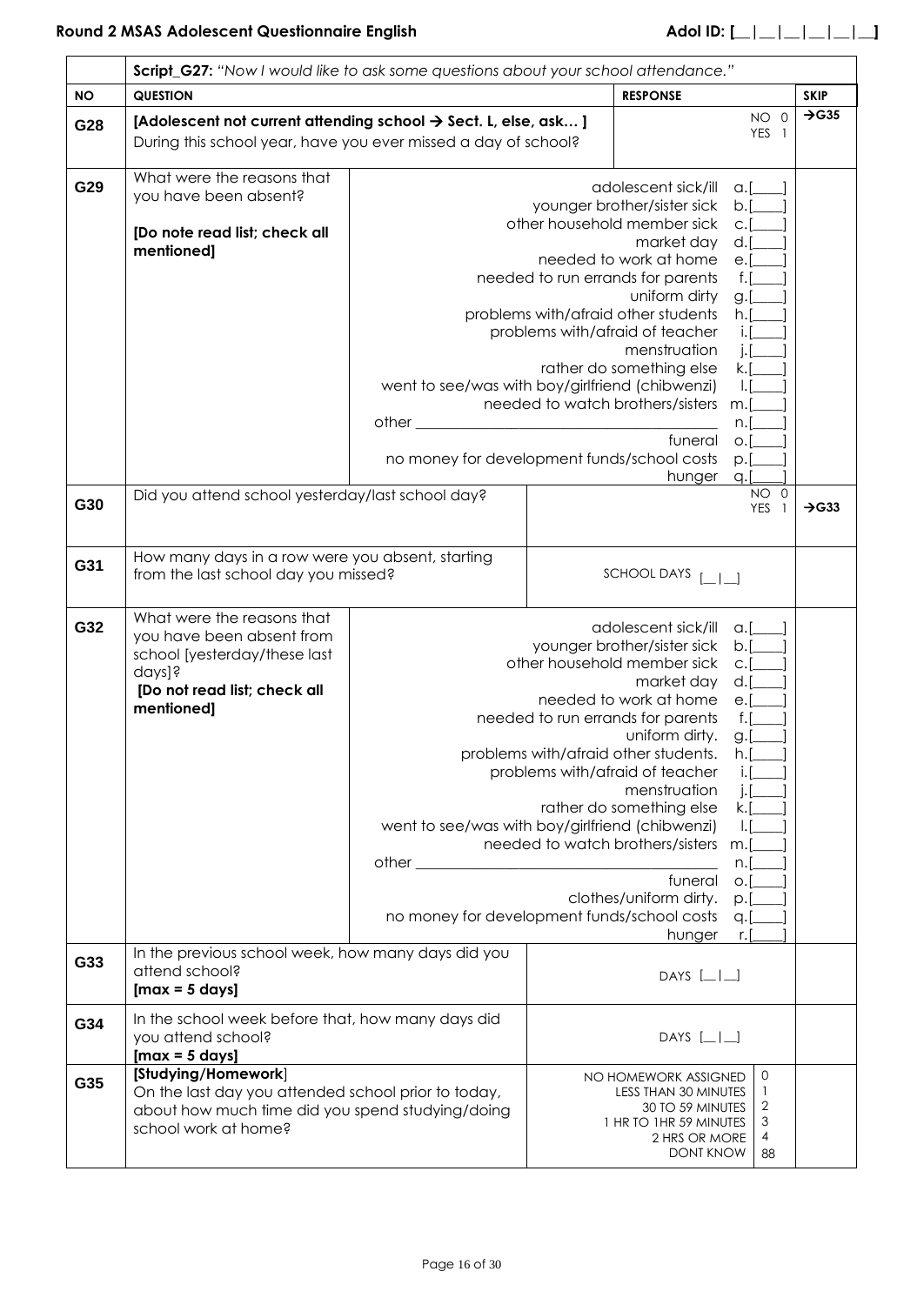|     |                                                                                                                                                                        |                             |                                                                                                                       | а. | Used? |                                                                                | b.<br>Did you share<br>the book with<br>other pupils? |  |
|-----|------------------------------------------------------------------------------------------------------------------------------------------------------------------------|-----------------------------|-----------------------------------------------------------------------------------------------------------------------|----|-------|--------------------------------------------------------------------------------|-------------------------------------------------------|--|
| G36 | <b>a.</b> In the previous school week, did you<br>use textbooks in class for the following<br>subjects? [if yes, ask:] b. Did you share<br>the book with other pupils? | $\mathsf{A}$<br>B<br>C<br>D | CHICHEWA $No = 0$ Yes = 1<br>$ENGLISH$ No = 0 Yes = 1<br>LIFE SKILLS $No = 0$ Yes = 1<br>MATHEMATICS $No = 0$ Yes = 1 |    |       | $No = 0$ $Yes = 1$<br>$No = 0$ Yes = 1<br>$No = 0$ Yes = 1<br>$No = 0$ Yes = 1 |                                                       |  |

## **SECTION H : CLASSROOM PRACTICES AND EXPERIENCES**

|                 | H1 Script: "Now we would like to ask you about your experiences in your classroom. For these<br>questions we want you to think about your experience in the previous school week." |                                |                               |  |  |  |  |
|-----------------|------------------------------------------------------------------------------------------------------------------------------------------------------------------------------------|--------------------------------|-------------------------------|--|--|--|--|
| H1              | How often does your teacher encourage pupils to express their opinions<br>in class?<br>[read response options one time through]                                                    | Never<br>Some days<br>Everyday | $\Omega$<br>2                 |  |  |  |  |
| H <sub>2</sub>  | How often does your teacher encourage pupils to have discussions in<br>class?                                                                                                      | Never<br>Some days<br>Everyday | $\mathbf{O}$<br>2             |  |  |  |  |
| H <sub>3</sub>  | How often does your teacher encourage pupils to work together on class<br>assignments?                                                                                             | Never<br>Some days<br>Everyday | $\mathbf{O}$<br>2             |  |  |  |  |
| H <sub>4</sub>  | How often does your teacher work individually with pupils to help them<br>with their lessons or assignments?                                                                       | Never<br>Some days<br>Everyday | $\Omega$<br>2                 |  |  |  |  |
| H <sub>5</sub>  | How often does your teacher assign homework?                                                                                                                                       | Never<br>Some days<br>Everyday | $\Omega$<br>$\mathbf{1}$<br>2 |  |  |  |  |
| <b>H6</b>       | How often does your teacher praise pupils when they do well in class?                                                                                                              | Never<br>Some days<br>Everyday | $\Omega$<br>2                 |  |  |  |  |
| <b>H7</b>       | How often does your teacher scold pupils when they do not understand<br>their lessons?                                                                                             | Never<br>Some days<br>Everyday | $\mathbf{O}$<br>1<br>2        |  |  |  |  |
| H <sub>8</sub>  | How often does your teacher tease or mock pupils based on their<br>intelligence?                                                                                                   | Never<br>Some days<br>Everyday | $\mathbf{O}$<br>2             |  |  |  |  |
| H <sub>9</sub>  | How often does your teacher tease or mock pupils based on their<br>appearance or general cleanliness?                                                                              | Never<br>Some days<br>Everyday | $\Omega$<br>2                 |  |  |  |  |
| H <sub>10</sub> | If some of the class do not understand something, how often does the<br>teacher call on other pupils to help explain it to the class?                                              | Never<br>Some days<br>Everyday | $\mathbf{O}$<br>2             |  |  |  |  |

## **SECTION I : HOUSEHOLD SUPPORT OF STUDENTS SCHOOLING**

| 11 | During the current school year, has anyone in your household<br>discouraged or prevented you from attending school?             | NΟ<br>YFS.       |  |
|----|---------------------------------------------------------------------------------------------------------------------------------|------------------|--|
| 12 | During the current school year, has anyone in your household helped<br>you with your schoolwork or lessons?                     | NO<br><b>YES</b> |  |
| 13 | During the current school year, has anyone in your household talked to<br>your teacher about your performance in school?        | NO<br><b>YES</b> |  |
| 14 | During the current school year, has anyone in your household been a<br>member of the school committee or attended PTA meetings? | NO.<br>YFS.      |  |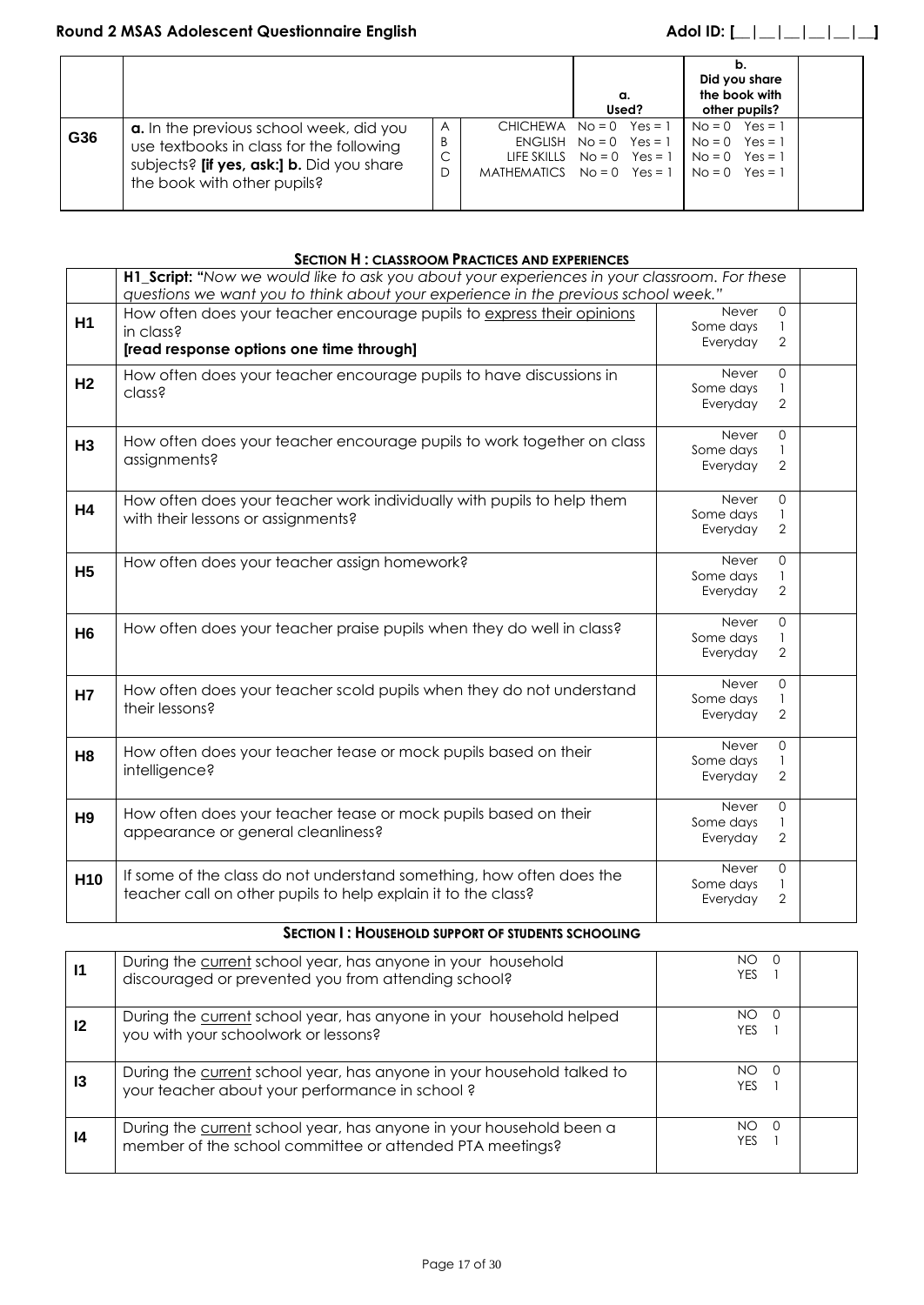# **Round 2 MSAS Adolescent Questionnaire English Adol ID: [\_|\_|\_|\_|\_|\_|\_|\_|**

# **SECTION J : SCHOOLING [Engagement](../../../PHewett.POP-DOMAIN/Application%20Data/Microsoft/Word/SQS_AdoltStudent_QuestComments.doc#SchoolEngage) AND ATTACHMENT**

|                | <b>J1_Script:</b> "Now we would like to ask you about your participation and interest in school. For<br>these questions we would like you to tell us if you disagree or agree with the following<br>statements." |                                            |                      |  |  |  |  |  |
|----------------|------------------------------------------------------------------------------------------------------------------------------------------------------------------------------------------------------------------|--------------------------------------------|----------------------|--|--|--|--|--|
| J <sub>1</sub> | You do not attend school regularly. Do you (E-)<br>[J1-J8: READ OPTIONS 1 AND 2 ONLY]                                                                                                                            | Disagree<br>Agree<br>No Opinion/Don't Know | 2<br>88              |  |  |  |  |  |
| J2             | You are attentive in class. Do you (E+)                                                                                                                                                                          | Disagree<br>Agree<br>No Opinion/Don't Know | 2<br>88              |  |  |  |  |  |
| J3             | You rarely complete the tasks that are assigned to you<br>in class. Do you $(E-)$                                                                                                                                | Disagree<br>Agree<br>No Opinion/Don't Know | $\overline{2}$<br>88 |  |  |  |  |  |
| J <sub>4</sub> | Education is not important to you. Do you $(A-)$                                                                                                                                                                 | Disagree<br>Agree<br>No Opinion/Don't Know | $\overline{2}$<br>88 |  |  |  |  |  |
| J <sub>5</sub> | You respect your teachers. Do you (A+)                                                                                                                                                                           | Disagree<br>Agree<br>No Opinion/Don't Know | 2<br>88              |  |  |  |  |  |
| J6             | There is no adult at school whom you can talk to if you<br>have a problem. Do you (A-)                                                                                                                           | Disagree<br>Agree<br>No Opinion/Don't Know | $\overline{2}$<br>88 |  |  |  |  |  |
| J <sub>7</sub> | You study at home even if you do not have an exam.<br>Do you $(E+)$                                                                                                                                              | Disagree<br>Agree<br>No Opinion/Don't Know | $\overline{2}$<br>88 |  |  |  |  |  |
| J8             | Your teacher would not notice if you were absent from<br>school. Do you (A-)                                                                                                                                     | Disagree<br>Agree<br>No Opinion/Don't Know | $\overline{2}$<br>88 |  |  |  |  |  |

# **SECTION K: SELF ESTEEM AND SCHOOLING COMPETENCE**

| K <sub>1</sub> | You have the talent to learn your lessons well. Do you $(+)$<br>[K1-K3: READ OPTIONS 1 AND 2 ONLY] | <b>Disagree</b><br>Agree<br>No Opinion/Don't Know | 88 |  |
|----------------|----------------------------------------------------------------------------------------------------|---------------------------------------------------|----|--|
| K <sub>2</sub> | You often do not understand the lessons in class. Do you<br>$(-)$                                  | Disagree<br>Agree<br>No Opinion/Don't Know        | 88 |  |
| K <sub>3</sub> | It is difficult for you to complete your schoolwork. Do you<br>( - )                               | <b>Disagree</b><br>Agree<br>No Opinion/Don't Know | 88 |  |

# **SECTION L: [Self Esteem and competence](../../../PHewett.POP-DOMAIN/Application%20Data/Microsoft/Word/SQS_AdoltStudent_QuestComments.doc#SelfEsteem)**

| L1<br>L2       | You are as good at doing many things as others of your<br>age. Do you $(\cdot)$<br>[L1-L4: READ OPTIONS 1 AND 2 ONLY]<br>Your opinion is valued in your household. Do you (+) | Disagree<br>Agree<br>No Opinion/Don't Know<br>Disagree<br>Agree     | 2<br>88<br>2      |  |
|----------------|-------------------------------------------------------------------------------------------------------------------------------------------------------------------------------|---------------------------------------------------------------------|-------------------|--|
|                |                                                                                                                                                                               | No Opinion/Don't Know                                               | 88                |  |
| L <sub>3</sub> | People think that you have a lot of good qualities. Do you<br>$^{(+)}$                                                                                                        | Disagree<br>Agree<br>No Opinion/Don't Know                          | 2<br>88           |  |
| L4             | You cannot handle or succeed in many things that you do.<br>Do you $(\cdot)$                                                                                                  | Disagree<br>Agree<br>No Opinion/Don't Know                          | 2<br>88           |  |
| L5             | What is success in school most determined by? Talent, luck<br>or hard work? $($ - $)$                                                                                         | Talent<br>Luck<br>Hard Work<br>Combination<br>No Opinion/Don't Know | 2<br>3<br>4<br>88 |  |

# **SECTION M: GENERAL GENDER ATTITUDES**

|                | <b>M1_Script:</b> "For the next few statements we want you to honestly tell us how well boys and girls<br>perform in school. For each subject, tell us whether you think boys are better in the subject<br>than girls, girls are better in the subject than boys, or if you think both boys and girls are equally<br>good at these subjects." |                                                                                                                                           |     |  |  |
|----------------|-----------------------------------------------------------------------------------------------------------------------------------------------------------------------------------------------------------------------------------------------------------------------------------------------------------------------------------------------|-------------------------------------------------------------------------------------------------------------------------------------------|-----|--|--|
| M <sub>1</sub> | In learning English, do you think that:<br>[READ OPTIONS 1 - 3 ONLY]                                                                                                                                                                                                                                                                          | <b>BOYS ARE BETTER THAN GIRLS</b><br><b>GIRLS ARE BETTER THAN BOYS</b><br><b>BOYS AND GIRLS ARE EQUALLY GOOD</b><br>NO OPINION/DON'T KNOW | -88 |  |  |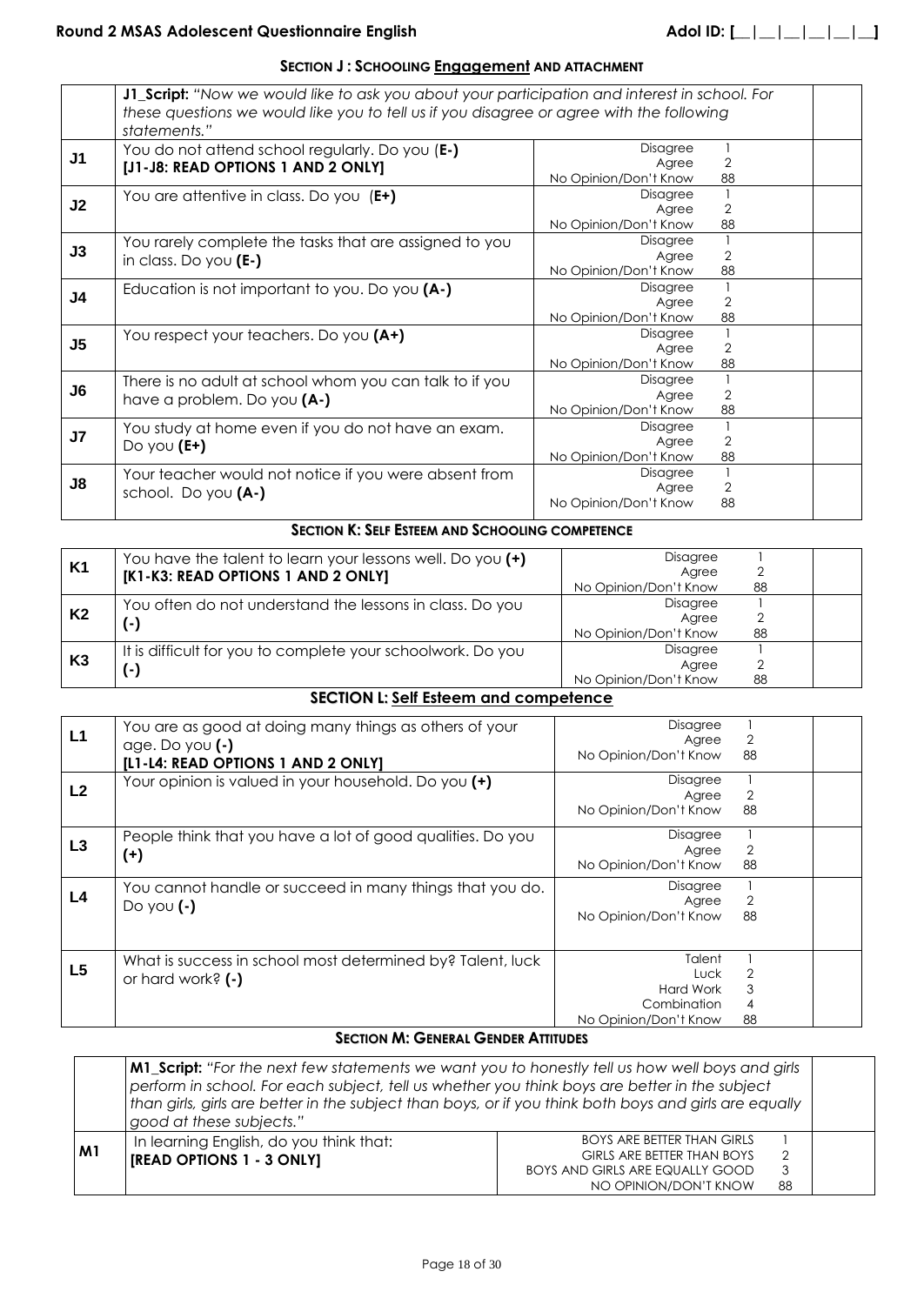|                | <b>Round 2 MSAS Adolescent Questionnaire English</b>                                                                |                                                                                                                                                                            | Adol ID: $[\_$                                                                                                                            |                                              |  |
|----------------|---------------------------------------------------------------------------------------------------------------------|----------------------------------------------------------------------------------------------------------------------------------------------------------------------------|-------------------------------------------------------------------------------------------------------------------------------------------|----------------------------------------------|--|
| M <sub>2</sub> | In learning Mathematics, do you think that:                                                                         | <b>BOYS ARE BETTER THAN GIRLS</b><br><b>GIRLS ARE BETTER THAN BOYS</b><br><b>BOYS AND GIRLS ARE EQUALLY GOOD</b><br>NO OPINION/DON'T KNOW                                  | $\overline{2}$<br>$\mathfrak 3$<br>88                                                                                                     |                                              |  |
| M <sub>3</sub> | In learning Chichewa, do you think that:                                                                            |                                                                                                                                                                            | <b>BOYS ARE BETTER THAN GIRLS</b><br><b>GIRLS ARE BETTER THAN BOYS</b><br><b>BOYS AND GIRLS ARE EQUALLY GOOD</b><br>NO OPINION/DON'T KNOW | $\mathbf{1}$<br>$\overline{2}$<br>3<br>88    |  |
| M4             | In Life Skills education, do you think that:                                                                        | NO LIFESKILLS EDUCATION GIVEN<br><b>BOYS ARE BETTER THAN GIRLS</b><br><b>GIRLS ARE BETTER THAN BOYS</b><br><b>BOYS AND GIRLS ARE EQUALLY GOOD</b><br>NO OPINION/DON'T KNOW |                                                                                                                                           | $\overline{0}$<br>1<br>$\sqrt{2}$<br>3<br>88 |  |
|                | M5_Script: "Do you disagree or agree with the following statements?"                                                |                                                                                                                                                                            |                                                                                                                                           |                                              |  |
| M <sub>5</sub> | It is as important for girls to complete secondary school as<br>it is for boys. Do you $(+)$                        |                                                                                                                                                                            | Disagree<br>$\overline{2}$<br>Agree<br>88<br>No Opinion/Don't Know                                                                        |                                              |  |
| M6             | When a family cannot afford to send all children to<br>school, it is better to send boys than girls. (-)            |                                                                                                                                                                            | Disagree<br>$\overline{2}$<br>Agree<br>No Opinion/Don't Know<br>88                                                                        |                                              |  |
| M <sub>7</sub> | When a husband and wife disagree about the number of<br>children to have, the husband's opinion matters more.       |                                                                                                                                                                            | Disagree<br>2<br>Agree<br>No Opinion/Don't Know<br>88                                                                                     |                                              |  |
| M8             | A girl should get married when she finds an appropriate<br>spouse, even if she is still in school. Do you $(\cdot)$ |                                                                                                                                                                            | $\mathbf{1}$<br>Disagree<br>$\overline{2}$<br>Agree<br>88<br>No Opinion/Don't Know                                                        |                                              |  |
| M9             | Girls are as intelligent as boys (+)                                                                                |                                                                                                                                                                            | $\mathbf{1}$<br>Disagree<br>2<br>Agree<br>88<br>No Opinion/Don't Know                                                                     |                                              |  |

|            |                                         |   |                                     | NO | YES | DK |  |
|------------|-----------------------------------------|---|-------------------------------------|----|-----|----|--|
| <b>M10</b> | Sometimes a husband is annoyed or       |   | IF SHE GOES OUT WITHOUT TELLING HIM |    |     | 88 |  |
|            | angered by things that his wife does.   | B | IF SHE NEGLECTS THE CHILDREN        |    |     | 88 |  |
|            | In your opinion, is a husband justified |   | IF SHE ARGUES WITH HIM              |    |     | 88 |  |
|            | in hitting or beating his wife in the   |   | IF SHE REFUSES TO HAVE SEX WITH HIM |    |     | 88 |  |
|            |                                         |   | IF SHE BURNS THE FOOD               |    |     | 88 |  |
|            | following situations? [Read list]       |   | IF SHE HAS AN EXTRA MARITAL AFFAIR  |    |     | 88 |  |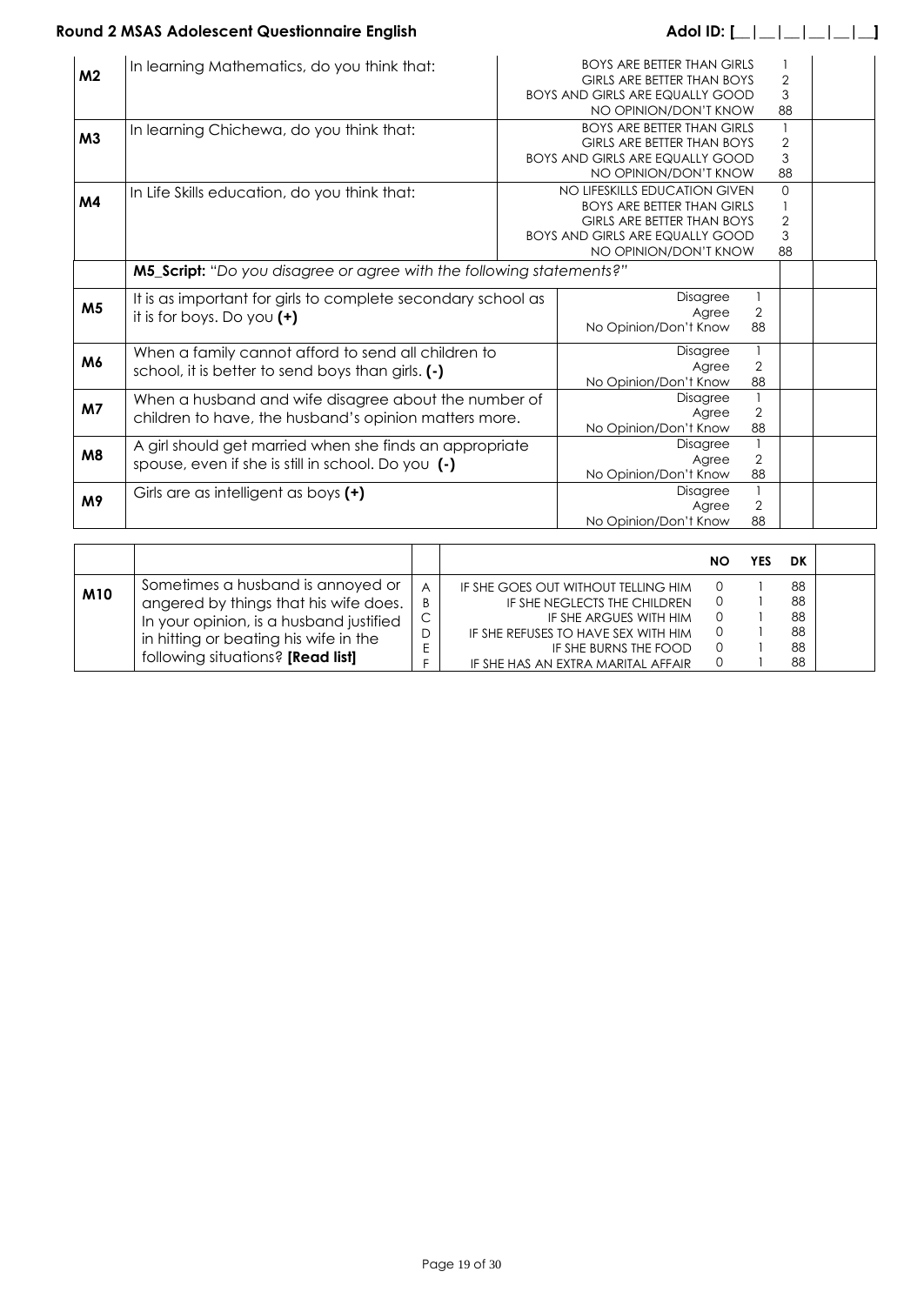# **SECTION N : GENDER EQUITY EXPERIENCES IN SCHOOL**

| N <sub>1</sub> | [Adolescent not current attending school $\rightarrow$ Sect. p,<br>else, ask]<br>Who receives more positive comments from your<br>teacher: boys, girls, or do they receive about the<br>same amount? | NO POSITIVE COMMENTS MADE<br><b>BOYS</b><br><b>GIRLS</b><br>ABOUT THE SAME<br>DON'T KNOW | $\Omega$<br>$\mathcal{P}$<br>3<br>88 |  |
|----------------|------------------------------------------------------------------------------------------------------------------------------------------------------------------------------------------------------|------------------------------------------------------------------------------------------|--------------------------------------|--|
| N <sub>2</sub> | Who receives more negative comments from your<br>teacher: boys, girls, or do they receive about the<br>same amount?                                                                                  | NO NEGATIVE COMMENTS MADE<br><b>BOYS</b><br><b>GIRLS</b><br>ABOUT THE SAME<br>DON'T KNOW | $\Omega$<br>$\mathcal{P}$<br>3<br>88 |  |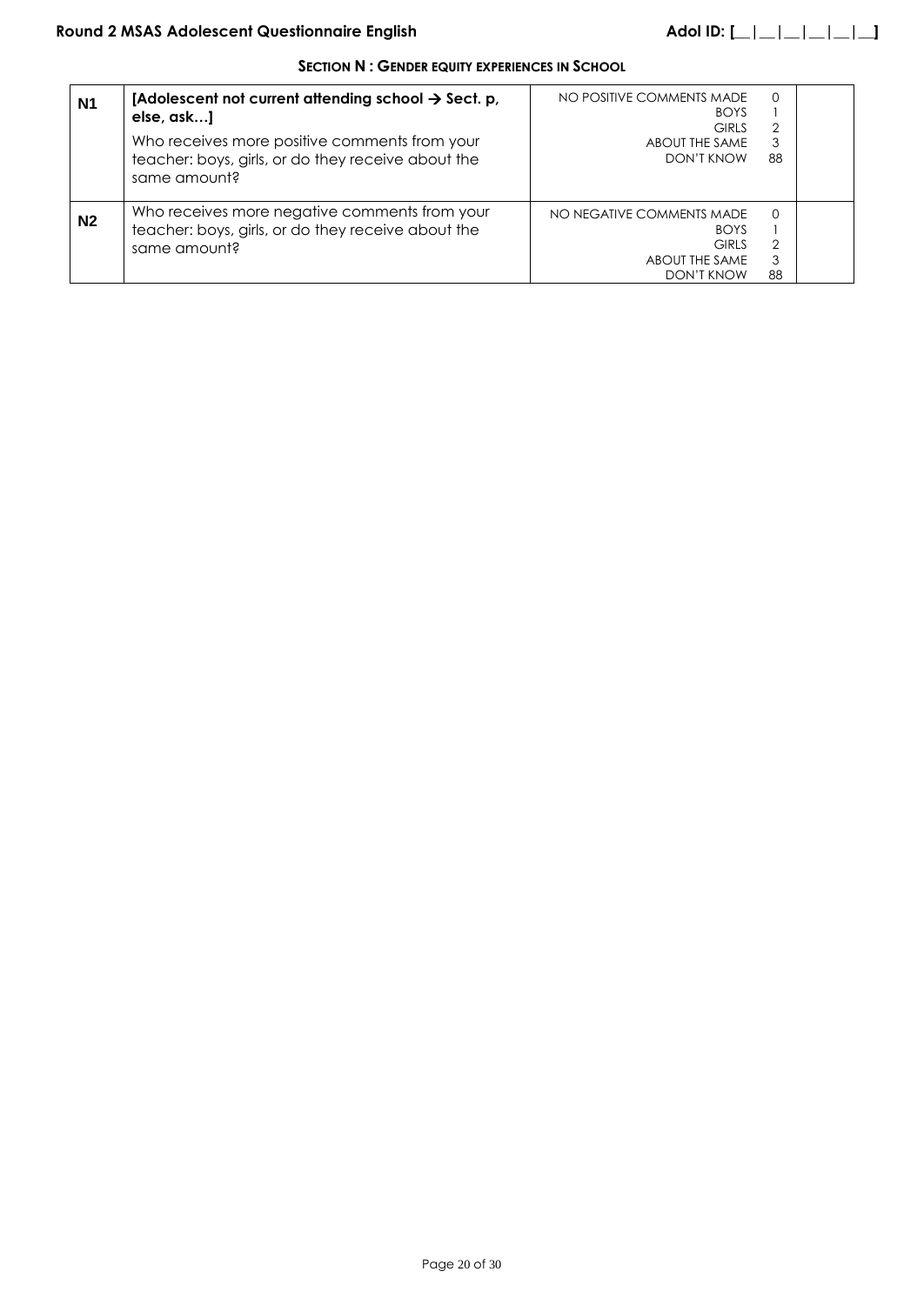# **Round 2 MSAS Adolescent Questionnaire English Adol ID: [\_|\_|\_|\_|\_|\_|\_|\_|**

## **SECTION O : SCHOOL CHORES AND RESPONSIBILITIES**

<span id="page-20-0"></span>

|                             | ot_script: "Now I would like to ask about work or other responsibilities that you may have at school" |                                                                                                                                                |  |                                                                                                                                                                                                                                                                                                                           |                                                                               |                                                                                           |                                                   |                                                                    |                                                                 |                                     |             |
|-----------------------------|-------------------------------------------------------------------------------------------------------|------------------------------------------------------------------------------------------------------------------------------------------------|--|---------------------------------------------------------------------------------------------------------------------------------------------------------------------------------------------------------------------------------------------------------------------------------------------------------------------------|-------------------------------------------------------------------------------|-------------------------------------------------------------------------------------------|---------------------------------------------------|--------------------------------------------------------------------|-----------------------------------------------------------------|-------------------------------------|-------------|
| <b>NO</b>                   | <b>QUESTION</b>                                                                                       |                                                                                                                                                |  |                                                                                                                                                                                                                                                                                                                           | <b>RESPONSE</b>                                                               |                                                                                           |                                                   |                                                                    | <b>NO</b>                                                       | YES                                 | <b>SKIP</b> |
| <b>O1</b><br>O <sub>2</sub> | school? Have you<br>[Read list A-I individually]                                                      | Sometimes students help out or are<br>required to work at school.<br>In the last week, have you done any<br>of the following chores or work at |  | Work at school<br>Swept the school ground<br>A<br>B<br>Cleaned classrooms<br>c<br>Cleaned bathrooms/latrines.<br>D<br>Cleaned the blackboard<br>Е<br>Fetched water<br>F<br>Gardened or farmed fields for school<br>G<br>Tutored/helped other students<br>н<br>Dug latrines, tree stumps, slashing, etc<br>т<br>Other $\_$ |                                                                               |                                                                                           |                                                   | a. 0<br>b. 0<br>c.0<br>d.0<br>e. 0<br>f. 0<br>g. 0<br>h. 0<br>i. 0 | 1<br>1<br>1<br>1<br>1<br>1<br>$\mathbf{1}$<br>1<br>$\mathbf{1}$ |                                     |             |
|                             | O <sub>3</sub>                                                                                        | O <sub>4</sub>                                                                                                                                 |  | O <sub>5</sub>                                                                                                                                                                                                                                                                                                            |                                                                               | O <sub>6</sub>                                                                            |                                                   |                                                                    | O <sub>7</sub>                                                  |                                     |             |
|                             | List Each<br>"YES" in O1<br>& O <sub>2</sub><br>[max 10]                                              | How many days<br>last week have<br>you done<br>[chore]?                                                                                        |  |                                                                                                                                                                                                                                                                                                                           | The last time you did<br>[chore], how much<br>time did you spend<br>doing it? | The last time you did<br>[chore], when did<br>you do it?                                  |                                                   |                                                                    | Was this [chore] a<br>punishment?                               |                                     |             |
|                             | $\begin{bmatrix} 1 & 1 \end{bmatrix}$<br>letter                                                       | $[\_   \_]$ days                                                                                                                               |  |                                                                                                                                                                                                                                                                                                                           | 1 hours<br>_] minutes<br>$DK = 88$                                            | <b>Before classes</b><br>During classes<br>After school<br>At weekend<br>Breaktime        | $\mathbf{1}$<br>$\boldsymbol{2}$<br>3<br>4<br>5   |                                                                    | <b>No</b><br>Yes                                                | $\mathbf 0$<br>1                    |             |
|                             | letter                                                                                                | $[\_   \_]$ days                                                                                                                               |  |                                                                                                                                                                                                                                                                                                                           | 1 hours<br>] minutes<br>$DK = 88$                                             | <b>Before classes</b><br>During classes<br>After school<br>At weekend<br>Breaktime        | $\mathbf{1}$<br>$\boldsymbol{2}$<br>3<br>4<br>5   |                                                                    | No<br>Yes                                                       | $\mathbf 0$<br>-1                   |             |
|                             | $\begin{bmatrix} 1 & 1 \end{bmatrix}$<br>letter                                                       | $[\_   \_ ]$ days                                                                                                                              |  |                                                                                                                                                                                                                                                                                                                           | $\Box$ hours<br>minutes<br>$DK = 88$                                          | <b>Before classes</b><br>During classes<br>After school<br>At weekend<br><b>Breaktime</b> | $\overline{1}$<br>$\boldsymbol{2}$<br>3<br>4<br>5 |                                                                    | No<br>Yes                                                       | $\mathbf 0$<br>1                    |             |
|                             | letter                                                                                                | $\lfloor$ $\lfloor$ days                                                                                                                       |  |                                                                                                                                                                                                                                                                                                                           | $\Box$ hours<br>] minutes<br>$DK = 88$                                        | <b>Before classes</b><br>During classes<br>After school<br>At weekend<br><b>Breaktime</b> | $\mathbf{1}$<br>$\boldsymbol{2}$<br>3<br>4<br>5   |                                                                    | No<br>Yes                                                       | 0<br>1                              |             |
|                             | $\sim$ 1<br>letter                                                                                    | $[\_   \_]$ days                                                                                                                               |  |                                                                                                                                                                                                                                                                                                                           | $\Box$ hours<br>1 minutes<br>$DK = 88$                                        | <b>Before classes</b><br>During classes<br>After school<br>At weekend<br><b>Breaktime</b> | -1<br>$\mathbf{2}$<br>3<br>4<br>5                 |                                                                    | No<br>Yes                                                       | 0<br>$\mathbf{1}$                   |             |
|                             | $[\_$<br>letter                                                                                       | $[\_   \_]$ days                                                                                                                               |  |                                                                                                                                                                                                                                                                                                                           | $\Box$ hours<br>1 minutes<br>$DK = 88$                                        | <b>Before classes</b><br>During classes<br>After school<br>At weekend<br><b>Breaktime</b> | $\mathbf{1}$<br>$\overline{c}$<br>3<br>4<br>5     |                                                                    | No<br>Yes                                                       | $\mathbf 0$<br>1                    |             |
|                             | $\Box$<br>letter                                                                                      | $[\_   \_ ]$ days                                                                                                                              |  |                                                                                                                                                                                                                                                                                                                           | $\Box$ ] hours<br>1 minutes<br>$DK = 88$                                      | <b>Before classes</b><br>During classes<br>After school<br>At weekend<br><b>Breaktime</b> | $\mathbf{1}$<br>$\boldsymbol{2}$<br>3<br>4<br>5   |                                                                    | No<br>Yes                                                       | $\mathbf 0$<br>1                    |             |
|                             | $\Box$<br>letter                                                                                      | $[\_   \_ ]$ days                                                                                                                              |  |                                                                                                                                                                                                                                                                                                                           | $\lfloor$ $\lfloor$ $\rfloor$ hours<br>1 minutes<br>$DK = 88$                 | <b>Before classes</b><br>During classes<br>After school<br>At weekend<br><b>Breaktime</b> | $\mathbf{1}$<br>$\sqrt{2}$<br>3<br>4<br>5         |                                                                    | <b>No</b><br>Yes                                                | $\mathsf{O}\xspace$<br>$\mathbf{1}$ |             |
|                             | $\Box$<br>letter                                                                                      | $[\_   \_]$ days                                                                                                                               |  |                                                                                                                                                                                                                                                                                                                           | $\Box$ hours<br>1 minutes<br>$DK = 88$                                        | <b>Before classes</b><br>During classes<br>After school<br>At weekend<br><b>Breaktime</b> | $\mathbf{1}$<br>$\sqrt{2}$<br>3<br>4<br>5         |                                                                    | <b>No</b><br>Yes                                                | $\mathbf 0$<br>1                    |             |
|                             | $\Box$<br>letter                                                                                      | $[\_   \_]$ days                                                                                                                               |  |                                                                                                                                                                                                                                                                                                                           | $\Box$ hours<br>] minutes<br>$DK = 88$                                        | <b>Before classes</b><br>During classes<br>After school<br>At weekend<br><b>Breaktime</b> | $\mathbf{1}$<br>$\sqrt{2}$<br>3<br>4<br>5         |                                                                    | <b>No</b><br>Yes                                                | $\mathbf 0$<br>-1                   |             |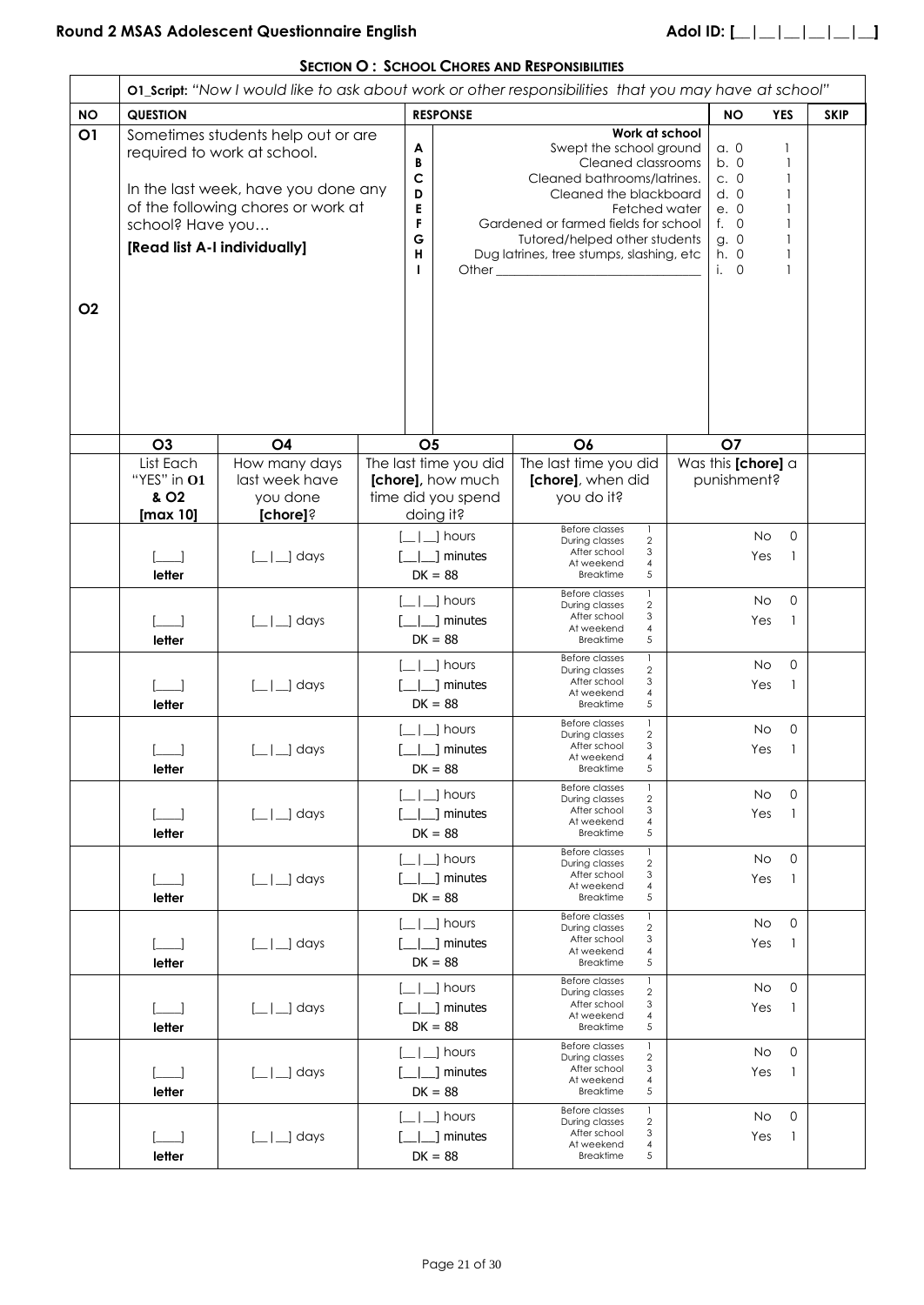<span id="page-21-1"></span><span id="page-21-0"></span>

|                 | <b>SECTION 1</b> . HOUSENOIG LADOR AND LITIPIOYINEMI                                                                                                                                                                                                                                    |                                                            |                                                                                                                         |                                                                                                                                                                                                                            |                   |
|-----------------|-----------------------------------------------------------------------------------------------------------------------------------------------------------------------------------------------------------------------------------------------------------------------------------------|------------------------------------------------------------|-------------------------------------------------------------------------------------------------------------------------|----------------------------------------------------------------------------------------------------------------------------------------------------------------------------------------------------------------------------|-------------------|
|                 | Script_P1: "I would like to ask you about some activities that boys and girls do to help their families or to<br>support themselves."                                                                                                                                                   |                                                            |                                                                                                                         |                                                                                                                                                                                                                            |                   |
| <b>P1</b>       | Yesterday, how much time did you spend doing household<br>chores, such as cooking, cleaning, laundry, collecting<br>firewood, water?                                                                                                                                                    |                                                            |                                                                                                                         | hours<br>minutes<br>No chores done<br>$= 0$                                                                                                                                                                                |                   |
| P <sub>2</sub>  | Excluding household chores, do you do any work on a regular<br>basis, without receiving pay?                                                                                                                                                                                            |                                                            |                                                                                                                         | NO 0<br>YES <sub>1</sub>                                                                                                                                                                                                   | $\rightarrow$ P6  |
|                 | What kind of work do you do?                                                                                                                                                                                                                                                            |                                                            |                                                                                                                         |                                                                                                                                                                                                                            |                   |
| P <sub>3</sub>  | Of the last 7 days, how many of these days did you do this<br>work?                                                                                                                                                                                                                     |                                                            |                                                                                                                         | Days<br>ا دا دا<br>Don't Know = $88$                                                                                                                                                                                       |                   |
| <b>P4</b>       | <b>Adolescent attending school</b><br>hours<br>On the last day you attended school prior to today, how<br>minutes<br>much time did you spend doing this work?<br>Don't Know = $88$<br><b>Adolescent NOT attending school</b><br>Yesterday, how much time did you spend doing this work? |                                                            |                                                                                                                         |                                                                                                                                                                                                                            |                   |
| <b>P5</b>       | What age were you when you first started doing work without<br>pay?                                                                                                                                                                                                                     |                                                            |                                                                                                                         | Age<br>$\Box$<br>Don't Know =<br>88                                                                                                                                                                                        |                   |
| <b>P6</b>       | payment?<br>What kind of work do you do?                                                                                                                                                                                                                                                | Are you currently working for kwacha or some other form of |                                                                                                                         |                                                                                                                                                                                                                            | $\rightarrow$ P19 |
| <b>P7</b>       | Of the last 7 days, how many of these days did you do this<br>work?                                                                                                                                                                                                                     | Days<br>- 1 - 1 - 1<br>Don't Know =<br>88                  |                                                                                                                         |                                                                                                                                                                                                                            |                   |
| P <sub>8</sub>  | <b>Adolescent attending school</b><br>hours<br>On the last day you attended school prior to today, how<br>minutes<br>much time did you spend doing this work?<br>Don't Know = $88$<br><b>Adolescent NOT attending school</b><br>Yesterday, how much time did you spend doing this work? |                                                            |                                                                                                                         |                                                                                                                                                                                                                            |                   |
| P <sub>9</sub>  | What age were you when you first started work for pay?                                                                                                                                                                                                                                  |                                                            |                                                                                                                         | Age<br>Don't Know =<br>88                                                                                                                                                                                                  |                   |
| P <sub>10</sub> | In the last 12 months, how many months did you do this work?                                                                                                                                                                                                                            |                                                            |                                                                                                                         | months<br>Don't Know $=$<br>88                                                                                                                                                                                             |                   |
| P11             | Is this work seasonal, throughout the year, or does it depend<br>on the work load?                                                                                                                                                                                                      |                                                            | <b>SEASONAL WORK</b><br>1<br>$\overline{2}$<br>THROUGHOUT THE YEAR<br>DEPENDS WORK LOAD<br>3<br>88<br><b>DON'T KNOW</b> |                                                                                                                                                                                                                            |                   |
| P <sub>12</sub> | Are you happy and content with this work or are you not<br>content?                                                                                                                                                                                                                     |                                                            |                                                                                                                         | <b>CONTENT</b><br>$\mathbf{1}$<br>NOT CONTENT<br>2<br><b>DON'T KNOW</b><br>88                                                                                                                                              | $\rightarrow$ P14 |
| P <sub>13</sub> | Why are you not happy or content in this work? Is it<br>because of<br>[Read list individually]                                                                                                                                                                                          | A<br>B<br>С<br>D<br>E<br>F<br>G                            |                                                                                                                         | <b>MALTREATMENT BY BOSS</b><br>$\mathbf{1}$<br>0<br>LONG HOURS<br>0<br>1<br>LITTLE PAYMENT.<br>1<br>0<br>HARD WORK/TOO MUCH<br>0<br>AFFECTS SCHOOLING<br>0<br>RATHER DO OTHER THINGS<br>0<br><b>WORK IS DANGEROUS</b><br>0 |                   |
| P14             | How much are you paid doing this work?<br>[if received both kwacha and in-kind payment,<br>circle 1 and enter total Kwacha]                                                                                                                                                             | Н                                                          |                                                                                                                         | OTHER<br>0<br>Paid in kind<br>Kwacha                                                                                                                                                                                       | $\rightarrow$ P16 |
| P <sub>15</sub> | On a daily basis, how much would you say the in-kind pay<br>you received from your job is worth in kwacha?                                                                                                                                                                              |                                                            |                                                                                                                         | Kwacha<br>Don't Know = $88$                                                                                                                                                                                                |                   |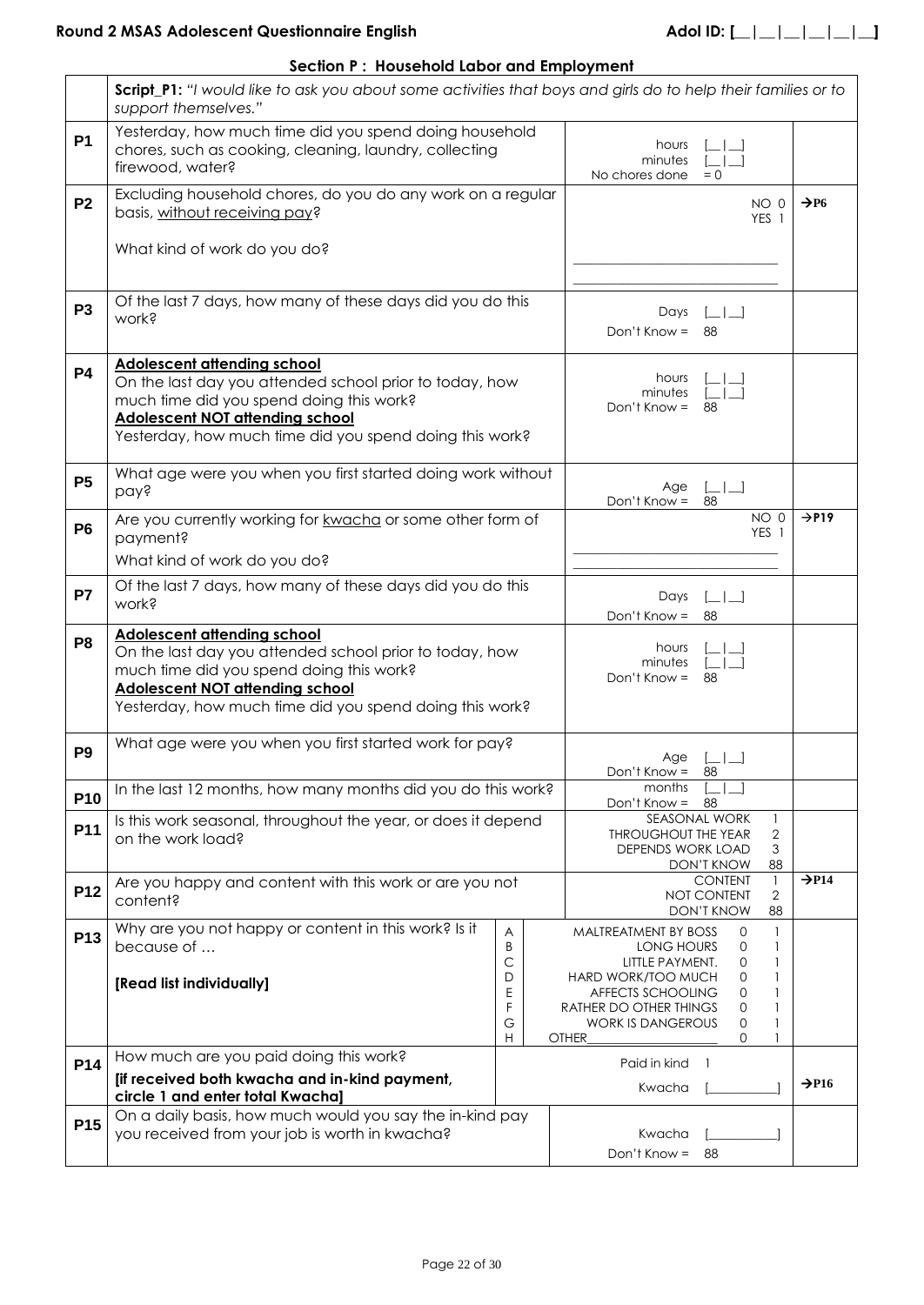<span id="page-22-0"></span>

| <b>NO</b>       | <b>QUESTION</b>                                                | <b>RESPONSE</b>                         |                     |                      | <b>SKIP</b> |
|-----------------|----------------------------------------------------------------|-----------------------------------------|---------------------|----------------------|-------------|
| P <sub>16</sub> | Are you paid daily, weekly, monthly or on what                 |                                         | Daily               |                      |             |
|                 | basis?                                                         |                                         | Weekly              | $\overline{2}$       |             |
|                 |                                                                | Every two weeks                         |                     | 3                    |             |
|                 |                                                                |                                         | Monthly<br>Seasonal | $\overline{4}$<br>.5 |             |
|                 |                                                                | Other                                   |                     |                      |             |
|                 | How much of the money that you earn do you                     |                                         | None                |                      |             |
| <b>P17</b>      | contribute to your family?                                     |                                         | Some                | $\overline{2}$       |             |
|                 |                                                                |                                         | Most                | 3                    |             |
|                 |                                                                |                                         | All                 | 4                    |             |
|                 |                                                                | <b>DON'T KNOW</b>                       |                     | 88                   |             |
| P <sub>18</sub> | Who mainly decides how the money you earn will be              | Respondent<br>Spouse/partner.           |                     | $\overline{2}$       |             |
|                 | used?                                                          | Spouse/respondent jointly               |                     | 3                    |             |
|                 |                                                                | Parents/guardian                        |                     | $\overline{4}$       |             |
|                 |                                                                | Parents or guardian/Respondent jointly. |                     | 5                    |             |
|                 |                                                                | <b>Brother/Sister</b>                   |                     |                      |             |
|                 |                                                                | Someone else                            |                     |                      |             |
| P <sub>19</sub> | If adolescent attending school, ask Else $\rightarrow$ Sect Q. |                                         |                     |                      |             |
|                 | In the last 7 days, because of your chores/work have you       |                                         | <b>NO</b>           | <b>YES</b>           |             |
|                 |                                                                |                                         |                     |                      |             |
|                 |                                                                |                                         |                     |                      |             |
|                 | A. not been able to go to school at all?                       |                                         | $\Omega$            |                      |             |
|                 | B. not been able to go to school for part of the day?          |                                         |                     |                      |             |
|                 | C. been tired or unable to concentrate in school?              |                                         |                     |                      |             |
|                 | D. not been able to perform well in class or on exams?         |                                         |                     |                      |             |
|                 |                                                                |                                         | $\mathbf{O}$        |                      |             |
|                 |                                                                |                                         |                     |                      |             |

# **SECTION Q: MARRIAGE AND THE MARRIAGE PROCESS**

|                |                                                                                      |                                      |                | $\rightarrow$ Q3  |
|----------------|--------------------------------------------------------------------------------------|--------------------------------------|----------------|-------------------|
| Q <sub>1</sub> | Have you ever been married or lived with someone                                     | <b>NO</b>                            | 0              |                   |
|                | as if married                                                                        | <b>YES</b>                           |                |                   |
|                |                                                                                      |                                      |                |                   |
|                |                                                                                      |                                      |                |                   |
|                | Are you now married or living with someone as if                                     | MARRIED/LIVING TOGETHER              |                | $\rightarrow Q12$ |
| Q2             | married, or are you now widowed, divorced, or no                                     | SEPARATED                            | $\overline{2}$ | $\rightarrow$ Q21 |
|                | longer living with your spouse (separated)?                                          | <b>DIVORCED</b>                      | 3              | $\rightarrow$ Q21 |
|                |                                                                                      | <b>WIDOWED</b>                       | $\overline{4}$ | $\rightarrow$ Q21 |
|                |                                                                                      |                                      |                | $\rightarrow$ Q5  |
| Q3             | Have you ever been engaged?                                                          | <b>NO</b>                            | 0              |                   |
|                |                                                                                      | <b>YES</b>                           | $\mathbf{1}$   |                   |
|                |                                                                                      |                                      |                |                   |
| Q <sub>4</sub> | Are you currently engaged?                                                           | <b>NO</b>                            | 0              | $\rightarrow$ Q21 |
|                |                                                                                      | <b>YES</b>                           | 1              | $\rightarrow Q12$ |
|                |                                                                                      |                                      |                |                   |
| Q <sub>5</sub> | Have you ever had a chitomelo?                                                       | <b>NO</b>                            | $\mathbf 0$    | $\rightarrow Q7$  |
|                |                                                                                      | <b>YES</b>                           | 1              |                   |
|                |                                                                                      |                                      |                |                   |
|                | Do you currently have a chitomelo?                                                   | <b>NO</b>                            | $\mathbf 0$    | $\rightarrow$ Q21 |
| Q <sub>6</sub> |                                                                                      | <b>YES</b>                           | 1              | $\rightarrow Q12$ |
|                |                                                                                      |                                      |                |                   |
|                |                                                                                      |                                      |                |                   |
|                |                                                                                      |                                      |                |                   |
|                | Q7_Script: "Now I would like to ask you some questions about your marriage hopes and |                                      |                |                   |
|                | expectations."                                                                       |                                      |                |                   |
|                | Would you like to get married at some point in your                                  | <b>NO</b>                            | 0              |                   |
| Q7             | $life$ ?                                                                             | <b>YES</b>                           |                | $\rightarrow 09$  |
|                |                                                                                      | <b>DON'T KNOW</b>                    | 88             | $\rightarrow$ R1  |
|                |                                                                                      |                                      |                |                   |
|                |                                                                                      | Finish my education.                 | $\overline{1}$ |                   |
| Q8             | Why do you not want to get married?                                                  | Want a good job/work related.        | $\overline{2}$ |                   |
|                |                                                                                      | Worried about HIV/risk of HIV        | 3              | ALL:              |
|                |                                                                                      | Do not want children                 | $\overline{4}$ | $\rightarrow$ R1  |
|                |                                                                                      | Do not want responsibility: marriage | 5              |                   |
|                |                                                                                      | Too expensive/cost/bride payment     | 6              |                   |
|                |                                                                                      | Just do not want to                  | $\overline{7}$ |                   |
|                |                                                                                      | Other                                | 8              |                   |
|                | At what age would you like to get married?                                           |                                      |                |                   |
| Q9             |                                                                                      | Age                                  |                |                   |
|                |                                                                                      | 88<br>Don't Know                     |                |                   |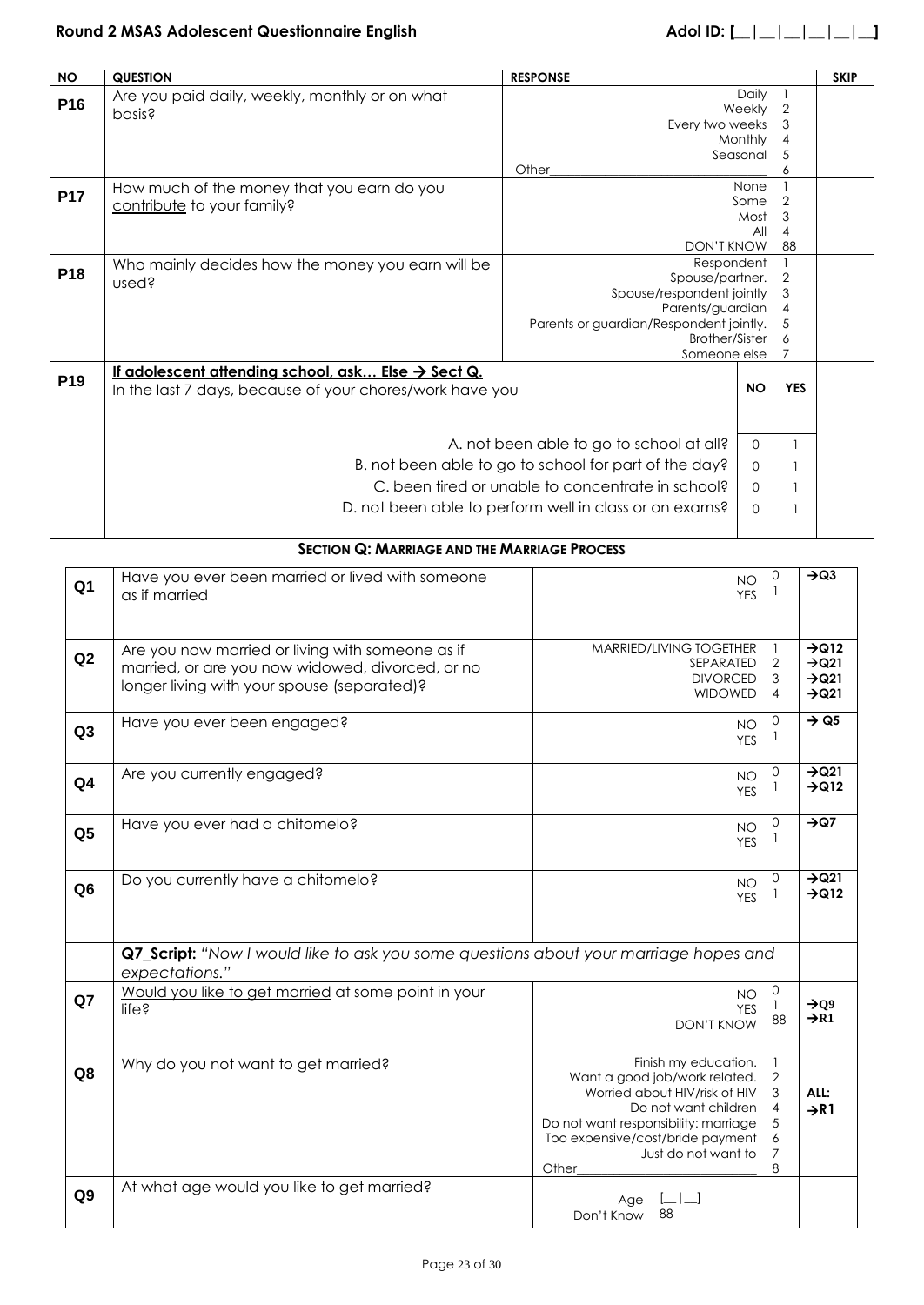<span id="page-23-1"></span><span id="page-23-0"></span>

|                 | <b>Round 2 MSAS Adolescent Questionnaire English</b>                                                                                                                                                                                                           | Adol ID: $[$                                                                                                                                                                                                          |                          |
|-----------------|----------------------------------------------------------------------------------------------------------------------------------------------------------------------------------------------------------------------------------------------------------------|-----------------------------------------------------------------------------------------------------------------------------------------------------------------------------------------------------------------------|--------------------------|
| Q <sub>10</sub> | How far in school would you like to go before you get<br>married?                                                                                                                                                                                              | SOME PRIMARY.<br>$\overline{2}$<br>COMPLETED PRIMARY.<br>SOME SECONDARY<br>3<br><b>COMPLETED SECONDARY</b><br>$\overline{4}$<br><b>TERTIARY</b><br>5<br>88<br><b>DON'T KNOW</b>                                       |                          |
| Q11             | How far in school would you like your spouse to go<br>before you get married?                                                                                                                                                                                  | NO SCHOOL<br>$\mathbf{O}$<br>SOME PRIMARY.<br>$\mathbf{1}$<br>$\overline{2}$<br>COMPLETED PRIMARY.<br>SOME SECONDARY<br>3<br><b>COMPLETED SECONDARY</b><br>$\overline{4}$<br>5<br><b>TERTIARY</b><br>DON'T KNOW<br>88 | ALL:<br>$\rightarrow$ R1 |
| Q12             | Now I would like to ask you some questions about the<br>person you are currently in a relationship with. What is<br>their level of schooling?                                                                                                                  | NO SCHOOL<br>0<br><b>SOME PRIMARY</b><br>$\mathbf{1}$<br><b>COMPLETED PRIMARY</b><br>$\overline{2}$<br>3<br><b>SOME SECONDARY</b><br><b>COMPLETED SECONDARY</b><br>4<br>5<br><b>TERTIARY</b><br>88<br>DON'T KNOW      | $\rightarrow Q15$        |
| Q13             | Is this person still attending school?                                                                                                                                                                                                                         | $\mathbf{0}$<br>NO.<br><b>YES</b><br>1                                                                                                                                                                                | $\rightarrow Q15$        |
| Q14             | [Adolescent not currently attending school $\rightarrow$ Q15]<br>Is this person attending this school?                                                                                                                                                         | NO.<br>0<br><b>YES</b><br>$\mathbf{1}$<br><b>DON'T KNOW</b><br>88                                                                                                                                                     |                          |
| Q15             | What is this person's age?                                                                                                                                                                                                                                     | Age<br><b>Dk=88</b>                                                                                                                                                                                                   |                          |
| Q16             | <b>Boys:</b> Did you or your family promise to make a<br>payment to this person when you get/got married?<br>Girls: Did this person or his family promise to make a<br>payment to your family when you get/got married?                                        | <b>NO</b><br>$\mathsf{O}$<br><b>YES</b><br>$\mathbf{1}$                                                                                                                                                               | $\rightarrow Q19$        |
| Q17             | How much was promised in total?                                                                                                                                                                                                                                | <b>KWACHA</b><br>CATTLE<br><b>GOATS</b><br><b>POULTRY</b><br><b>OTHER</b>                                                                                                                                             |                          |
| Q18             | How much has been paid so far?                                                                                                                                                                                                                                 | NONE.<br>$\Omega$<br>SOME.<br>$\mathbf{1}$<br><b>MOST</b><br>$\overline{2}$<br><b>ALL</b><br>-3                                                                                                                       |                          |
| Q19             | Was the mediation of ankhoswe involved in your<br>[chitomelo / engagement / marriage]?                                                                                                                                                                         | <b>NO</b><br>$\mathbf{0}$<br>YES<br>-1                                                                                                                                                                                |                          |
| Q20             | Was this person chosen for you, or did you choose<br>each other?                                                                                                                                                                                               | CHOSE EACH OTHER<br>CHOSEN BY SOMEONE ELSE 2                                                                                                                                                                          |                          |
| Q21             | Now I would like you to think back to all of your<br>relationships. We are going to ask you about how<br>many times you have been married, engaged, a<br>chitomelo, a PTM, and chibwenzi.                                                                      | A MARRIED<br><b>B ENGAGED</b><br>C CHITOMELO<br>D PTM<br>E CHIBWENZI<br><b>DK=88</b>                                                                                                                                  |                          |
|                 | We want to know about every time you were one of<br>these things. For example, if you had a chitomelo<br>who you later married, this would be counted both as<br>'chitomelo' and as 'married'. Okay? Tell me how<br>many times you have been [Read categories] |                                                                                                                                                                                                                       |                          |
| Q22             | [Ask only if chibwenzi>0 in Q21, Else $\rightarrow$ Q24]<br>What age were you the very first time you had a<br>chibwenzi? What month was it?                                                                                                                   | LLI<br><b>AGE</b><br>$\Box$<br><b>MONTH</b><br><b>DK=88</b>                                                                                                                                                           |                          |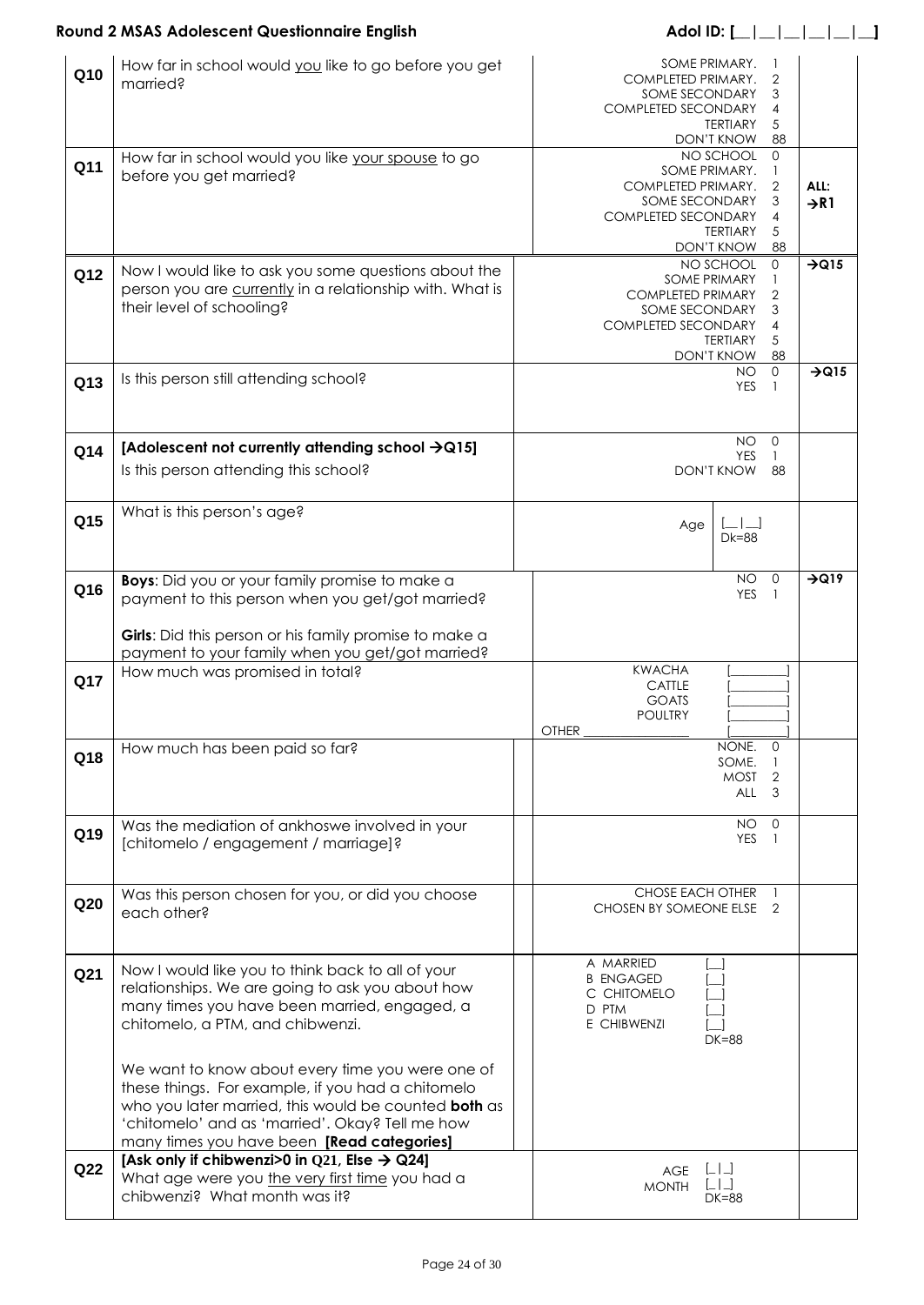# **Round 2 MSAS Adolescent Questionnaire English Adol ID: [\_|\_|\_|\_|\_|\_|\_|\_**|\_\_|\_\_

<span id="page-24-0"></span>

| Q <sub>23</sub> | What age was this person when he/she became your<br>chibwenzi?                                                                   | Age                        | $DK=88$   |  |
|-----------------|----------------------------------------------------------------------------------------------------------------------------------|----------------------------|-----------|--|
| Q <sub>24</sub> | [Ask only if PTM>0 in Q21, Else $\rightarrow$ Q26]<br>What age were you the very first time you had a<br>PTM? What month was it? | <b>AGE</b><br><b>MONTH</b> | $DK = 88$ |  |
| Q <sub>25</sub> | What age was this person when he/she became your<br><b>PIM?</b>                                                                  | Age                        | $DK = 88$ |  |

<span id="page-24-1"></span>

| [Ask only if CHITOMELO > 0 in Q21, Else $\rightarrow$ Q32] |                |                  |                                 |                                                |                    |  |  |  |  |
|------------------------------------------------------------|----------------|------------------|---------------------------------|------------------------------------------------|--------------------|--|--|--|--|
| Q <sub>26</sub>                                            | Q27            | Q <sub>28</sub>  | Q <sub>29</sub>                 | Q <sub>30</sub>                                | Q <sub>31</sub>    |  |  |  |  |
| What age were                                              | What month was | What age was     | Before you                      | [Ask only if                                   | [Only if married > |  |  |  |  |
| you when you                                               | ił ŝ           | this person when | became                          | Engaged $> 0$ in                               | $0$ in $Q21$       |  |  |  |  |
| and this person                                            |                | he/she became    | chitomelo, was                  | Q211                                           | Did you marry this |  |  |  |  |
| became<br>chitomelo?                                       |                | your chitomelo?  | this person your<br><b>PIM?</b> | Did you become<br>engaged with this<br>person? | person?            |  |  |  |  |
|                                                            |                |                  |                                 |                                                | $No = 0$           |  |  |  |  |
| $DK = 88$                                                  | $DK = 88$      | $DK = 88$        | $No = 0$                        | $No = 0$                                       | $Yes = 1$          |  |  |  |  |
|                                                            |                |                  | $Yes = 1$                       | $Yes = 1$                                      |                    |  |  |  |  |
| A                                                          |                |                  |                                 |                                                |                    |  |  |  |  |
| B                                                          |                |                  |                                 |                                                |                    |  |  |  |  |
| $\mathsf{C}$                                               |                |                  |                                 |                                                |                    |  |  |  |  |

<span id="page-24-2"></span>

|                                                                        | [Ask only if ENGAGED > 0 in Q21, else $\rightarrow$ Q38] |                                                           |                                                                          |                                                                        |                                                                |  |  |  |  |  |
|------------------------------------------------------------------------|----------------------------------------------------------|-----------------------------------------------------------|--------------------------------------------------------------------------|------------------------------------------------------------------------|----------------------------------------------------------------|--|--|--|--|--|
| Q <sub>32</sub>                                                        | Q <sub>33</sub>                                          | Q <sub>34</sub>                                           | Q <sub>35</sub>                                                          | Q <sub>36</sub>                                                        | Q <sub>37</sub>                                                |  |  |  |  |  |
| What age were<br>you when you<br>and this person<br>became<br>engaged? | What month was<br>iłś.                                   | What age was<br>the person you<br>became<br>engaged with? | Before you<br>became<br>engaged, was<br>this person your<br><b>PIM</b> ? | Before you<br>became<br>engaged, was<br>this person your<br>chitomelo? | [Only if married>0<br>in Q211<br>Did you marry this<br>person? |  |  |  |  |  |
| $DK = 88$<br>A                                                         | $DK = 88$                                                | $DK = 88$                                                 | $No = 0$<br>$Yes = 1$                                                    | $No = 0$<br>$Yes = 1$                                                  | $No = 0$<br>$Yes = 1$                                          |  |  |  |  |  |
| В<br>C                                                                 |                                                          |                                                           |                                                                          |                                                                        |                                                                |  |  |  |  |  |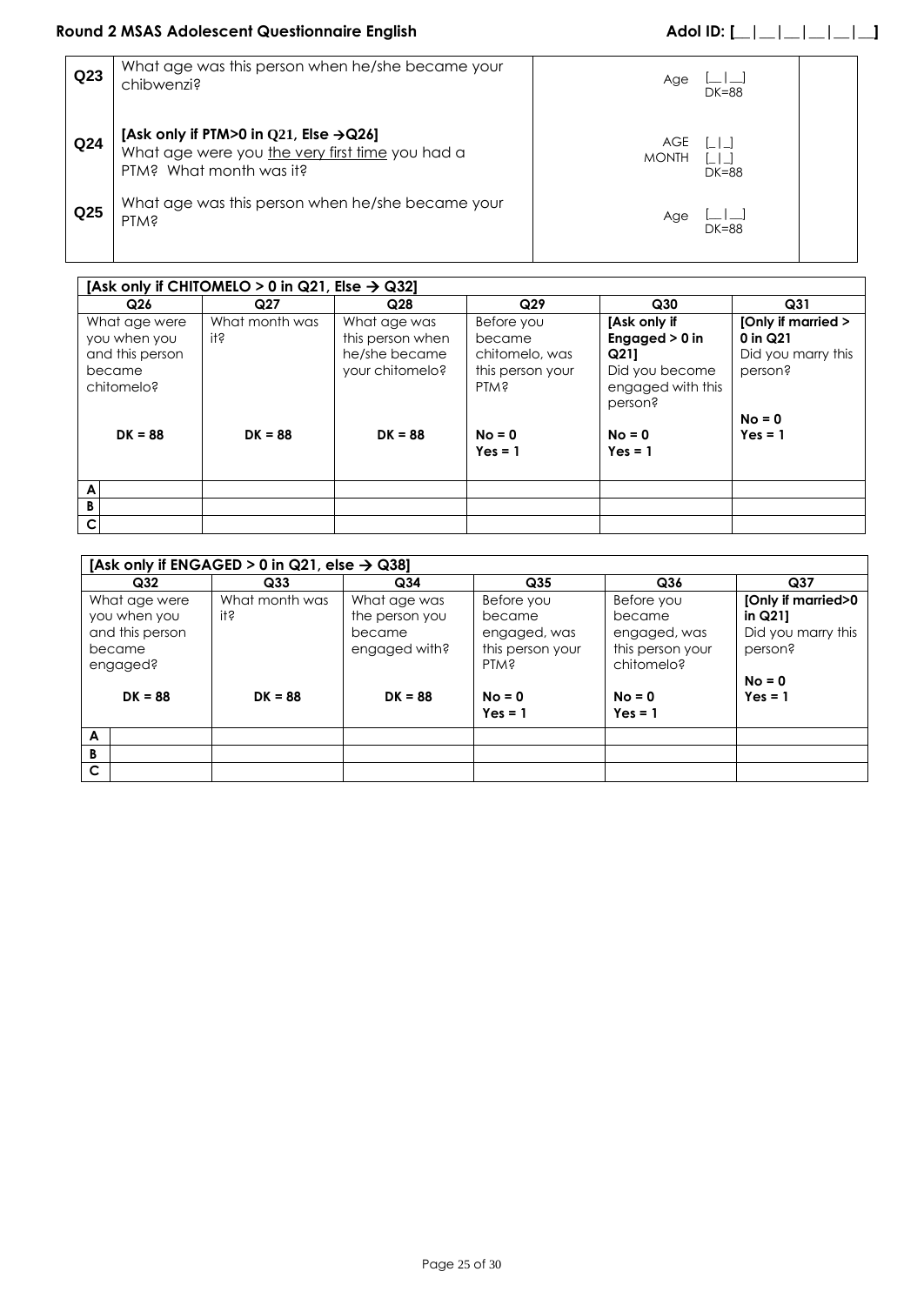**[Ask only if MARRIED > 0 in Q21, else**  $\rightarrow$  **[R1](#page-25-1), CHECK CONSISTENCY WITH EVER MARRIED Q1]** 

<span id="page-25-0"></span>

| Q <sub>38</sub>                                             | Q39                   | $Q$ 40                                        | Q <sub>41</sub>                                                          | Q <sub>42</sub>                                                                   | Q <sub>43</sub>                                                                  | Q44                                                                              | Q45                                                                              |
|-------------------------------------------------------------|-----------------------|-----------------------------------------------|--------------------------------------------------------------------------|-----------------------------------------------------------------------------------|----------------------------------------------------------------------------------|----------------------------------------------------------------------------------|----------------------------------------------------------------------------------|
| What age<br>were you<br>when you<br>married this<br>person? | What month<br>was it? | What age<br>was the<br>person you<br>married? | Before you<br>became<br>married.<br>was this<br>person ever<br>your PTM? | Before you<br>became<br>married,<br>was this<br>person ever<br>your<br>chitomelo? | What age<br>were you<br>when you<br>first started<br>living with<br>this person? | What month<br>was it when<br>you first<br>started living<br>with this<br>person? | What age<br>was this<br>person<br>when you<br>started living<br>with<br>him/her? |
| $DK = 88$                                                   | $DK = 88$             | $DK = 88$                                     | $No = 0$<br>$Yes = 1$                                                    | $No = 0$<br>$Yes = 1$                                                             | $DK = 88$<br>Never $= 0$<br>$\rightarrow$ Q46                                    | $DK = 88$                                                                        | $DK = 88$                                                                        |
| A                                                           |                       |                                               |                                                                          |                                                                                   |                                                                                  |                                                                                  |                                                                                  |
| в                                                           |                       |                                               |                                                                          |                                                                                   |                                                                                  |                                                                                  |                                                                                  |
| C                                                           |                       |                                               |                                                                          |                                                                                   |                                                                                  |                                                                                  |                                                                                  |

|   | <b>CONTINUED FROM ABOVE</b>                                             |                                                                  |                                                                                   |                                                                                    |                       |  |
|---|-------------------------------------------------------------------------|------------------------------------------------------------------|-----------------------------------------------------------------------------------|------------------------------------------------------------------------------------|-----------------------|--|
|   | Q46                                                                     | Q47                                                              | Q48                                                                               | Q49                                                                                | Q50                   |  |
|   | Before you<br>became married.<br>were you<br>engaged to this<br>person? | Did you ever become<br>divorced / separated<br>from this person? | Did you ever<br>become<br>widowed by<br>this person?                              | What age were<br>you when this<br>person widowed<br>/ separated /<br>divorced you? | What month<br>was it? |  |
|   | $No = 0$<br>$Yes = 1$                                                   | $No = 0$<br>$Yes = 1$<br>$[$ If $1 \rightarrow Q49]$             | $No = 0$<br>$Yes = 1$<br><b>IIf BOTH Q47</b><br>and $Q48=0$<br>$\rightarrow$ Q511 | <b>Never</b><br>$Div/Sep/Wid = 0$<br>$DK=88$                                       | $DK = 88$             |  |
| A |                                                                         |                                                                  |                                                                                   |                                                                                    |                       |  |
| B |                                                                         |                                                                  |                                                                                   |                                                                                    |                       |  |
| C |                                                                         |                                                                  |                                                                                   |                                                                                    |                       |  |

| Q <sub>51</sub> | <b>Girls only:</b> In total, how many other wives does your<br>current husband have? | $\#wives$ $\Box$        |  |
|-----------------|--------------------------------------------------------------------------------------|-------------------------|--|
| Q <sub>52</sub> | Does your current husband/wife reside in the<br>household in which you live?         | <b>NO</b><br><b>YES</b> |  |

## **Section R: Social Capital and Citizenship**

<span id="page-25-1"></span>

|                | <b>Script_R1:</b> "Some adolescents belong to community or school groups. Now we would like to<br>know if you belong to any organizations in your community or school." |                               |                  |  |  |  |  |
|----------------|-------------------------------------------------------------------------------------------------------------------------------------------------------------------------|-------------------------------|------------------|--|--|--|--|
| <b>NO</b>      | <b>QUESTION</b>                                                                                                                                                         | Response                      | <b>SKIP</b>      |  |  |  |  |
| R <sub>1</sub> | Since January 1st 2008, have you participated in any school<br>activies other than lessons and sports, such as day trips, music,<br>drawina?                            | NO.<br>$\Omega$<br>YES.       | $\rightarrow$ R3 |  |  |  |  |
| R <sub>2</sub> | Of the last 7 days, how many days did you participate in such<br>activities?                                                                                            | Days                          |                  |  |  |  |  |
| R3             | Since January 1st 2008, have you participated in any<br>organized sports activites?                                                                                     | NO.<br>$\Omega$<br><b>YES</b> | $\rightarrow$ R5 |  |  |  |  |
| R4             | Of the last 7 days, how many days did you participate in<br>organized sports activities?                                                                                | Davs                          |                  |  |  |  |  |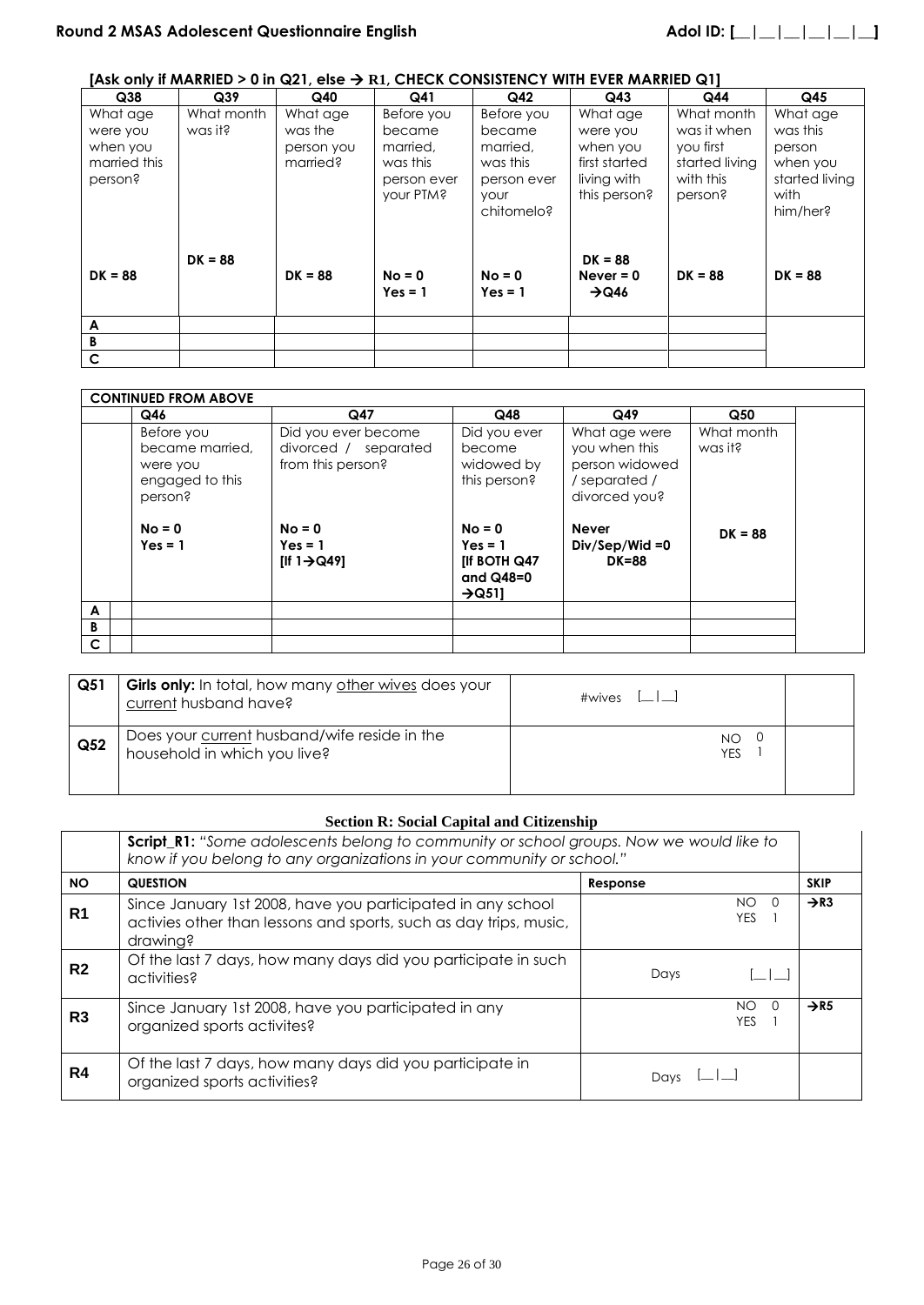| R <sub>5</sub> | Are you a member of any social<br>groups or clubs? For instance, are you<br>a member of<br>[Read list]                                                                                                                                                                                 | $\overline{A}$<br>B<br>D<br>E<br>F<br>G<br>H | <b>GENDER CLUB/FAWEMA.</b><br>CHILD RIGHTS/HUMAN RIGHTS<br>HIV/AIDS (TOTO)/HEALTH LIFE<br>SKILLS/GUIDANCE AND COUNSELING CLUB<br>GIRLS GUIDES/BOYS SCOUTS.<br>SPORTS CLUB.<br>DRAMA OR DANCING GROUP<br>CHURCH GROUP/MUSLIM GROUP<br>OTHER (DEBATE/WILDLIFE/CHESS). |                 |                                                                                                    | <b>NO</b><br>$\Omega$<br>$\Omega$<br>$\Omega$<br>$\Omega$<br>$\Omega$<br>$\Omega$<br>$\Omega$<br>$\Omega$<br>$\Omega$ | <b>YES</b><br>$\mathbf{1}$<br>$\mathbf{1}$<br>$\mathbf{1}$<br>$\mathbf{1}$<br>$\mathbf{1}$<br>$\mathbf{1}$ |             |
|----------------|----------------------------------------------------------------------------------------------------------------------------------------------------------------------------------------------------------------------------------------------------------------------------------------|----------------------------------------------|---------------------------------------------------------------------------------------------------------------------------------------------------------------------------------------------------------------------------------------------------------------------|-----------------|----------------------------------------------------------------------------------------------------|-----------------------------------------------------------------------------------------------------------------------|------------------------------------------------------------------------------------------------------------|-------------|
| R <sub>6</sub> | [IF ALL in R5 "NO" $\rightarrow$ R8]<br>When is the last time you attended any of these clubs?                                                                                                                                                                                         |                                              |                                                                                                                                                                                                                                                                     |                 | WITHIN LAST 7 DAYS<br>$\overline{1}$<br>WITHIN THE LAST MONTH<br>2<br>MORE THAN ONE MONTH AGO<br>3 |                                                                                                                       |                                                                                                            |             |
| R7             | Do you hold an office or leadership position in any of these<br>groups or clubs?                                                                                                                                                                                                       |                                              |                                                                                                                                                                                                                                                                     |                 |                                                                                                    | NO 0<br><b>YES</b>                                                                                                    | $\overline{1}$                                                                                             |             |
| R <sub>8</sub> | [Adolescent not current attending<br>school $\rightarrow$ Instruction R9-R12, else]<br>Are you currently a?<br>[Read list]                                                                                                                                                             | A<br>B<br>C<br>D<br>E                        | Headboy / Headgirl<br>Class prefect / monitor<br>Sanitation prefect.<br>Entertainment prefect.                                                                                                                                                                      |                 |                                                                                                    | <b>NO</b><br>0<br>0<br>$\Omega$<br>$\Omega$<br>$\Omega$                                                               | <b>YES</b><br>$\mathbf{1}$<br>$\mathbf{1}$<br>$\mathbf{1}$<br>$\mathbf{1}$                                 |             |
|                | Instruction R9-R12: [First ask all questions for "Boys" and record answer in "BOYS" column. At<br>end of section, return to ask all questions for "Girls" and record answer in "GIRLS" column.]<br>Script_R9: "Now we want to ask about your friends and how often that you see them." |                                              |                                                                                                                                                                                                                                                                     |                 |                                                                                                    |                                                                                                                       |                                                                                                            |             |
| <b>NO</b>      | <b>QUESTION</b>                                                                                                                                                                                                                                                                        |                                              |                                                                                                                                                                                                                                                                     | <b>BOYS</b>     |                                                                                                    | <b>GIRLS</b>                                                                                                          |                                                                                                            | <b>SKIP</b> |
| R <sub>9</sub> | How many friends do you have who are [boys/girls]?                                                                                                                                                                                                                                     |                                              |                                                                                                                                                                                                                                                                     |                 |                                                                                                    |                                                                                                                       |                                                                                                            |             |
| <b>R10</b>     | How many of these [boys/girls] are currently attending<br>school?                                                                                                                                                                                                                      |                                              |                                                                                                                                                                                                                                                                     |                 |                                                                                                    |                                                                                                                       |                                                                                                            |             |
| <b>R11</b>     | [Adolescent not current attending school $\rightarrow$ Sect. HA, else]<br>How many of these [boys/girls] are enrolled in this school?                                                                                                                                                  |                                              |                                                                                                                                                                                                                                                                     |                 |                                                                                                    |                                                                                                                       |                                                                                                            |             |
| <b>R12</b>     | In the last week, how many of these [boys/girls] did you<br>spend time with outside of school                                                                                                                                                                                          |                                              |                                                                                                                                                                                                                                                                     | Go to R9: Girls |                                                                                                    |                                                                                                                       |                                                                                                            |             |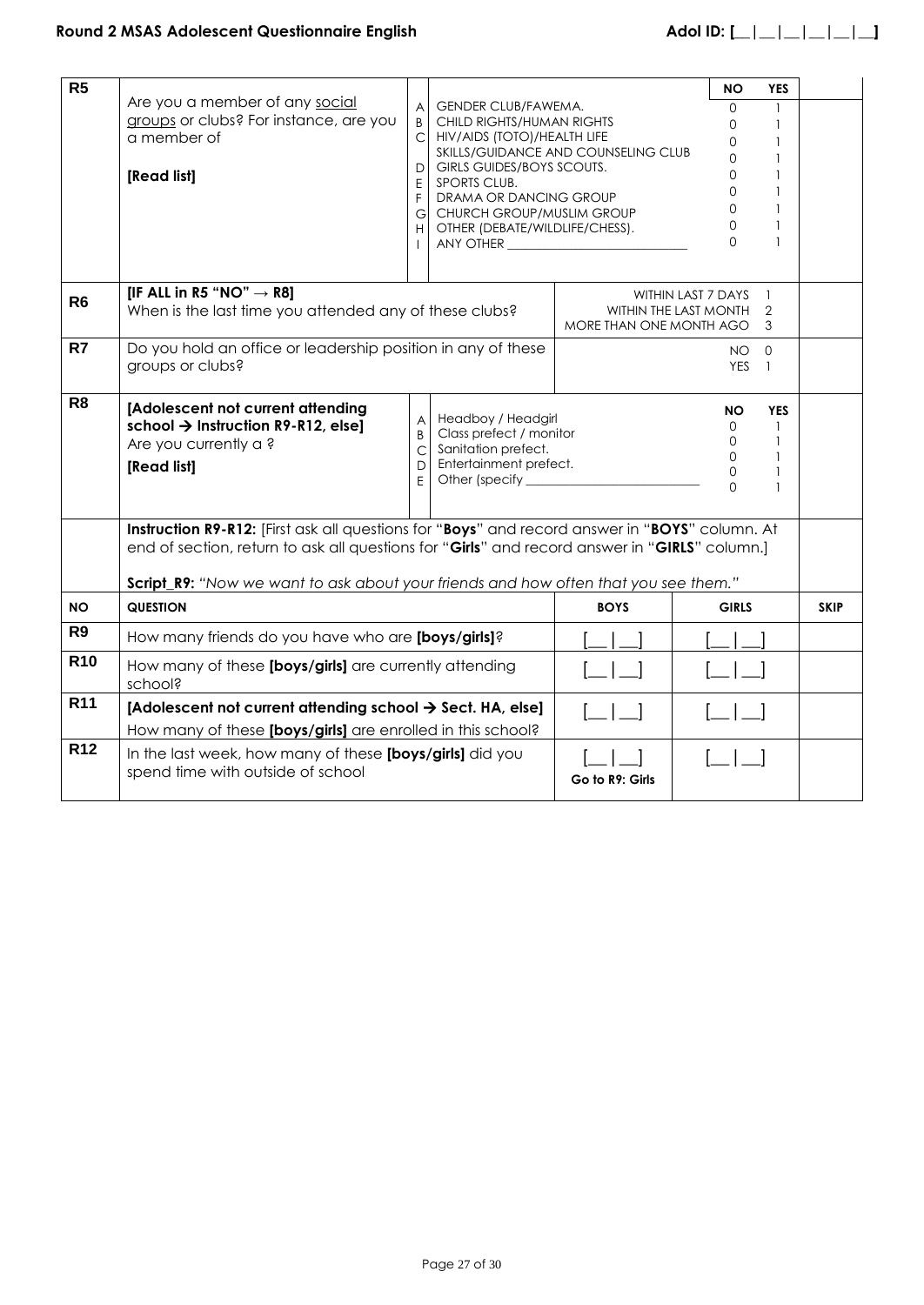| <b>NO</b>       | <b>OUESTION</b>                                                                                                                                                                                                              | <b>RESPONSE</b>                                                   | <b>SKIP</b> |
|-----------------|------------------------------------------------------------------------------------------------------------------------------------------------------------------------------------------------------------------------------|-------------------------------------------------------------------|-------------|
|                 | A1_Script: "Now I would like to ask you a few questions about your health."                                                                                                                                                  |                                                                   |             |
| HA <sub>1</sub> | Overall, how would you rate your health in the past year?                                                                                                                                                                    |                                                                   |             |
|                 | <b>[INTERVIEWER:</b> Show the respondent the diagram (see next)<br>page) and explain]                                                                                                                                        | <b>RECORD CLOSEST</b><br><b>NUMBER FROM</b><br><b>UMOYO SCALE</b> |             |
|                 | "For example, if this end of the line [show #1] means lots of<br>health problems like serious diarrhea and really bad fevers, and<br>this end [show #10] means no health problem at all, where<br>would you place yourself?" |                                                                   |             |
| HA <sub>2</sub> | Overall, how would you rate your health in the past month?<br><b>INTERVIEWER: Repeat diagram / explanation</b>                                                                                                               | <b>RECORD CLOSEST</b><br><b>NUMBER FROM</b><br><b>UMOYO SCALE</b> |             |

# *UMOYO / HEALTH STATUS*



| HA <sub>3</sub> | Have you had any health problems in the past month?           | <b>NO</b>        | <b>YES</b>                    |                    |
|-----------------|---------------------------------------------------------------|------------------|-------------------------------|--------------------|
|                 | Fever                                                         |                  |                               |                    |
|                 | [INTERVIEWER: Read list]                                      |                  |                               |                    |
|                 | Night sweats                                                  |                  |                               |                    |
|                 | Rapid weight loss                                             |                  |                               |                    |
|                 | Recurring diarrhea (>3 days)                                  |                  |                               |                    |
|                 | Recurring coughing or shortness of breath (>3 days)           |                  |                               |                    |
|                 | Recurring vomiting (>3 days)                                  |                  |                               |                    |
|                 | Recurring fatigue/weakness (>3 days)                          |                  |                               |                    |
| HA4             | [Adolescent not attending school $\rightarrow$ HA7]           | <b>NO</b>        | <b>YES</b>                    |                    |
|                 | Since the start of the school year, have any of the following |                  |                               |                    |
|                 | things been affected by your health problems?                 |                  |                               |                    |
|                 | [INTERVIEWER: Read list]                                      |                  |                               |                    |
|                 | Ability to go to school                                       |                  |                               |                    |
|                 | Ability to concentrate on school                              |                  |                               |                    |
|                 | Ability to do well on exams.                                  |                  |                               |                    |
| HA <sub>5</sub> | Since the start of the school year, have you had more than    |                  | More than enough              |                    |
|                 | enough food to eat, just enough food to eat, or not enough    |                  | Just enough<br>$\overline{2}$ |                    |
|                 | food to eat?                                                  |                  | Not enough<br>3               |                    |
| HA <sub>6</sub> | Since the start of the school year, have you had a problem    |                  | Often                         |                    |
|                 | concentrating in class because of hunger?                     |                  | Sometimes<br>$\overline{2}$   |                    |
|                 |                                                               |                  | 3<br>Never                    |                    |
| HA7             | In the past week, have you skipped any meals?                 |                  | $\Omega$<br><b>NO</b>         | $\rightarrow$ SECT |
|                 |                                                               |                  | <b>YES</b>                    |                    |
| HA <sub>8</sub> | What meals did you skip?                                      | <b>BREAKFAST</b> | $No = 0$ Yes = 1              |                    |
|                 |                                                               | <b>LUNCH</b>     | $No = 0$ Yes = 1              |                    |
|                 |                                                               | <b>DINNER</b>    | $No = 0$ Yes = 1              |                    |
| HA <sub>9</sub> | For each type of meal [HA8], how many days last week did you  | <b>BREAKFAST</b> | <b>DAYS</b>                   |                    |
|                 | skip that meal? Ask number of days                            | <b>LUNCH</b>     | Days                          |                    |
|                 |                                                               | <b>DINNER</b>    | Days                          |                    |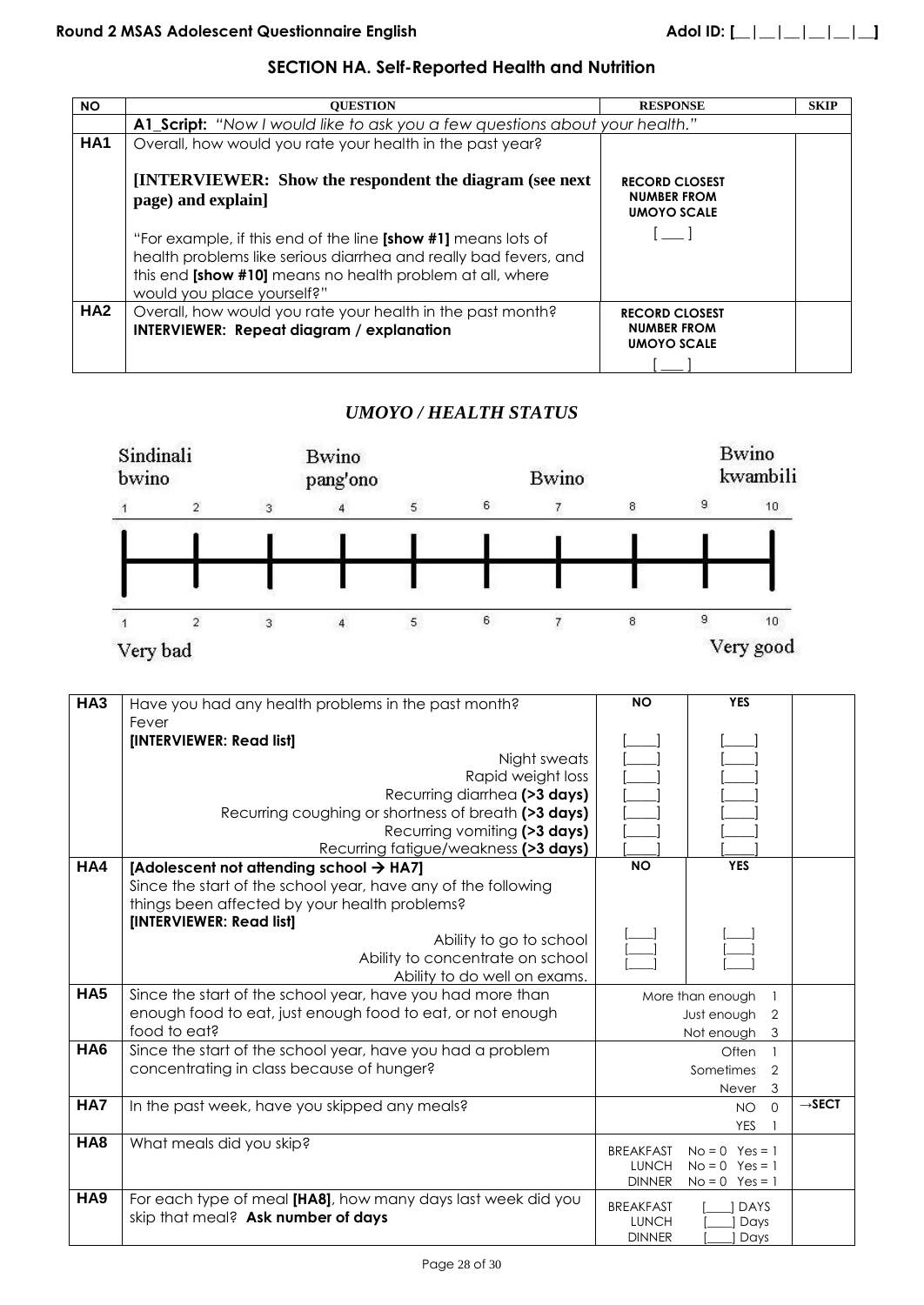| <b>Section HC. Reproductive Health Knowledge</b> |  |  |
|--------------------------------------------------|--|--|
|                                                  |  |  |

| <b>NO</b>       | <b>QUESTION</b>                                                                                                                      |                    |                                                               | <b>RESPONSE</b>    |                                                       |                   |                | <b>SKIP</b>       |
|-----------------|--------------------------------------------------------------------------------------------------------------------------------------|--------------------|---------------------------------------------------------------|--------------------|-------------------------------------------------------|-------------------|----------------|-------------------|
| HC <sub>1</sub> | From one menstrual period to the next, are                                                                                           |                    |                                                               | <b>NO</b>          |                                                       |                   | $\Omega$       | $\rightarrow$ HC3 |
|                 | there certain days when a woman is more                                                                                              |                    |                                                               |                    |                                                       | <b>YES</b>        | 1              |                   |
|                 | likely to become pregnant if she has sexual                                                                                          |                    |                                                               |                    |                                                       | DON'T KNOW        | 88             | $\rightarrow$ HC3 |
|                 | relations?                                                                                                                           |                    |                                                               |                    |                                                       |                   |                |                   |
| HC <sub>2</sub> | When is a woman most likely to become                                                                                                |                    |                                                               |                    | <b>JUST BEFORE HER PERIOD</b>                         |                   | 1              |                   |
|                 | pregnant if she has sex?                                                                                                             |                    |                                                               |                    | DURING HER PERIOD                                     |                   | $\overline{2}$ |                   |
|                 |                                                                                                                                      |                    |                                                               |                    | RIGHT AFTER HER PERIOD HAS ENDED                      |                   | 3              |                   |
|                 | [Read response options]                                                                                                              |                    |                                                               |                    | HALFWAY BETWEEN TWO PERIODS                           |                   | 4              |                   |
|                 |                                                                                                                                      |                    |                                                               | OTHER [SPECIFY]    |                                                       |                   | 5              |                   |
|                 |                                                                                                                                      |                    |                                                               |                    | <b>DON'T KNOW</b>                                     |                   | 88             |                   |
|                 |                                                                                                                                      |                    |                                                               |                    |                                                       |                   |                |                   |
|                 |                                                                                                                                      |                    |                                                               |                    |                                                       |                   |                |                   |
| HC <sub>3</sub> | Now I would like to talk about family planning - the various ways or methods that a<br>couple can use to delay or avoid a pregnancy. |                    |                                                               |                    |                                                       |                   |                |                   |
|                 |                                                                                                                                      |                    |                                                               |                    |                                                       |                   |                |                   |
|                 |                                                                                                                                      |                    |                                                               |                    |                                                       |                   |                |                   |
|                 | INTERVIEWER: (1) Circle Code 1 for each method mentioned spontaneously. (2)                                                          |                    |                                                               |                    |                                                       |                   |                |                   |
|                 | Proceed down column, reading the name and description of each method not                                                             |                    |                                                               |                    |                                                       |                   |                |                   |
|                 | mentioned spontaneously. Circle Code 2 if recognized after reading description, and                                                  |                    |                                                               |                    |                                                       |                   |                |                   |
|                 | Code 3 if not recognized.                                                                                                            |                    |                                                               |                    |                                                       |                   |                |                   |
|                 |                                                                                                                                      |                    |                                                               |                    |                                                       |                   |                |                   |
|                 | What methods have you heard about? For                                                                                               |                    |                                                               |                    | <b>RECOGNIZED</b>                                     |                   |                |                   |
|                 | Methods not mentioned spontaneously, ask:                                                                                            |                    |                                                               | <b>SPONTANEOUS</b> | AFTER READING                                         | <b>NOT</b>        |                |                   |
|                 | Have you ever heard of (METHOD)?                                                                                                     |                    |                                                               | <b>MENTION</b>     | <b>DESCRIPTION</b>                                    | <b>RECOGNIZED</b> |                |                   |
|                 |                                                                                                                                      |                    |                                                               |                    |                                                       |                   |                |                   |
|                 | a) Pill: Women can take a pill every day to                                                                                          |                    |                                                               |                    | $\overline{2}$                                        | 3                 |                |                   |
|                 | avoid becoming pregnant                                                                                                              |                    |                                                               |                    |                                                       |                   |                |                   |
|                 |                                                                                                                                      |                    |                                                               |                    |                                                       |                   |                |                   |
|                 | b) Injectables: Women can have an injection                                                                                          |                    |                                                               |                    | $\overline{2}$                                        | 3                 |                |                   |
|                 | by a health provider that stops them from                                                                                            |                    |                                                               |                    |                                                       |                   |                |                   |
|                 | becoming pregnant for one or more                                                                                                    |                    |                                                               |                    |                                                       |                   |                |                   |
|                 | months                                                                                                                               |                    |                                                               |                    |                                                       |                   |                |                   |
|                 |                                                                                                                                      |                    |                                                               |                    |                                                       |                   |                |                   |
|                 | c) Condom: Men can put a rubber sheath on                                                                                            |                    |                                                               |                    | 2                                                     | 3                 |                |                   |
|                 | their penis before sexual intercourse                                                                                                |                    |                                                               |                    |                                                       |                   |                |                   |
|                 | d) Emergency Contraception: Women can                                                                                                |                    |                                                               |                    | 2                                                     | 3                 |                |                   |
|                 | take pills up to 72 hours after sexual                                                                                               |                    |                                                               |                    |                                                       |                   |                |                   |
|                 |                                                                                                                                      |                    |                                                               |                    |                                                       |                   |                |                   |
| <b>HC10</b>     | intercourse to avoid becoming pregnant                                                                                               |                    |                                                               |                    | Abstain from sex.                                     |                   |                |                   |
|                 | What can a person do to avoid                                                                                                        | A<br>B             |                                                               |                    |                                                       | Use condoms       | 1              |                   |
|                 | or reduce their chances of                                                                                                           | $\mathsf{C}$       |                                                               |                    | Limit sex to one partner/stay faithful to one partner |                   | $\mathbf{1}$   |                   |
|                 | getting AIDS?                                                                                                                        | D                  |                                                               |                    | Limit number of sexual partners.                      |                   | 1              |                   |
|                 |                                                                                                                                      | E                  |                                                               |                    | Avoid sex with prostitutes                            |                   | $\mathbf{1}$   |                   |
|                 | Do not read list. Circle all                                                                                                         | F                  |                                                               |                    | Avoid sex with persons who have many partners         |                   | 1              |                   |
|                 | mentioned spontaneously.                                                                                                             | G                  |                                                               |                    | Avoid sex with homosexuals                            |                   | 1              |                   |
|                 |                                                                                                                                      | H                  |                                                               |                    | Avoid sex with persons who inject drugs intravenously |                   | 1              |                   |
|                 | PROBE: "Anything else?"                                                                                                              |                    | Avoid blood transfusions.<br>Avoid sharing razors/blades<br>J |                    |                                                       |                   |                |                   |
|                 |                                                                                                                                      |                    |                                                               |                    |                                                       |                   |                |                   |
|                 |                                                                                                                                      | Κ<br>Avoid kissing |                                                               |                    |                                                       |                   | 1              |                   |
|                 |                                                                                                                                      | L                  | Avoid mosquito bites                                          |                    |                                                       |                   | 1              |                   |
|                 |                                                                                                                                      | M                  |                                                               |                    | Seek protection from traditional practitioner.        |                   | 1              |                   |
|                 |                                                                                                                                      | N                  |                                                               |                    |                                                       |                   | 1              |                   |
|                 |                                                                                                                                      |                    |                                                               |                    |                                                       |                   |                |                   |
|                 |                                                                                                                                      |                    |                                                               |                    | DK any mode of transmission                           |                   | 88             |                   |
| <b>HC11</b>     | Is it possible for a healthy-looking person to                                                                                       |                    |                                                               |                    |                                                       | NO                | 0              |                   |
|                 | have the AIDS virus?                                                                                                                 |                    |                                                               |                    |                                                       | <b>YES</b>        | -1             |                   |
|                 |                                                                                                                                      |                    |                                                               |                    |                                                       | DON'T KNOW        | 88             |                   |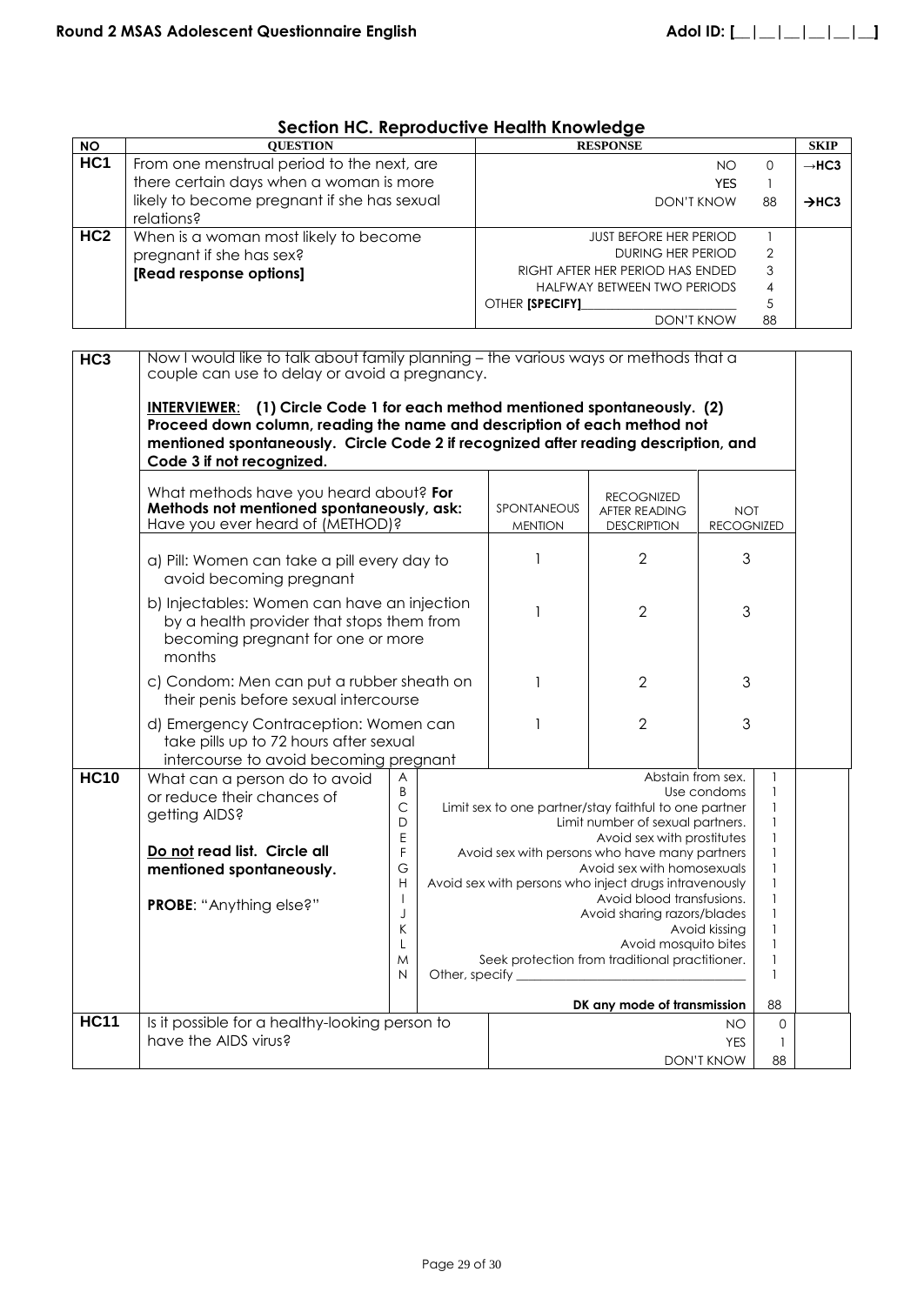# **SECTION D. HIV/AIDS Risk Perception**

| <b>NO</b>       | <b>OUESTION</b>                                                                                                                                                                           | <b>RESPONSE</b>                                                                              | <b>SKIP</b>       |
|-----------------|-------------------------------------------------------------------------------------------------------------------------------------------------------------------------------------------|----------------------------------------------------------------------------------------------|-------------------|
| HD <sub>1</sub> | How worried are you currently that you might<br>catch HIV/AIDS?                                                                                                                           | A LOT<br>SOME<br>- 2<br>A LITTLE<br>NO WORRY<br>RESPONDENT HAS HIV/AIDS<br>DO NOT KNOW<br>88 | $\rightarrow$ HD3 |
| HD <sub>2</sub> | Do you think that your chances of getting<br>HIV/AIDS (in the future) are great, moderate,<br>small, or that you have no chance at all?                                                   | <b>GREAT</b><br>MODERATE.<br>SMALL<br>NO CHANCE<br>DO NOT KNOW<br>88                         |                   |
| HD <sub>3</sub> | If we took a group of 10 people from this<br>area – just normal people whom you found<br>working in the fields or in homes - how many<br>of them do you think would now have<br>HIV/AIDS? | <b>NUMBER</b><br>DO NOT KNOW=88                                                              |                   |

# **SECTION MC : MALE CIRCUMCISION**

| <b>NO</b>       | <b>QUESTION</b>                                                                                                                                                                                                                                              | <b>RESPONSE</b>                                                                                                              | <b>SKIP</b>       |
|-----------------|--------------------------------------------------------------------------------------------------------------------------------------------------------------------------------------------------------------------------------------------------------------|------------------------------------------------------------------------------------------------------------------------------|-------------------|
|                 | A1_Script: "Now I would like to ask a few questions about male circumcision — your knowledge<br>and opinions."                                                                                                                                               |                                                                                                                              |                   |
| MC <sub>1</sub> | Have you heard of male circumcision?                                                                                                                                                                                                                         | NO <sub>0</sub><br>YES <sub>1</sub>                                                                                          | $\rightarrow$ END |
| MC <sub>2</sub> | Do you think that male circumcision increases,<br>reduces or has no effect on a man's risk of getting<br><b>HIV</b> s                                                                                                                                        | $\mathbf{1}$<br><b>INCREASES</b><br>2<br><b>REDUCES</b><br>3<br>HAS NO EFFECT<br>88<br><b>DON'T KNOW</b>                     |                   |
| MC <sub>3</sub> | Do you think male circumcision increases, reduces or<br>has no effect on a woman's risk of getting HIV if she<br>has sex with a man who is circumcised?                                                                                                      | <b>INCREASES</b><br>$\mathbf{1}$<br>$\overline{2}$<br><b>REDUCES</b><br>3<br><b>HAS NO EFFECT</b><br>88<br>DON'T KNOW        |                   |
| MC <sub>4</sub> | Do you think that male circumcision improves,<br>worsens or has no effect on a man's hygiene or<br>cleanliness?                                                                                                                                              | $\mathbf{1}$<br><b>IMPROVES</b><br>$\overline{2}$<br><b>WORSENS</b><br>3<br><b>HAS NO EFFECT</b><br>88<br><b>DON'T KNOW</b>  |                   |
| <b>MC 5</b>     | Do you think that male circumcision increases,<br>reduces or has no effect on a man's sexual pleasure?                                                                                                                                                       | $\mathbf{1}$<br><b>INCREASES</b><br>$\overline{2}$<br><b>REDUCES</b><br>3<br><b>HAS NO EFFECT</b><br>88<br><b>DON'T KNOW</b> |                   |
| MC <sub>7</sub> | [Boys only:]<br>Let us suppose that a nurse or doctor tells you male<br>circumcision, if done by a trained health care<br>provider, might reduce your chances of getting<br>HIV/AIDS. Would you want to be circumcised?                                      | 0<br><b>NO</b><br><b>YES</b><br>$\mathbf{1}$                                                                                 |                   |
|                 | [Girls only:]<br>Let us suppose that a nurse or doctor tells you male<br>circumcision, if done by a trained health care<br>provider, might reduce a man's chances of getting<br>HIV/AIDS. If you had a sex partner, would you want<br>him to be circumcised? | 0<br><b>NO</b><br><b>YES</b><br>$\mathbf{1}$                                                                                 |                   |

**TIME END**  $[\_ | \_ ][\_ | \_ ]$  (24 HOUR TIME)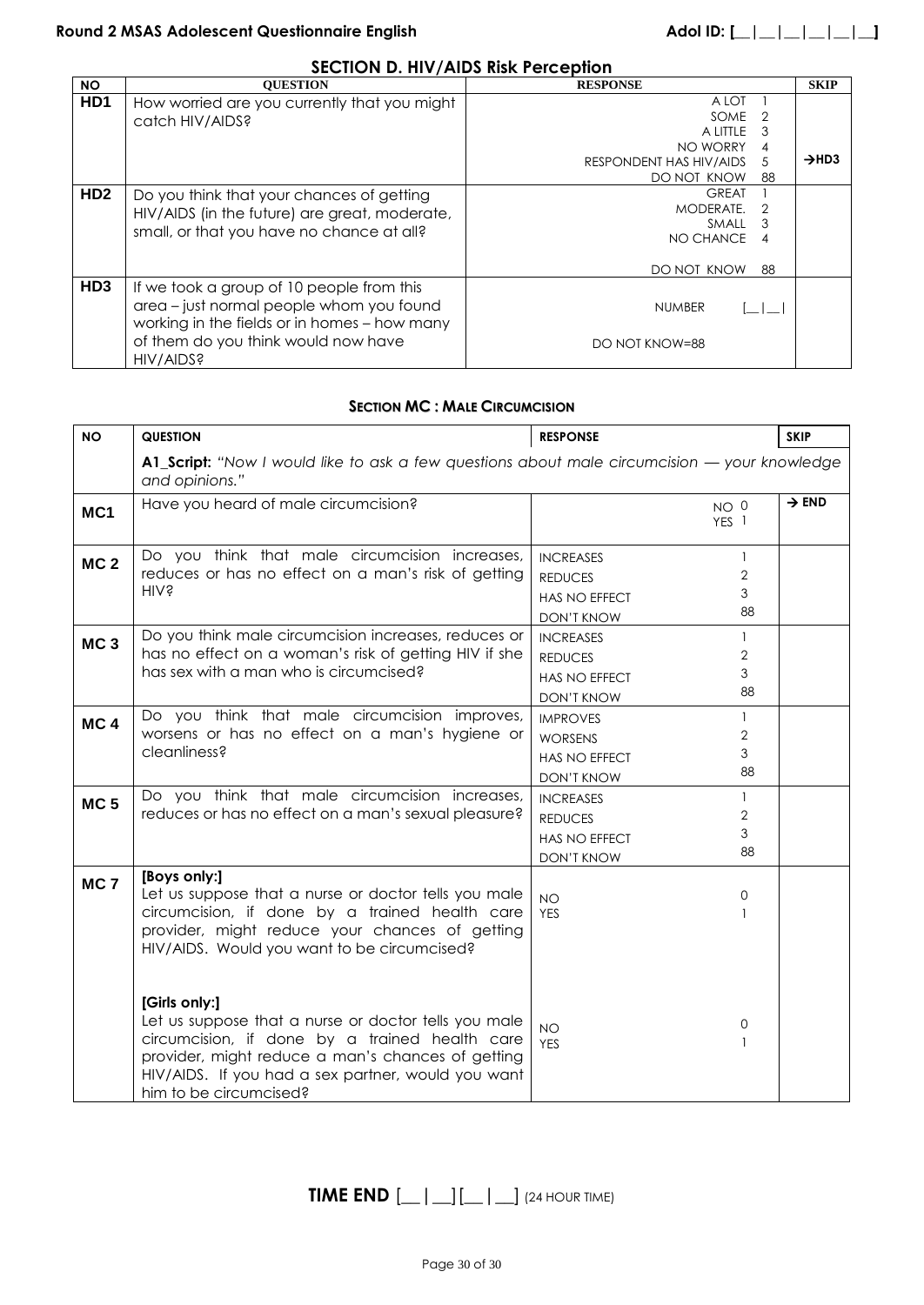| <b>ACASI Break</b>                                                                                                                                                                                                                                                                                                                                                                                                                                                                                                                                                                                                                                                                                                                                                                                                                                                                                                                                                                                                                                                                                                                                                                                                                                         |
|------------------------------------------------------------------------------------------------------------------------------------------------------------------------------------------------------------------------------------------------------------------------------------------------------------------------------------------------------------------------------------------------------------------------------------------------------------------------------------------------------------------------------------------------------------------------------------------------------------------------------------------------------------------------------------------------------------------------------------------------------------------------------------------------------------------------------------------------------------------------------------------------------------------------------------------------------------------------------------------------------------------------------------------------------------------------------------------------------------------------------------------------------------------------------------------------------------------------------------------------------------|
| Now we are going to ask you questions using a computer. I do not want you to worry about<br>using the computer, I will show you how to use it and answer all your questions before you<br>start. The reason that we are asking you to use a computer is because some of the next<br>questions we will ask you to answer may make you feel uncomfortable or embarrassed. We<br>expect that you will feel more comfortable using a computer to answer because no one<br>besides yourself will hear the questions or see the answer that you give. Your answers will be<br>completely private and known only to yourself, no one in this community, not your teachers,<br>nor your fellow students nor friends will know what answers you have given. I also will not know<br>any of the answers you provide. I understand that some people feel shy when talking about<br>personal issues. However, we are collecting this information so that education and health<br>programs can be created to meet the needs of yourself, your fellow students and your friends.<br>For this reason, we hope that you will be thoughtful and honest when answering the questions.<br>Do you have any questions so far? (If no or no more questions): Okay, let us begin. |
| Stop for ACASI Training of Respondent and                                                                                                                                                                                                                                                                                                                                                                                                                                                                                                                                                                                                                                                                                                                                                                                                                                                                                                                                                                                                                                                                                                                                                                                                                  |

#### Stop for ACASI Training of Respondent and ACASI Respondent Practice Questions SECTION S: SCHOOLING EXPERIENCES

|                 | S1 Script: "Now we would like to ask you about your experiences in school during this<br>school year."                              |                                                                |                                          |                   |
|-----------------|-------------------------------------------------------------------------------------------------------------------------------------|----------------------------------------------------------------|------------------------------------------|-------------------|
| S <sub>1</sub>  | During this school year, do the teachers at your<br>school keep an eye on pupils to make sure they<br>are not getting into trouble? |                                                                | $\Omega$<br>1<br>88                      |                   |
| S <sub>2</sub>  | During this school year, has your teacher ever<br>been absent from school the entire day?                                           |                                                                | 0<br>1<br>88                             | $\rightarrow$ 54  |
| S3              | In the previous school week, how many days has<br>your teacher been absent from school the entire<br>day?                           | NUMBER OF DAYS(   )<br>$(min = 0, max = 5)$<br>Don't Know = 88 |                                          |                   |
| S4              | The last day you attended school prior to today,<br>did your teacher arrive at your first class on time?                            | THE TEACHER WAS ABSENT THAT DAY                                | 0<br>1<br>$\overline{2}$<br>88           | $\rightarrow$ 57  |
| S <sub>5</sub>  | The last day you attended school prior to today,<br>did you miss any classes because your teacher did<br>not hold class?            |                                                                | 0<br>$\mathbf{1}$<br>88                  |                   |
| S <sub>6</sub>  | The last day you attended school prior to today,<br>did you miss any classes because your teacher left<br>early?                    |                                                                | 0<br>1<br>88                             |                   |
|                 | S7_Script: "For the next few questions, I want you to think about this school year only."                                           |                                                                |                                          |                   |
| S7              | Does your teacher favor certain students in class<br>because of their tribe?                                                        |                                                                | 0<br>1                                   | $\rightarrow$ s9  |
| S <sub>8</sub>  | What tribe does you teacher favor in class?                                                                                         |                                                                | $\mathbf{1}$<br>$\overline{2}$<br>3<br>4 |                   |
| S <sub>9</sub>  | Does your teacher favor certain students in class<br>because of their religion?                                                     |                                                                | 0<br>$\mathbf{1}$                        | $\rightarrow$ s11 |
| <b>S10</b>      | What religion does your teacher favor in class?                                                                                     |                                                                | $\mathbf{1}$<br>$\overline{2}$<br>3      |                   |
| <b>S11</b>      | Does your teacher favor certain students in class<br>because he or she is a friend to their family?                                 |                                                                | 0<br>1                                   |                   |
| <b>S12</b>      | Does your teacher favor certain students in class                                                                                   |                                                                | 0                                        | $\rightarrow$ S14 |
|                 | because of their gender?                                                                                                            |                                                                | $\mathbf{1}$                             |                   |
| S <sub>13</sub> | What gender does your teacher favor?                                                                                                |                                                                | $\mathbf{1}$<br>2                        |                   |
| <b>S14</b>      | Does your teacher favor certain students because<br>they are poor or rich?<br>Which group is favored?                               |                                                                | 0<br>1<br>$\mathbf{1}$                   | $\rightarrow$ S16 |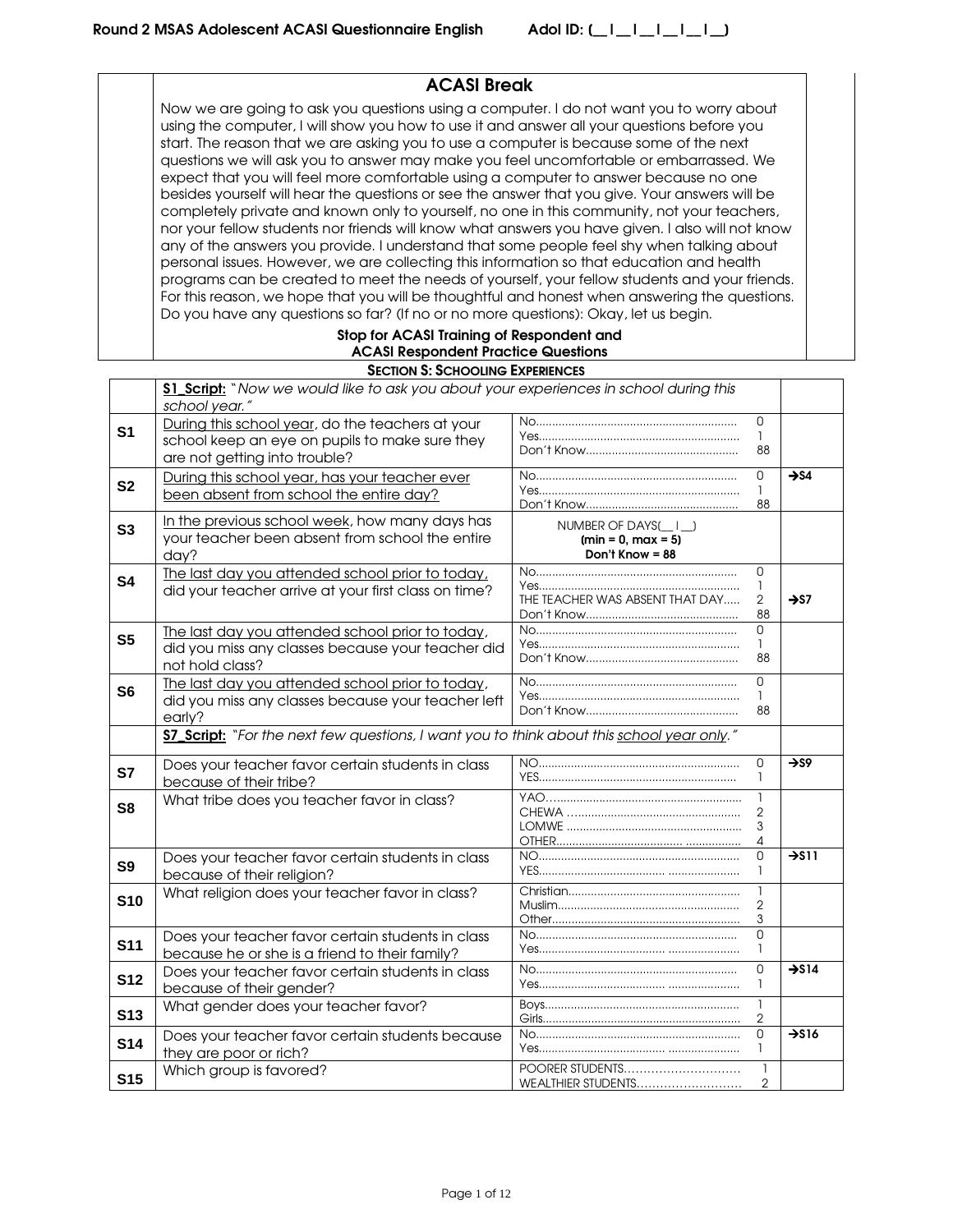|                | <b>S16_Script:</b> "Remember, I want you to think about the current school year only"                                                                                            |                                                                |                                |                   |
|----------------|----------------------------------------------------------------------------------------------------------------------------------------------------------------------------------|----------------------------------------------------------------|--------------------------------|-------------------|
| <b>S16</b>     | Has your teacher ever asked you for money, gifts<br>or to do something in exchange for better<br>treatment or grades?                                                            |                                                                | $\overline{0}$<br>1            | $\rightarrow$ S18 |
| <b>S17</b>     | In the previous school week, how many days did<br>your teacher ask you for money, gifts or to do<br>something in exchange for better treatment or<br>grades                      | NUMBER OF DAYS(1)<br>$(min = 0, max = 5)$                      |                                |                   |
| <b>S18</b>     | Has your teacher or another teacher at this school<br>ever asked you to come to their house for a<br>reason other than to perform chores?                                        |                                                                | $\Omega$<br>1.                 | $\rightarrow$ S20 |
| <b>S19</b>     | In the previous school week, how many days did<br>your teacher or another teacher at this school ask<br>you to come to their house for a reason other than<br>to perform chores? | NUMBER OF DAYS(   )<br>$(min = 0, max = 5)$                    |                                |                   |
| <b>S20</b>     | Has your teacher ever come to school drunk?                                                                                                                                      |                                                                | $\Omega$<br>1                  | $\rightarrow$ S22 |
| <b>S21</b>     | In the previous school week, how many days has<br>your teacher come to school drunk?                                                                                             | NUMBER OF DAYS(   )<br>$(min = 0, max = 5)$<br>Don't Know = 88 |                                |                   |
| <b>S22</b>     | Have other students at this school ever come to<br>school drunk?                                                                                                                 |                                                                | $\Omega$<br>$\mathbf{1}$<br>88 |                   |
| <b>S23</b>     | Have you ever had something stolen from you at<br>school?                                                                                                                        |                                                                | 0<br>1                         | $\rightarrow$ S25 |
| <b>S24</b>     | In the previous school week, how many days did<br>you have something stolen from you at school?                                                                                  | NUMBER OF DAYS(    <br>$(min = 0, max = 5)$                    |                                |                   |
| <b>S25</b>     | Have you ever stolen something from someone at<br>this school?                                                                                                                   |                                                                | $\Omega$<br>1                  | $\rightarrow$ T1  |
| <b>S26</b>     | In the previous school week, how many days did<br>you steal something from someone at this school?                                                                               | NUMBER OF DAYS(_I_)<br>$(min = 0, max = 5)$                    |                                |                   |
|                | <b>SECTION T: DISCIPLINE AND PUNISHMENT</b>                                                                                                                                      |                                                                |                                |                   |
|                | T1_Script: "Aside from chores, now we are going to ask you some questions about how you<br>might have been disciplined by your teacher in this school year."                     |                                                                |                                |                   |
| T1             | In this school year, to be disciplined, have you ever<br>been sent out of class?                                                                                                 |                                                                | 0<br>-1                        | $\rightarrow$ T3  |
| T <sub>2</sub> | In the previous school week, how many days were you<br>sent out of class?                                                                                                        | NUMBER OF DAYS(    <br>$(min = 0, max = 5)$                    |                                |                   |
| T٦             | In this school year, to be disciplined, have you ever                                                                                                                            |                                                                | 0                              | $\rightarrow$ T5  |

| T <sub>2</sub> | <b>ITTIIC PICYIOUS SCHOOL WOOR, HOW THOLLY GOYS WOIC YOU</b><br>sent out of class?                                                          | NUMBER OF DAYSE FILL<br>$(min = 0, max = 5)$ |                  |
|----------------|---------------------------------------------------------------------------------------------------------------------------------------------|----------------------------------------------|------------------|
| T <sub>3</sub> | In this school year, to be disciplined, have you ever<br>been kept after school?                                                            | 0                                            | $\rightarrow$ T5 |
| T4             | In the previous school week, how many days were you<br>kept after school?                                                                   | NUMBER OF DAYS(   )<br>$(min = 0, max = 5)$  |                  |
| T5             | In this school year, to be disciplined, have you ever<br>been made to stand in the classroom?                                               | 0                                            | $\rightarrow$ T7 |
| T <sub>6</sub> | In the previous school week, how many days were you<br>made to stand in the classroom?                                                      | NUMBER OF DAYS(   )<br>$(min = 0, max = 5)$  |                  |
| T7             | <u>In this school year</u> , to be disciplined, have you ever<br>been whipped, hit or beaten by the teacher with a<br>branch or their hand? | 0                                            | $\rightarrow$ U1 |
| T8             | In the previous school week, how many days were you<br>whipped, hit or beaten by the teacher?                                               | NUMBER OF DAYS(   )<br>$(min = 0, max = 5)$  |                  |
|                | <b>SECTION U: ALCOHOL, DRUGS AND DELINQUENCY</b>                                                                                            |                                              |                  |
| U <sub>1</sub> | During this school year, have you ever drunk<br>alcohol?                                                                                    | 0                                            | $\rightarrow$ U3 |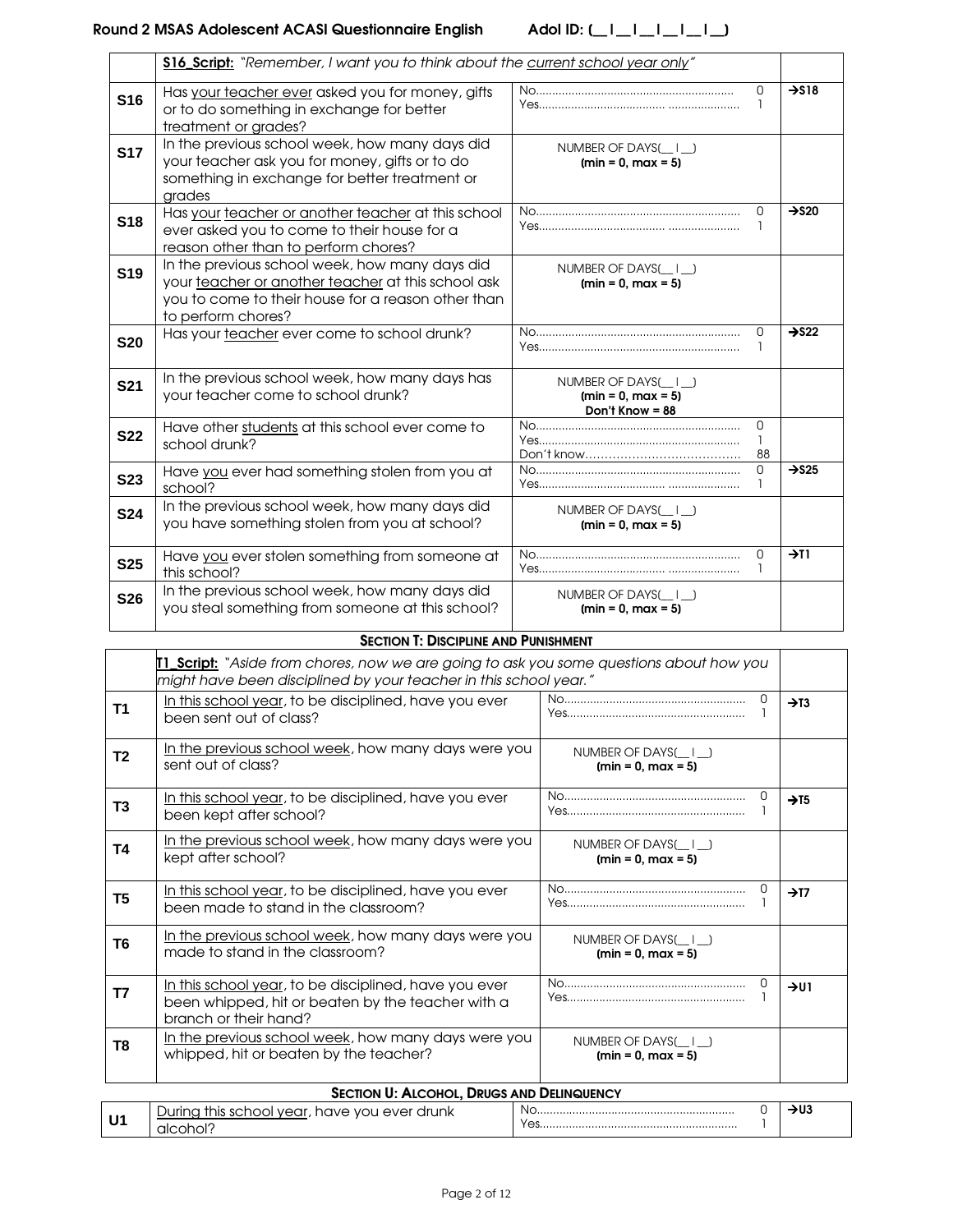#### Round 2 MSAS Adolescent ACASI Questionnaire English Adol ID: [\_\_|\_\_|\_\_|\_\_|\_\_|\_\_]

| U <sub>2</sub>  | In the previous school week, how many days did<br>you drink alcohol?                                                                                                | NUMBER OF DAYS(   )<br>$(min = 0, max = 5)$ |                              |                  |
|-----------------|---------------------------------------------------------------------------------------------------------------------------------------------------------------------|---------------------------------------------|------------------------------|------------------|
| U3              | During this school year, have you ever used<br>marijuana (chamba)?                                                                                                  |                                             | $\Omega$<br>L                | $\rightarrow 05$ |
| U <sub>4</sub>  | In the previous school week, how many days did<br>you use marijuana (chamba)?                                                                                       | NUMBER OF DAYS(   )<br>$(min = 0, max = 5)$ |                              |                  |
| U4 <sub>a</sub> | In the previous school week, have you ever used a<br>placebo?                                                                                                       |                                             | 0<br>1                       |                  |
| U <sub>5</sub>  | During this school year, have you ever taken<br>something from a kiosk or vendor without paying?                                                                    |                                             | $\mathsf{O}$<br>$\mathbf{1}$ | $\rightarrow 07$ |
| U <sub>6</sub>  | In the previous school week, how many days did<br>you take something from a kiosk or vendor without<br>paying?                                                      | NUMBER OF DAYS(   )<br>$(min = 0, max = 5)$ |                              |                  |
| U7              | During this school year, have you ever sneaked out<br>of your compound at night without telling your<br>parents?                                                    |                                             | 0<br>ı.                      | 709              |
| U8              | In the previous school week, how many days did<br>you sneak out of your compound at night without<br>telling your parents?                                          | NUMBER OF DAYS(   )<br>$(min = 0, max = 5)$ |                              |                  |
| U9              | During this school year, have you ever skipped a<br>day of school without permission?                                                                               |                                             | 0<br>1                       | 7001             |
| U10             | In the previous school week, how many days did<br>NUMBER OF DAYS(   )<br>you skip school without permission?<br>$(min = 0, max = 5)$                                |                                             |                              |                  |
|                 | <b>SECTION UU: PUBERTY AND INITIATION RITES</b>                                                                                                                     |                                             |                              |                  |
|                 | <b>UU1 Script:</b> "Now I would like to ask you some questions about growing up."                                                                                   |                                             |                              |                  |
| UU1             | Girls: As girls grow into women, changes happen in<br>their bodies, such as the start of menstrual periods.<br>At what age did you have your first menstrual period | $AGE($   $)$                                |                              |                  |

|                 | At what age did you have your first menstrual period<br>or have you not had one yet?<br><b>Boys:</b> As boys grow into men, certain changes<br>happen to their bodies, such as growing pubic hair, |  | $\sqrt{2}$<br>$(min = 7, max = 16)$<br>Has not happened $= 0$<br>Don't know = $88$                                        |                                                       | $\rightarrow$ UU5 |
|-----------------|----------------------------------------------------------------------------------------------------------------------------------------------------------------------------------------------------|--|---------------------------------------------------------------------------------------------------------------------------|-------------------------------------------------------|-------------------|
|                 | voices get deeper or sometimes they have 'wet<br>dreams.' At what age did you first notice any of<br>these changes happening in your body, or have<br>none happened yet?                           |  |                                                                                                                           |                                                       |                   |
| UU <sub>2</sub> | Girls only: Have you ever stayed home from school<br>when you had your menstrual period?                                                                                                           |  |                                                                                                                           | 0<br>1                                                | $\rightarrow$ UU5 |
| UU3             | Girls only: The last time you had your menstrual<br>period, how many days did you stay home from<br>school                                                                                         |  | $Days(\_   \_)$<br>$(min = 0, max = 5)$<br>$Max = 5$ days or more                                                         | 0                                                     | $\rightarrow$ UU5 |
| UU4             | Girls only: What was the reason you stayed<br>home because of your menstrual period?                                                                                                               |  | CRAMPS/HEADACHE/PAIN<br>LACK OF SANITARY NAPKINS OR RAGS.<br>POOR QUALITY RAGS OR NAPKINS<br>LACK OF WATER/PLACE TO CLEAN | 1<br>$\overline{\mathbf{c}}$<br>3<br>4<br>5<br>6<br>7 |                   |
| UU4a            | Have you ever been initiated?                                                                                                                                                                      |  |                                                                                                                           | 0                                                     | $\rightarrow$ UU7 |
| UU <sub>5</sub> | Have you ever participated in a puberty or initiation<br>rite or camp?                                                                                                                             |  |                                                                                                                           | 0                                                     | 7009              |
| UU6             | What age were you when you had this rite or<br>participated in this camp?                                                                                                                          |  | $AGE($   $)$<br>$(min = 5, max = 16)$<br>Don't know = $88$                                                                |                                                       |                   |
| UU7             | Did you miss any days of school because you<br>participated in this rite or camp?                                                                                                                  |  |                                                                                                                           | 0                                                     | →UU9              |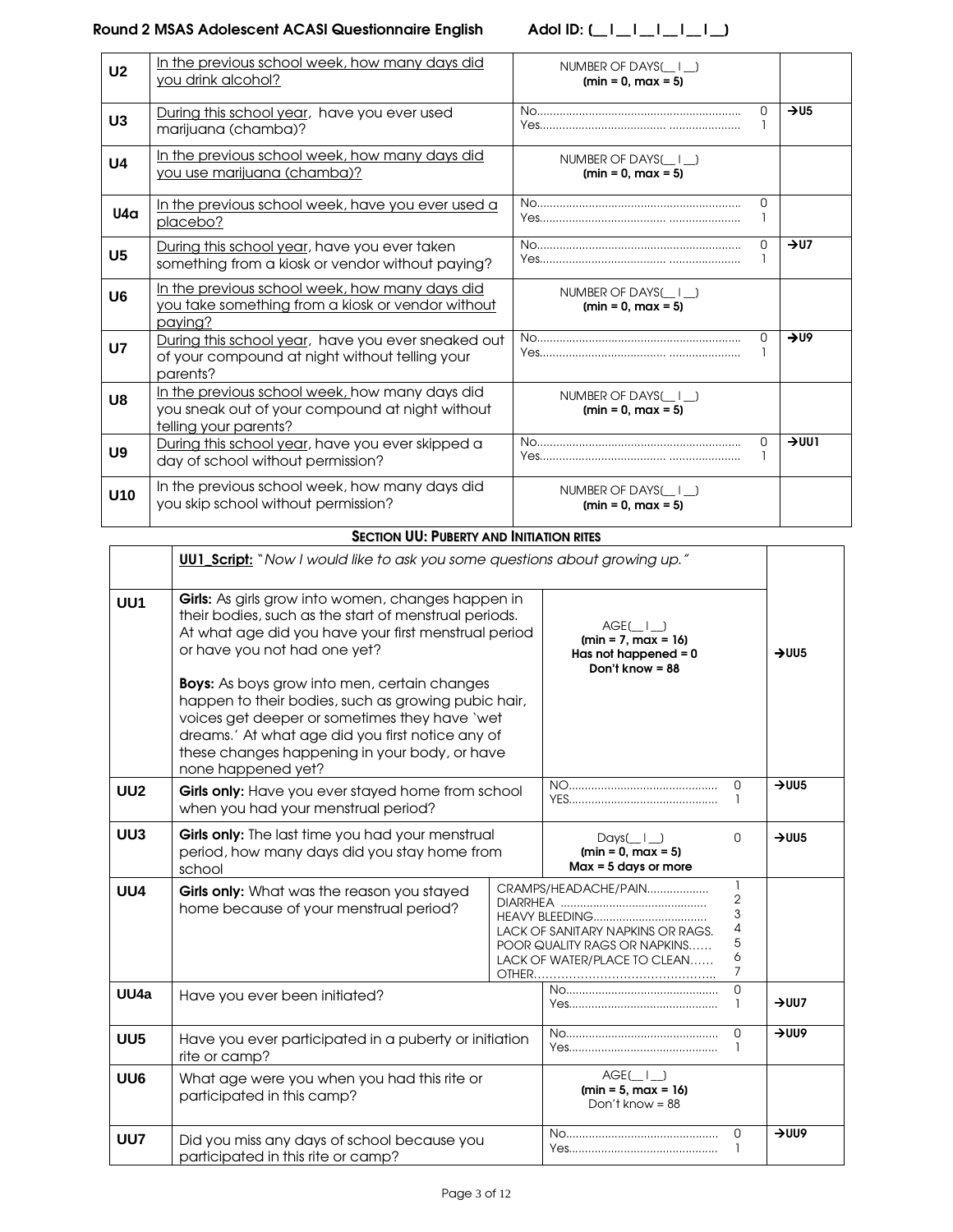#### Round 2 MSAS Adolescent ACASI Questionnaire English Adol ID: [\_\_|\_\_|\_\_|\_\_|\_\_|\_\_]

| UU8         | How many days of school did you miss because you<br>participated in this rite or camp?                    | less than 1 week<br>1 to 2 weeks<br>more than 2 weeks<br>Do not know | 88 |                                      |
|-------------|-----------------------------------------------------------------------------------------------------------|----------------------------------------------------------------------|----|--------------------------------------|
| UU9         | <b>Girls:</b> Have you heard of female circumcision?<br><b>Boys:</b> Have you heard of male circumcision? |                                                                      | N  | $\rightarrow$ V1                     |
| <b>UU10</b> | Have you yourself been circumcised?                                                                       | Don't know                                                           | 88 | $\rightarrow$ VI<br>$\rightarrow$ V1 |
| <b>UU11</b> | What age were you when you were circumcised?                                                              | Age $($ $ $ $)$<br>$(min = 5, max = 16)$<br>Don't know = $88$        |    |                                      |

## SECTION V: RELATIONSHIPS, SEXUAL BEHAVIOR AND HIV RISK

|                | V1_Script: "Young people like you often start to form relationships at your age. Now, we<br>would like to ask you about your relationship experiences." |                                                                                     |                            |                  |
|----------------|---------------------------------------------------------------------------------------------------------------------------------------------------------|-------------------------------------------------------------------------------------|----------------------------|------------------|
| V <sub>1</sub> | Have you ever had a boyfriend/girlfriend (chibwenzi)?                                                                                                   |                                                                                     | 0                          | $\rightarrow$ V3 |
| V <sub>2</sub> | What age were you the very first time that you had a chibwenzi                                                                                          | $AGE($   $)$<br>$(min = 5, max = 16)$<br>Don't know = $88$                          |                            |                  |
| V <sub>3</sub> | Have you had a 'promise to marry'?                                                                                                                      |                                                                                     | U                          | $\rightarrow$ V5 |
| V <sub>4</sub> | What age were you the first time that you had a 'promise to<br>marry.'                                                                                  | $AGE($   $)$<br>$(min = 5, max = 16)$<br>Don't know = $88$                          |                            |                  |
| V <sub>5</sub> | Which of these terms best describes your current relationship<br>status?                                                                                | Single<br>Chibwenzi<br>Promise to Marry<br>Chitomelo<br>Engaged<br>Married<br>Other | 2<br>3<br>4<br>5<br>6<br>7 |                  |

|                 | V6 Script Girls: "Now we would like you to think about any love proposals (funsira) that<br>you have received during this school year." |                              |              |                   |
|-----------------|-----------------------------------------------------------------------------------------------------------------------------------------|------------------------------|--------------|-------------------|
|                 | V6_Script_Boys: "Now we would like you to think about any love proposals (funsira) that<br>you have given during this school year."     |                              |              |                   |
| V <sub>6</sub>  | Girls: Since January, have you received a love proposal from a<br>schoolmate?                                                           |                              | $\Omega$     | $\rightarrow$ V8  |
|                 | Boys: Since January, have you given or made a love proposal to<br>a schoolmate?                                                         |                              |              |                   |
| V <sub>7</sub>  | Girls: Since January, have you accepted a love proposal from a<br>schoolmate?                                                           |                              | <sup>0</sup> |                   |
|                 | Boys: Since January, has any schoolmate accepted a love<br>proposal from you?                                                           |                              |              |                   |
| V <sub>8</sub>  | Girls: Since January, have you received a love proposal from a<br>non-schoolmate?                                                       |                              | $\Omega$     | $\rightarrow$ V10 |
|                 | Boys: Since January, have you given/made a love proposal to a<br>non-schoolmate?                                                        |                              |              |                   |
| V9              | Girls: Since January, have you accepted a love proposal from a<br>non-schoolmate?                                                       |                              | U            |                   |
|                 | Boys: Since January, has any non-schoolmate accepted a love<br>proposal from you?                                                       |                              |              |                   |
| V10             | Girls Only: Since January, have you received a love proposal<br>from a teacher?                                                         |                              | $\Omega$     | $\rightarrow$ V13 |
| V <sub>11</sub> | Girls Only: Since January, have you accepted a love proposal<br>from a teacher?                                                         |                              | U            | $\rightarrow$ V13 |
| V12             | <b>Girls Only:</b> Did you accept this proposal because you wanted to<br>or because you felt threatened?                                | Wanted to<br>Felt Threatened | 2            |                   |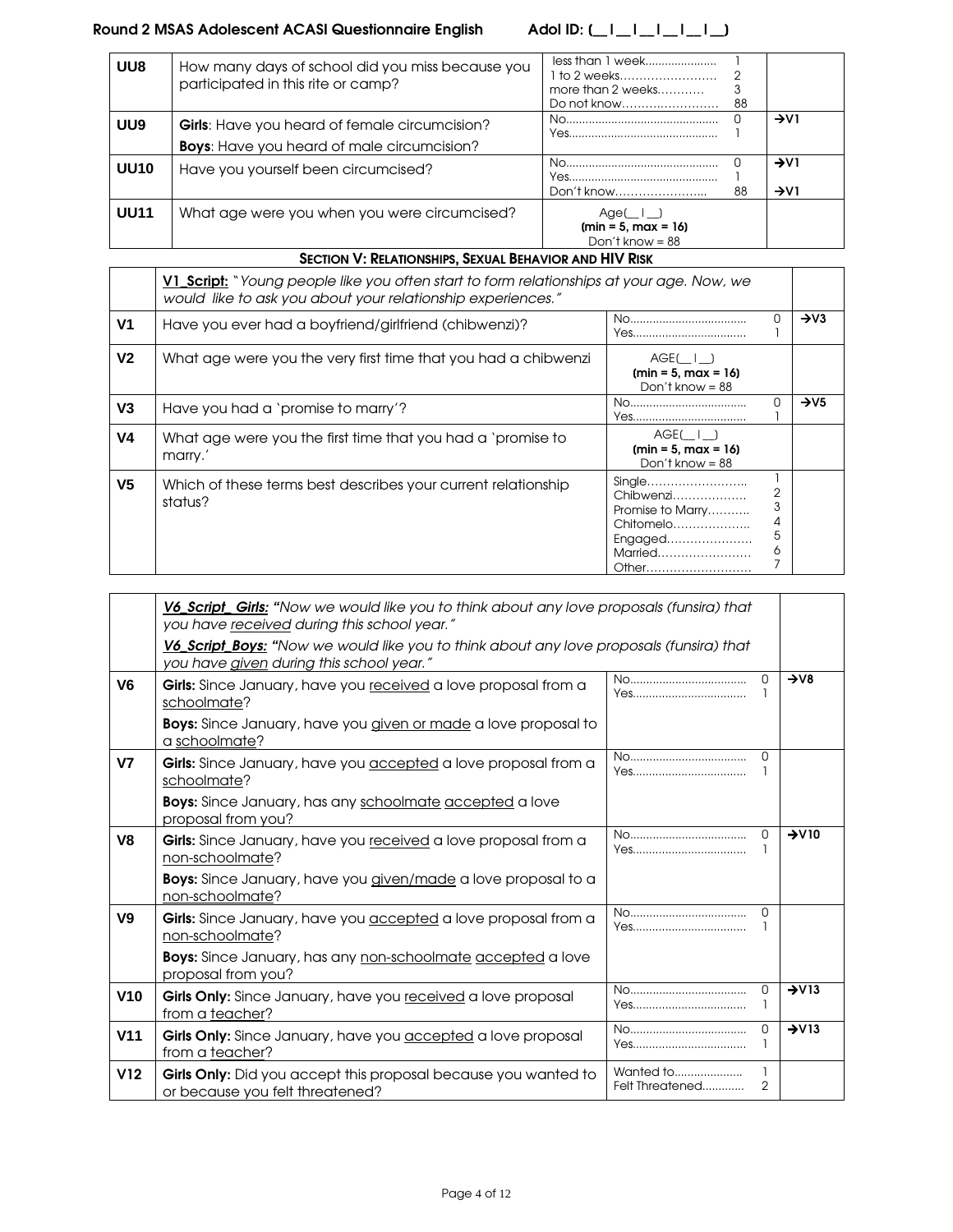Script V13 Girls / Boys: "Now we are going to ask you some questions about your sexual activity. We know that some young people have sex and some have sex with more than one person, while others do not have sex at all. We are asking these questions to better understand the experiences and health needs of young people like you in order to make the lives of young people safer. We want to remind you that all your answers will be kept strictly confidential and no one in this community or school will know the answers that you give. To start, we will ask you questions about people with whom you have had sex. What we mean by sex is full penetration. We want to find out about everyone you have had sex with in your lifetime, even if it was a "hit and run", and even if it involved someone like a teacher, employer or stranger." Girls: "Also, when we ask about sex, we mean someone with whom you have had sex even if you did not want to. For instance, if you were forced by verbal or physical force to have sex." Boys: "Also, when we ask about sex, we mean someone with whom you have had sex even if she did not want to. For instance, if you verbally or physically forced her to have sex." Okay? Let's begin **V13** What age were you the <u>very first</u> time you had sex?  $\begin{bmatrix} 1 & 1 \\ 1 & 1 \end{bmatrix}$  $(min = 5, max = 16)$ Never had sex................. 0  $\rightarrow$  V15 **V14** In what month did you <u>first</u> have sex?  $\begin{bmatrix} 1 & 1 \\ 1 & 1 \end{bmatrix}$  $(min = 01, max = 12)$ Don't Know ................. 88 V15\_Script\_Age Reported "Now we would like to ask you some questions about specific people with whom you might have had sex." V15\_Script\_Age Not Reported "You have answered that you have never had sex. However, just to make sure we understand, and have this right, we are going to ask you some more questions about specific people with whom you might have had sex." **V15** | Have you ever had sex with a boyfriend/girlfriend (chibwenzi)?  $N_{\Omega}$ Yes......................................................  $\overline{0}$ 1  $\rightarrow$ V17 **V16** In total, with how many different boyfriends/girlfriends (zibwenzi) have you ever had sex?  $($   $|$   $)$  $(min = 1, max = 5)$  $5$  or more =  $5$ **V17** Have you ever had sex with a hit and run? No....................................................... Yes......................................................  $\overline{0}$ 1  $\rightarrow$ V19 **V18** | In total, with how many different hit and runs have you had?  $\Box$  $(min = 1, max = 5)$  $5$  or more =  $5$ **V19** | Have you ever had sex with a relative, who was not a chibwenzi or a hit and run? No....................................................... Yes......................................................  $\cap$ 1  $\rightarrow$  V21 **V20** In total, with how many different relatives have you ever had sex?  $(\_\_$  $(min = 1, max = 5)$  $5$  or more =  $5$ **V21** | Have you ever had sex with a teacher, who was not a chibwenzi or a hit and run? No....................................................... Yes......................................................  $\overline{0}$ 1  $\rightarrow$  V<sub>23</sub> **V22** In total, with how many different teachers have you ever had sex?  $($   $|$   $)$  $(min = 1, max = 5)$  $5$  or more =  $5$ **V23** Have you ever had sex with anyone else whom we have not asked about? No....................................................... Yes......................................................  $\overline{0}$ 1  $\rightarrow$  V25 **V24** In total, with how many these people have you ever had sex?  $($   $|$   $)$  $(min = 1, max = 5)$  $5$  or more =  $5$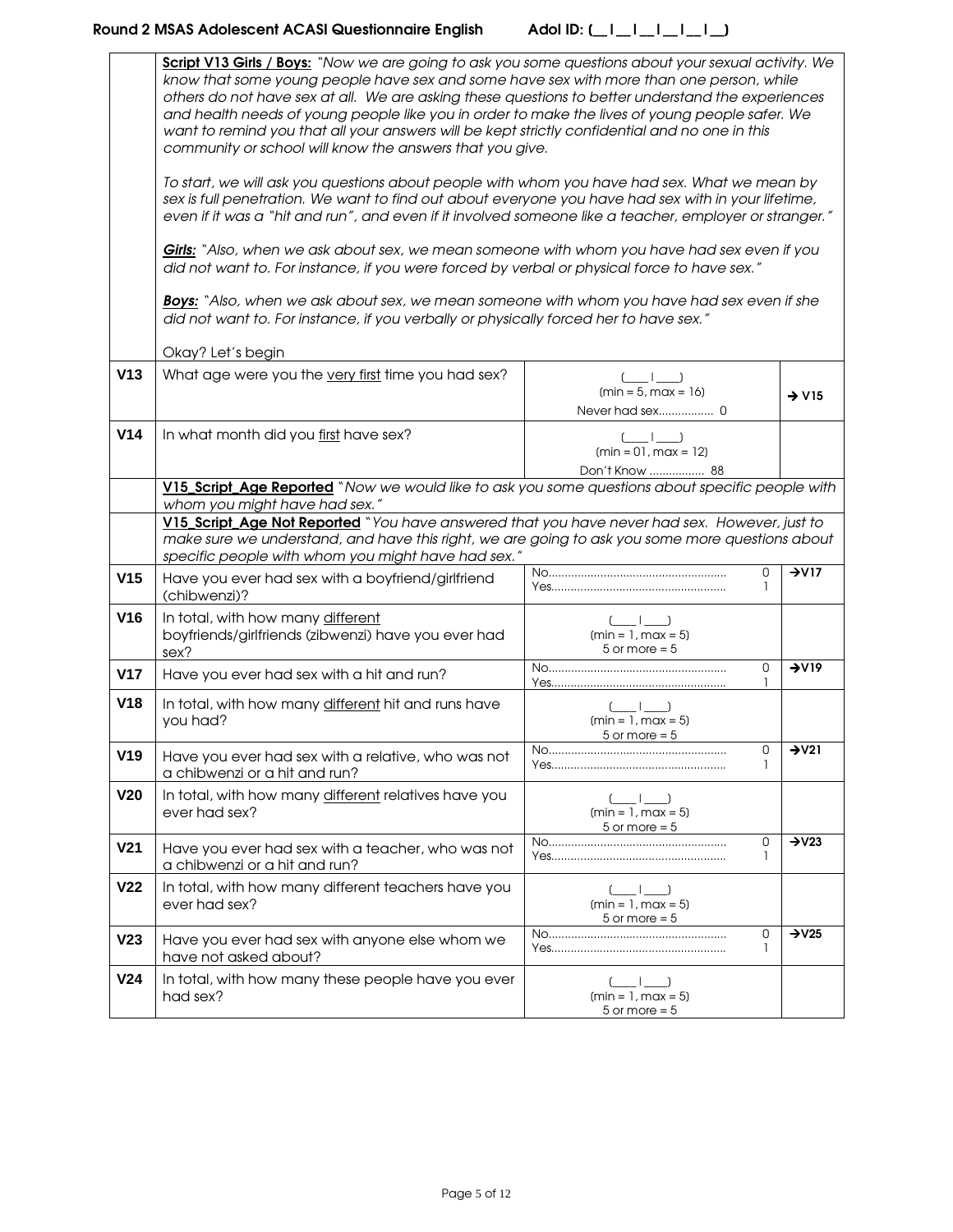| V <sub>25</sub> | <b>Programming Instruction: If sum</b><br>$V16+V18+V20+V22+V24 > 0$ skip to V26                                                                                                                                                              | No.<br>Yes. | $\rightarrow$ V55 |
|-----------------|----------------------------------------------------------------------------------------------------------------------------------------------------------------------------------------------------------------------------------------------|-------------|-------------------|
|                 | <b>Programming Instruction:</b> If V13 (age 1st sex) = 0 and<br>sum $V16+V18+V20+V22+V24 = 0$ skip to V55                                                                                                                                    |             |                   |
|                 | <b>Programming instruction:</b> If V13 (age 1st sex) not = 0<br>and sum $V16+V18+V20+V22+V24 = 0$ ask:                                                                                                                                       |             |                   |
|                 | You told us your age the very first time you had sex,<br>but then did not indicate any people with whom you<br>had sex. In order to understand you better, we want<br>to ask if you have ever had sex, by which we mean<br>full penetration? |             |                   |

|     | <b>Script V26:</b> "Now we would like you to think about all the different people you have had<br>sex with in your life."                                                                                                               |                      |  |
|-----|-----------------------------------------------------------------------------------------------------------------------------------------------------------------------------------------------------------------------------------------|----------------------|--|
| V26 | In total, how many different people have you had<br>sex with in your life?                                                                                                                                                              | $(min = 1, max = 5)$ |  |
|     | Programming Instruction: To determine number of partners: take the greater number of :<br>V16+V18+V20+V22+V24 or answer to V26. If partners =0 proceed to V55. If number of<br>partners = 1 or higher proceed through questions V27-V54 |                      |  |

|                 | V27_Script_1st Partner: "Okay, now we want ask you think about the person with whom you<br>currently are having sex. If you are not currently having sex with anyone, we want to ask you about<br>the person with whom you last had sex. Please think about this person when answering the following<br>questions." |                                                                                                                                                    |                                              |                   |
|-----------------|---------------------------------------------------------------------------------------------------------------------------------------------------------------------------------------------------------------------------------------------------------------------------------------------------------------------|----------------------------------------------------------------------------------------------------------------------------------------------------|----------------------------------------------|-------------------|
| V <sub>27</sub> | 1st Partner Okay, now we want you to think about<br>the person you currently or last had sex with. What<br>type of relationship did you have with this person?                                                                                                                                                      | $S_{\text{Douse}$<br>Fiancé (PTM/chitomelo)<br>boy/girlfriend (chibwenzi)<br>Acquaintance<br>Hit and run<br>Relative<br>Teacher<br>Someone else    | $\overline{2}$<br>3<br>4<br>5<br>6<br>7<br>8 |                   |
| V <sub>28</sub> | What was your age the very first time that you had<br>sex with this person?                                                                                                                                                                                                                                         | Age $($   $)$<br>$(min = 5, max = 16)$                                                                                                             |                                              |                   |
| V <sub>29</sub> | In what month did you first have sex with this<br>person?                                                                                                                                                                                                                                                           | Month $(   )$<br>$(min = 1, max = 12)$<br>Don't Know = $88$                                                                                        |                                              |                   |
| V30             | Did you have sex with this person as part of an<br>initiation ceremony?                                                                                                                                                                                                                                             |                                                                                                                                                    | $\Omega$<br>L.                               |                   |
| V31             | What was the age of this person the very first time<br>you had sex? If you do not know exactly, please<br>estimate.                                                                                                                                                                                                 | Age $(\_$   $\_$<br>(less than $13 = 0$ )<br>$(14 - 23$ age specified)<br>$(24 \text{ and older} = 24)$<br>Don't Know = $88$                       |                                              |                   |
| V32             | (Ask if age is less than 25 or don't know in V31)                                                                                                                                                                                                                                                                   |                                                                                                                                                    | 0<br>1                                       | $\rightarrow$ V34 |
|                 | Is this person currently attending school?                                                                                                                                                                                                                                                                          |                                                                                                                                                    | 88                                           | $\rightarrow$ V34 |
| V33             | Is this person currently attending this school?                                                                                                                                                                                                                                                                     |                                                                                                                                                    | $\mathbf 0$<br>1<br>88                       |                   |
| V34             | When you first had sex with this person, what was<br>the highest level of schooling that this person<br>attained?                                                                                                                                                                                                   | Some primary schooling<br>Completed primary schooling<br>Some secondary schooling<br>Completed secondary schooling<br>Tertiary schooling or higher | 0<br>1<br>2<br>3<br>4<br>5<br>88             |                   |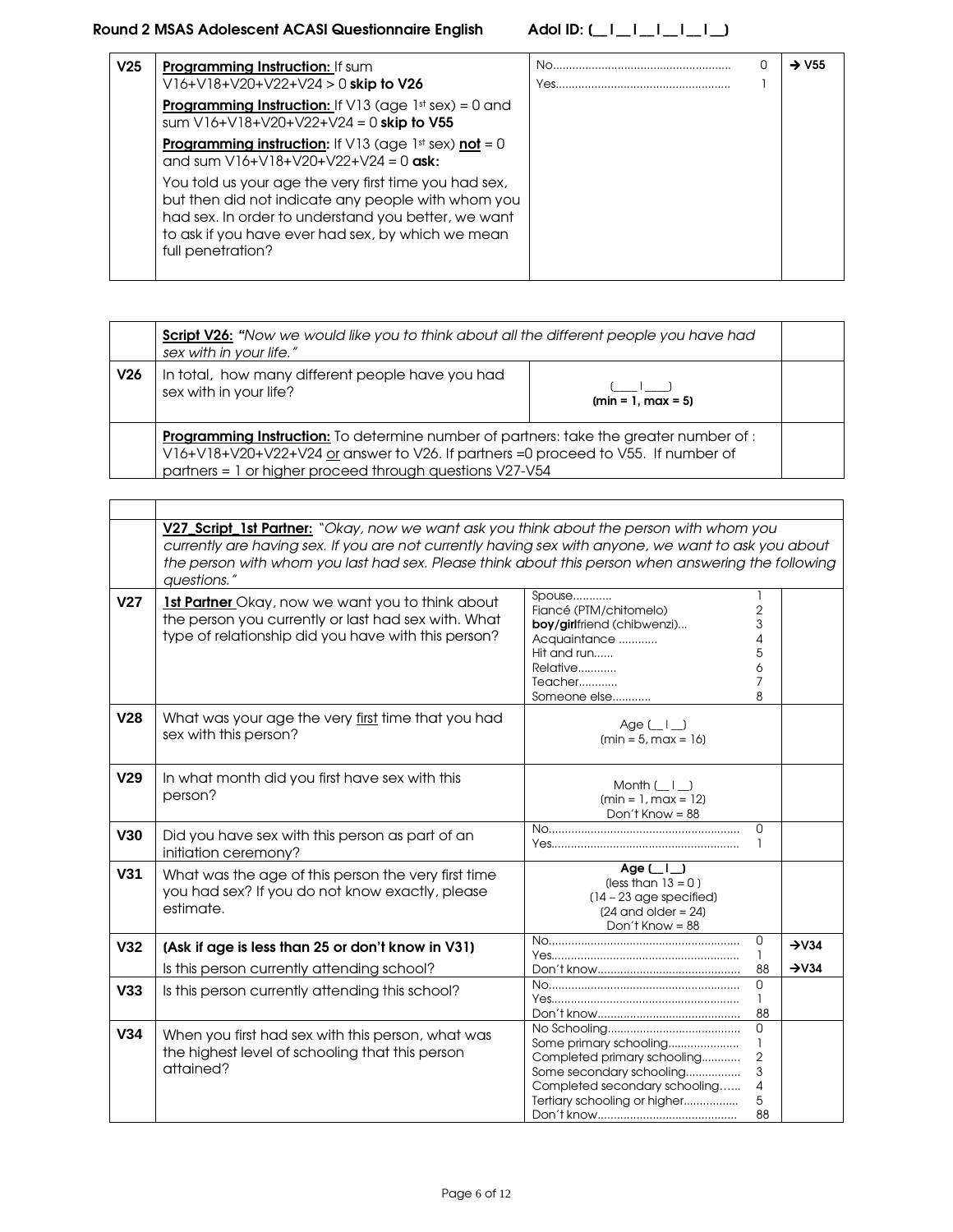#### Round 2 MSAS Adolescent ACASI Questionnaire English Adol ID: [\_\_|\_\_|\_\_|\_\_|\_\_|\_\_]

| V35             | When you first had sex with this person, was this<br>person single, married, separated or divorced?                                                                                                                                                                                                                                                                                                                                               | Married/Living Together                                                                                                                                         | 0<br>1<br>2<br>3<br>4<br>88      |                                                                                                           |
|-----------------|---------------------------------------------------------------------------------------------------------------------------------------------------------------------------------------------------------------------------------------------------------------------------------------------------------------------------------------------------------------------------------------------------------------------------------------------------|-----------------------------------------------------------------------------------------------------------------------------------------------------------------|----------------------------------|-----------------------------------------------------------------------------------------------------------|
| V36             | (If respondent has more than 1 sexual partner)<br>Were you having sex with other people during the<br>time you were having sex with this person?                                                                                                                                                                                                                                                                                                  |                                                                                                                                                                 | 0<br>1                           |                                                                                                           |
| V <sub>37</sub> | Do you think this person was having sex with other<br>people during the time you were having sex?                                                                                                                                                                                                                                                                                                                                                 |                                                                                                                                                                 | 0<br>1<br>88                     |                                                                                                           |
| V38             | How many times did you have sex with this person?                                                                                                                                                                                                                                                                                                                                                                                                 | A few times (2 to 4 times)<br>Many times (5 or more times)                                                                                                      | 1<br>2<br>3                      |                                                                                                           |
| <b>V39</b>      | When was the last time you had sex with this<br>person?                                                                                                                                                                                                                                                                                                                                                                                           |                                                                                                                                                                 | 1<br>$\mathbf{2}$<br>3<br>4<br>5 | $\rightarrow$ V41<br>$\rightarrow$ V40a<br>$\rightarrow$ V40b<br>$\rightarrow$ V40c<br>$\rightarrow$ V40d |
| <b>V40</b>      | a. How many days ago was it?<br>b. How many weeks ago was it?<br>c. How many months ago was it?<br>d. How many years ago was it?                                                                                                                                                                                                                                                                                                                  | $($   $)$<br>Days (min = $1$ , max = 7<br>Weeks (min = $1$ , max = 4)<br>Months (min = $1$ , max = $12$ )<br>Years (min = $1$ , max = $11$ )<br>Don't Know = 88 |                                  |                                                                                                           |
| V41             | The very first time that you had sex, did you or the<br>other person use any method to prevent pregnancy<br>or a sexually transmitted disease?                                                                                                                                                                                                                                                                                                    |                                                                                                                                                                 | 0<br>1<br>88                     | $\rightarrow$ V43<br>$\rightarrow$ V43                                                                    |
| V <sub>42</sub> | What method to prevent pregnancy did you or the<br>other person use the very first time you had sex?                                                                                                                                                                                                                                                                                                                                              | More than 1 of these methods                                                                                                                                    | 1<br>2<br>3<br>4<br>5<br>88      |                                                                                                           |
| V43             | How often did you use a condom when having sex<br>with this person?                                                                                                                                                                                                                                                                                                                                                                               | Almost every time                                                                                                                                               | 0<br>1<br>2<br>3<br>4            | $\rightarrow$ V45                                                                                         |
| V <sub>44</sub> | Did you use a condom the last time you had sex<br>with this person?                                                                                                                                                                                                                                                                                                                                                                               |                                                                                                                                                                 | $\overline{0}$<br>1<br>88        |                                                                                                           |
| V <sub>45</sub> | When you were having sex with this person, how<br>worried were you that this person had HIV/AIDS?                                                                                                                                                                                                                                                                                                                                                 |                                                                                                                                                                 | 1<br>2<br>3                      |                                                                                                           |
| <b>V46</b>      | Girls: How often did this person give you gifts, such<br>as money, food, or other items?<br><b>Boys:</b> How often did you give gifts, such as money,<br>food or other items to this person?                                                                                                                                                                                                                                                      |                                                                                                                                                                 | 0<br>1<br>2<br>3                 | $\rightarrow$ V48                                                                                         |
| <b>V47</b>      | Girls: The last time you received a gift from this<br>person, about how much was it worth in kwacha?<br><b>Boys:</b> The last time you gave a gift to this person,<br>about how much was it worth in kwacha?                                                                                                                                                                                                                                      | Kwacha $(\_   \_ )$<br>(5 10, 20, 50, 100, 200, 500, 1000, 5000)<br>Don't Know = $88$                                                                           |                                  |                                                                                                           |
| <b>V48</b>      | Sometimes girls are forced by verbal threats or<br>physical force to have vaginal sex even if they do<br>not want to.<br>Girls: When you had sex with this person, how often<br>did this person use verbal or physical threats to have<br>sex with you when you did not want to?<br><b>Boys:</b> When you had sex with this person, how often<br>did you use verbal or physical threats to have sex<br>with this person when she did not want to? | Almost every time                                                                                                                                               | 0<br>1<br>2<br>3<br>4            | $\rightarrow$ V52                                                                                         |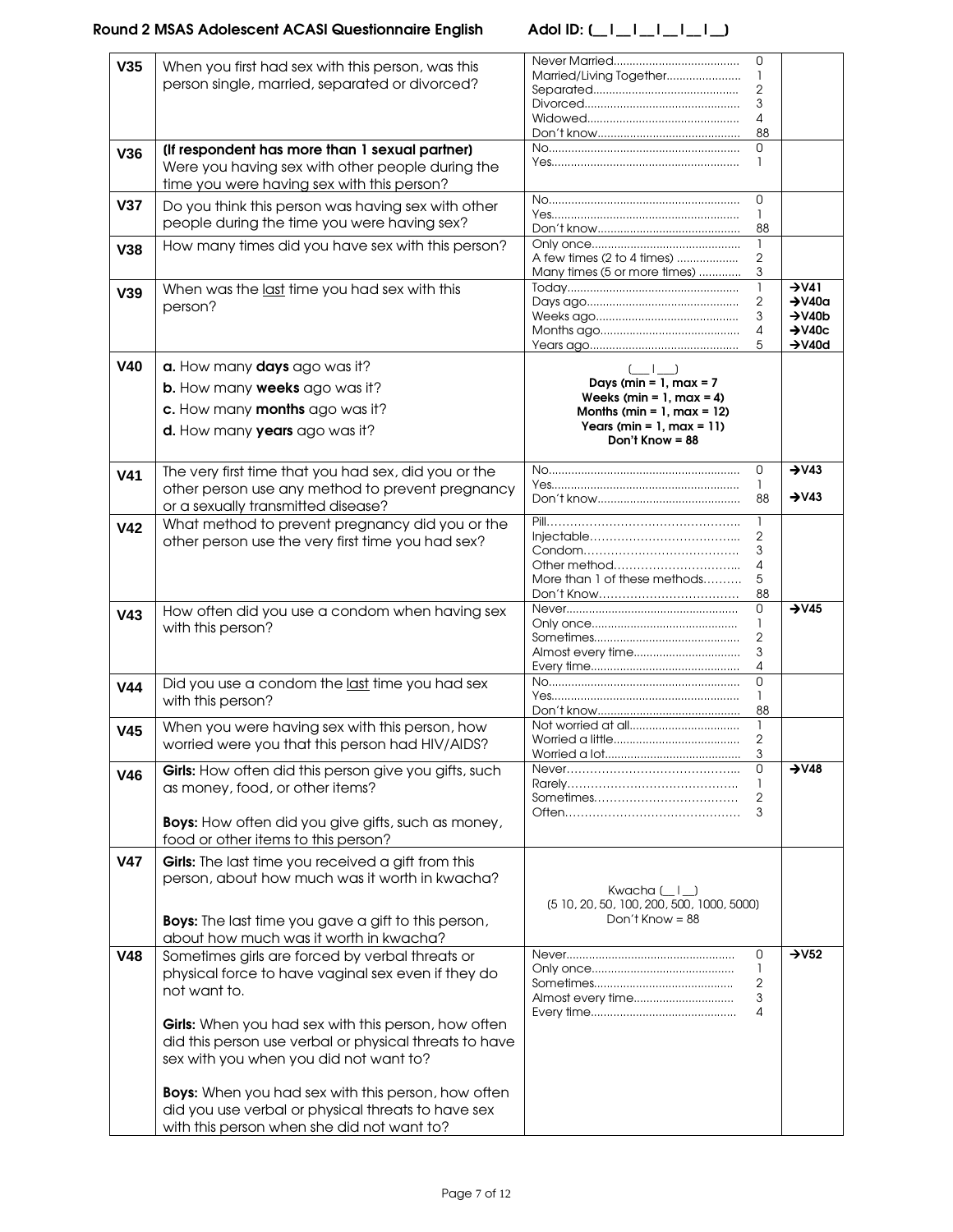| V <sub>49</sub> | What was your age when this first happened?                                                                                                                        | Age $($   $)$<br>$(min = 5, max = 16)$<br>Don't Know = $88$     |                                            |
|-----------------|--------------------------------------------------------------------------------------------------------------------------------------------------------------------|-----------------------------------------------------------------|--------------------------------------------|
| <b>V50</b>      | In what month did this first happen?                                                                                                                               | Month $($ $ $ $)$<br>$(min = 1, max = 12)$<br>Don't know88      |                                            |
| V <sub>51</sub> | <b>Girls:</b> The very first time you had sex with this person,<br>did he use verbal or physical threats to have sex<br>with you when you did not want to?         | 0                                                               |                                            |
|                 | <b>Boys:</b> The very first time you had sex with this person,<br>did you use verbal or physical threats to have sex<br>with this person when she did not want to? |                                                                 |                                            |
| V <sub>52</sub> | Are you still having sex with this person?                                                                                                                         | 0                                                               | Last<br>Partner<br>or<br>$\rightarrow$ V59 |
| V <sub>53</sub> | What was your age when you stopped having sex<br>with this person?                                                                                                 | Age $(\_   \_ )$<br>$(min = 5, max = 16)$<br>Don't know = $88$  |                                            |
| V <sub>54</sub> | In what month did you stop having sex with this<br>person                                                                                                          | Month $($ $ $ $)$<br>$(min = 1, max = 12)$<br>Don't know = $88$ |                                            |

| V <sub>55</sub> | Girls: Sometimes girls are forced by verbal threats or<br>physical force to have vaginal sex even if they do<br>not want to. Has anyone ever forced you to have<br>vaginal sex when you did not want to?<br><b>Boys:</b> Sometimes girls are forced by boys through<br>verbal threats or physical force to have vaginal sex<br>even if they do not want to. Have you ever forced<br>a girl to have vaginal sex when she did not want |                                                                          | 0<br>1  | $+V59$          |
|-----------------|--------------------------------------------------------------------------------------------------------------------------------------------------------------------------------------------------------------------------------------------------------------------------------------------------------------------------------------------------------------------------------------------------------------------------------------|--------------------------------------------------------------------------|---------|-----------------|
| <b>V56</b>      | to?<br>Girls: When you were forced to have sex, was this<br>the very first time you had sex?                                                                                                                                                                                                                                                                                                                                         |                                                                          | 0<br>-1 |                 |
|                 | <b>Boys:</b> When you forced a girl to have sex, was this<br>the very first time you had sex?                                                                                                                                                                                                                                                                                                                                        |                                                                          |         |                 |
| <b>V57</b>      | What was your age when this first happened?                                                                                                                                                                                                                                                                                                                                                                                          | $Age(\lceil \cdot \rceil)$<br>$(min = 5, max = 16)$<br>Don't know = $88$ |         |                 |
| V <sub>58</sub> | In what month did this first happen?                                                                                                                                                                                                                                                                                                                                                                                                 | Month $($ $ $ $)$<br>$(min = 1, max = 12)$<br>Don't know88               |         |                 |
| <b>V59</b>      | Girls: Sometimes girls force boys through verbal<br>threats or physical force to have vaginal sex even if<br>they do not want to. Have you ever forced<br>someone to have vaginal sex when they did not<br>want to?                                                                                                                                                                                                                  |                                                                          | 0<br>1  | $\overline{+1}$ |
|                 | <b>Boys:</b> Sometimes girls force boys though verbal<br>threats or physical force to have vaginal sex even if<br>they do not want to. Have you ever been forced by<br>anyone to have vaginal sex when you did not want<br>to?                                                                                                                                                                                                       |                                                                          |         |                 |
| <b>V60</b>      | What was your age when this first happened?                                                                                                                                                                                                                                                                                                                                                                                          | $Age$ $\leftarrow$ $\leftarrow$<br>$(min = 5, max = 16)$<br>Don't know88 |         |                 |
| <b>V61</b>      | In what month did this first happen?                                                                                                                                                                                                                                                                                                                                                                                                 | Month $($ $\vert$ $)$<br>$(min = 1, max = 12)$<br>Don't know88           |         |                 |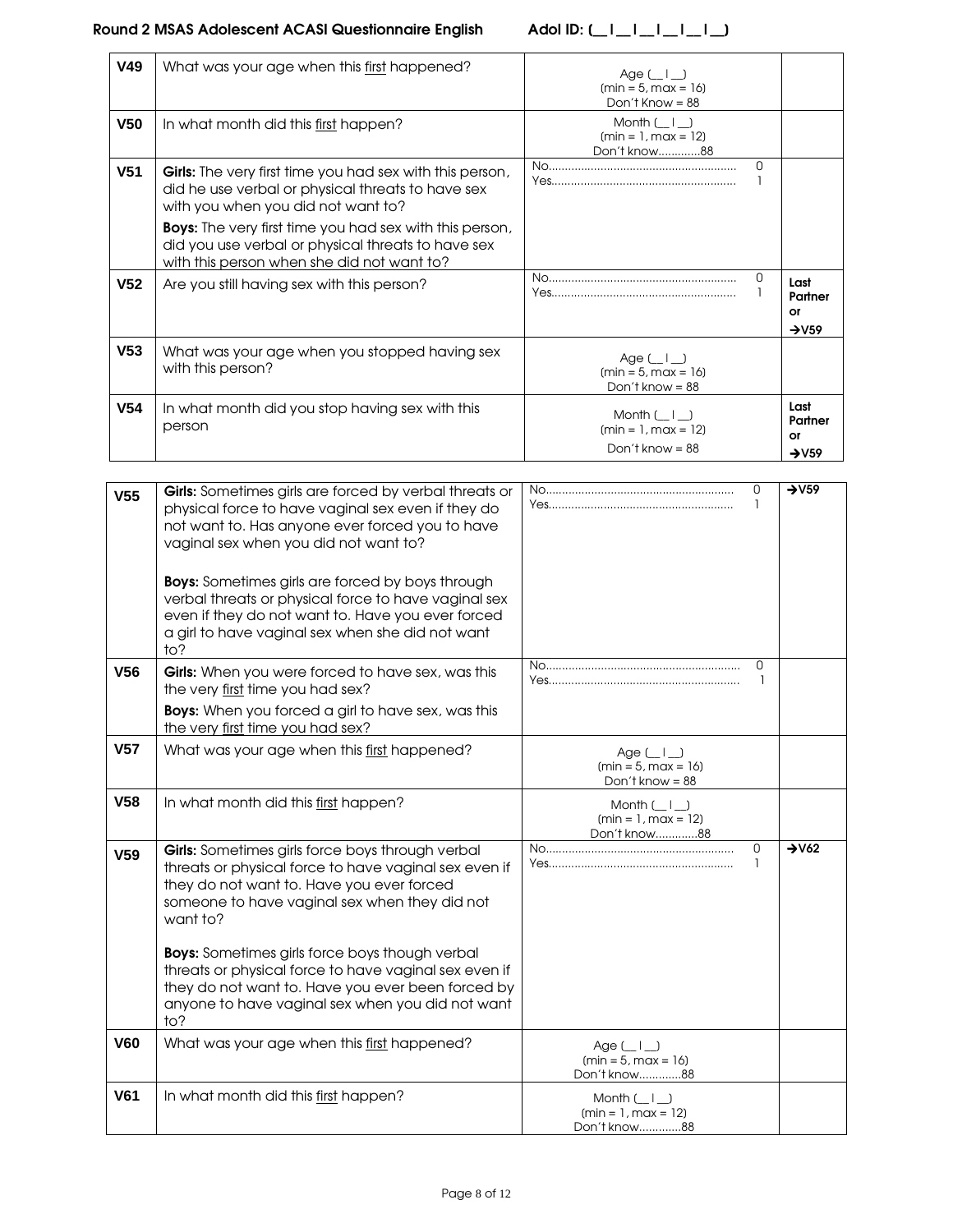| V62        | Girls: Has anyone ever forced you to perform other<br>sexual acts that you did not want to do?                                                                                                                              | $\rightarrow$ V65<br>0                                         |                   |
|------------|-----------------------------------------------------------------------------------------------------------------------------------------------------------------------------------------------------------------------------|----------------------------------------------------------------|-------------------|
|            | <b>Boys:</b> Have you ever forced a girl to perform other<br>sexual acts that she did not want to do?                                                                                                                       |                                                                |                   |
| <b>V63</b> | What was your age when this first happened?                                                                                                                                                                                 | Age $(\_   \_ )$<br>$(min = 5, max = 16)$<br>Don't know88      |                   |
| <b>V64</b> | In what month did this first happen?                                                                                                                                                                                        | Month $($ $ $ $)$<br>$(min = 1, max = 12)$<br>Don't know88     |                   |
| <b>V65</b> | <b>Girls:</b> Has anyone ever forced you to perform oral<br>sex when you did not want to do?                                                                                                                                | 0<br>1                                                         | $\rightarrow$ V68 |
|            | <b>Boys:</b> Have you ever forced a girl to perform oral<br>sex when she did not want to do?                                                                                                                                |                                                                |                   |
| <b>V66</b> | What was your age when this first happened?                                                                                                                                                                                 | Age $($ $ $ $)$<br>$(min = 5, max = 16)$<br>Don't know88       |                   |
| <b>V67</b> | In what month did this first happen?                                                                                                                                                                                        | Month $($ $\vert$ $)$<br>$(min = 1, max = 12)$<br>Don't know88 |                   |
| <b>V68</b> | <b>Boys Only:</b> Sometimes men are forced by other<br>men by verbal threats or physical force to have sex<br>even if they do not want to. Has anyone ever<br>forced you to have sex like this when you did not<br>want to? | $\Omega$<br>1                                                  | $\rightarrow$ W1  |
| <b>V69</b> | <b>Boys Only:</b> What was your age when this first<br>happened?                                                                                                                                                            | Age $(\_   \_ )$<br>$(min = 5, max = 16)$<br>Don't know88      |                   |
| <b>V70</b> | <b>Boys Only:</b> In what month did this first happen?                                                                                                                                                                      | Month $(   )$<br>$(min = 1, max = 12)$<br>Don't know88         |                   |

## SECTION W: PREGNANCIES, BIRTHS AND CONTRACEPTION

|                | W1 Script Girls: "Now I would like to ask you about any babies you may have had"                       |                                                                                                       |         |                  |
|----------------|--------------------------------------------------------------------------------------------------------|-------------------------------------------------------------------------------------------------------|---------|------------------|
|                | W1_Script_Boys: "Now I would like to ask you about any babies you may have<br>fathered"                |                                                                                                       |         |                  |
| W1             | Girls: Have you ever given birth?                                                                      |                                                                                                       | 0       | $\rightarrow$ W6 |
|                | Boys: Has a girl ever given birth to a child that was yours?                                           | DK - <b>Boys Only</b>                                                                                 | 88      | $\rightarrow$ W6 |
| W <sub>2</sub> | Girls: How many times have you given birth?                                                            | Times (   )                                                                                           |         |                  |
|                | <b>Boys:</b> How many times has a girl given birth to a child<br>that was yours?                       | $(min = 1, max = 5)$<br>$DK - Boys Only = 88$                                                         |         |                  |
| W3             | Girls: The (first/second/third) time you gave birth, what<br>age were you?                             | $age(\_   \_)$<br>$age ($   $)$                                                                       |         |                  |
|                | Boys: The(first/second/third) time a girl gave birth to a<br>child that was yours, what age were you?  | $age \left[\begin{array}{c}   \\   \end{array}\right]$<br>$(min = 10, max = 16)$<br>Don't know = $88$ |         |                  |
| W4             | <b>Girls:</b> In what month did you give birth for the<br>(first/second/third)time?                    | Month $($ $ $ $)$<br>Month $($ $ $ $)$                                                                |         |                  |
|                | Boys: The (first/second/third) time a girl gave birth to a<br>child that was yours, what month was it? | Month $(   )$<br>$(min = 1, max = 12)$<br>Don't know88                                                |         |                  |
| W <sub>5</sub> | Girls: Have you ever given birth to a child who was born<br>alive but later died?                      |                                                                                                       | 0<br>88 |                  |
|                | <b>Boys:</b> Has a girl ever given birth to a child of yours who<br>was born alive but later died?     |                                                                                                       |         |                  |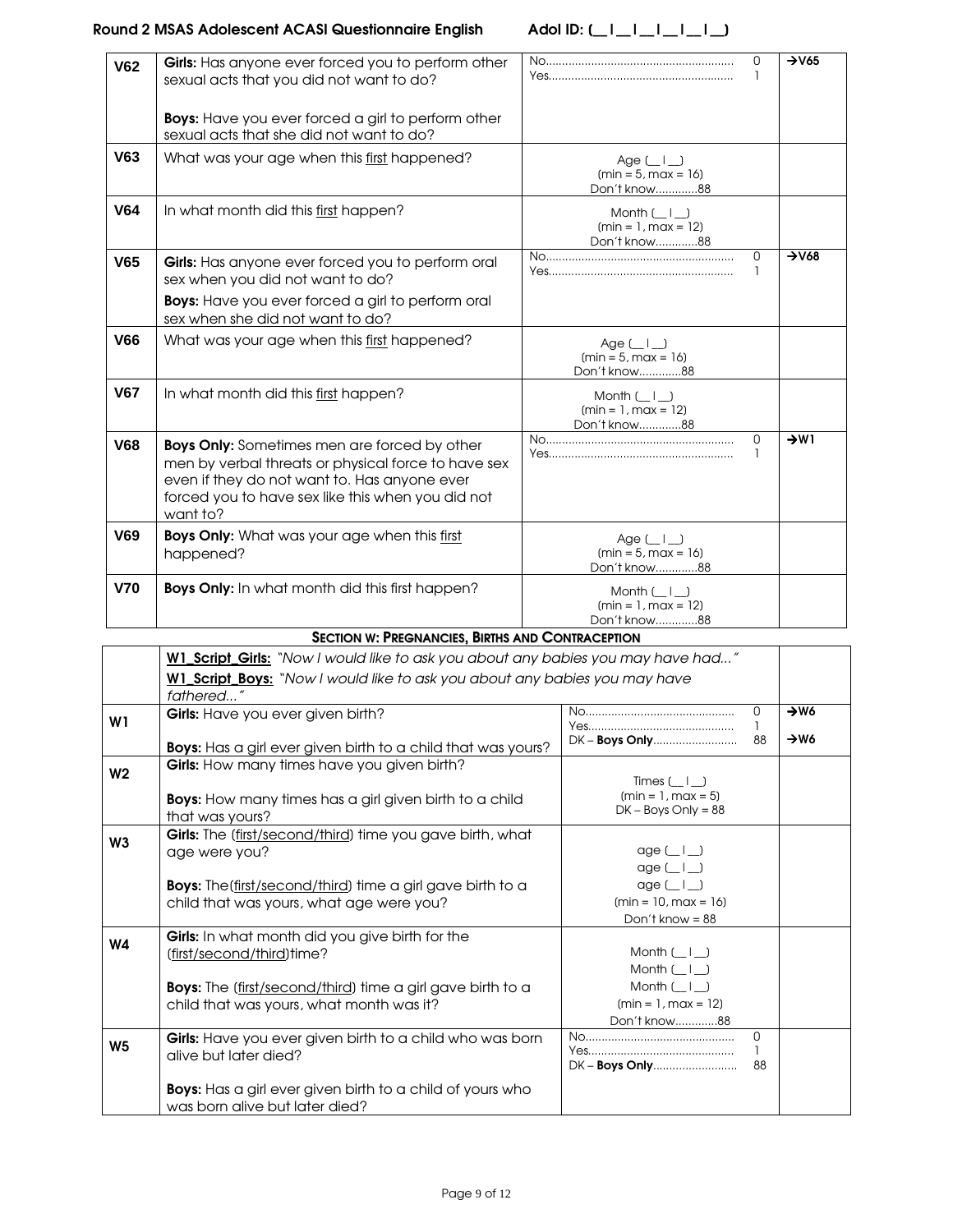|     | W6 Script: "Sometimes a girl has a miscarriage or a pregnancy that does not end in a live<br>birth"                               |                      |                                                                                                  |                |                                        |
|-----|-----------------------------------------------------------------------------------------------------------------------------------|----------------------|--------------------------------------------------------------------------------------------------|----------------|----------------------------------------|
| W6  | Girls: Have you ever had such a pregnancy?                                                                                        |                      | DK - Boys Only                                                                                   | 0<br>1         | $\rightarrow$ W10<br>$\rightarrow$ W10 |
|     | Boys: Has a girl that you made pregnant ever had such a<br>pregnancy?                                                             |                      |                                                                                                  | 88             |                                        |
| W7  | Girls: How many such pregnancies have you had?                                                                                    |                      | Times (                                                                                          |                |                                        |
|     | Boys: How many times has this happened to a girl that<br>you have made pregnant?                                                  | $(min = 1, max = 5)$ |                                                                                                  |                |                                        |
| W8  | Girls: The (first/second/third) time you had such a<br>pregnancy, what was your age?                                              | $age$ ( $\Box$ )     |                                                                                                  |                |                                        |
|     |                                                                                                                                   |                      | $age \left(\_\right)$                                                                            |                |                                        |
|     | <b>Boys:</b> The(first/second/third) that this happened to a girl<br>that you made pregnant, what was your age?                   |                      | $age \left[\begin{array}{c} 1 \end{array}\right]$<br>$(min = 10, max = 16)$<br>Don't know = $88$ |                |                                        |
| W9  | Girls: The (first/second/third) time you had such a                                                                               |                      |                                                                                                  |                |                                        |
|     | pregnancy, what was the month you became<br>pregnant?                                                                             |                      | Month $(\_   \_ )$<br>Month $(   )$                                                              |                |                                        |
|     |                                                                                                                                   |                      | Month $(\_   \_ )$<br>$(min = 1, max = 12)$                                                      |                |                                        |
|     | Boys: The first/second/third) time that this happened to a<br>girl that you made pregnant, what month did she<br>become pregnant? |                      | Don't know88                                                                                     |                |                                        |
|     | W10_Script: "Sometimes a girl becomes pregnant when she does not want to be"                                                      |                      |                                                                                                  |                |                                        |
| W10 | Girls Only: Have you ever been pregnant when you did<br>not want to be?                                                           |                      |                                                                                                  | 0<br>1         | $\rightarrow$ W13                      |
| W11 | Girls Only: The last time that you had such a<br>pregnancy, what did you do? Did you ?                                            |                      | Attempt to remove pregnancy<br>Successfully remove the pregnancy                                 |                |                                        |
| W12 | Boys Only: Has a girl that you made pregnant ever<br>removed that pregnancy?                                                      |                      | Don't Know                                                                                       | 0<br>1<br>88   |                                        |
|     | W13_Script: "Now we are going to ask you some questions about how you might<br>have tried to prevent pregnancy"                   |                      |                                                                                                  |                |                                        |
| W13 | Girls Only: Have you ever used the pill?                                                                                          |                      |                                                                                                  | 0              | $\rightarrow$ W15                      |
|     |                                                                                                                                   |                      | Don't Know                                                                                       | 1<br>88        |                                        |
| W14 | Girls Only: Are you currently using the pill?                                                                                     |                      |                                                                                                  | 0              |                                        |
|     |                                                                                                                                   |                      | Don't know                                                                                       | 88             |                                        |
| W15 | Girls Only: Have you ever used injectables?                                                                                       |                      |                                                                                                  | 0<br>1         | $\rightarrow$ W17                      |
|     |                                                                                                                                   |                      | Don't know                                                                                       | 88             |                                        |
| W16 | Girls Only: Are you currently using injectables?                                                                                  |                      | Don't know                                                                                       | $\Omega$<br>-1 |                                        |
| W17 | Have you ever used a condom?                                                                                                      |                      | Don't know                                                                                       | 0<br>ı.<br>88  |                                        |
|     |                                                                                                                                   |                      |                                                                                                  |                |                                        |

## SECTION X: PHYSICAL HARASSMENT, INTIMIDATION AND VIOLENCE: TEACHER AND STUDENTS AT SCHOOL

|                | X1_Script: "Now we are going to ask about your experiences at school. For these<br>questions, we will ask if the experience has never occurred, occurred once or twice,<br>occurred a few times, occurred many times or occurred almost every day." |  |  |  |
|----------------|-----------------------------------------------------------------------------------------------------------------------------------------------------------------------------------------------------------------------------------------------------|--|--|--|
| X <sub>1</sub> | Not asked at Round 2                                                                                                                                                                                                                                |  |  |  |
| X <sub>2</sub> | Not asked at Round 2                                                                                                                                                                                                                                |  |  |  |
| X3             | Not asked at Round 2                                                                                                                                                                                                                                |  |  |  |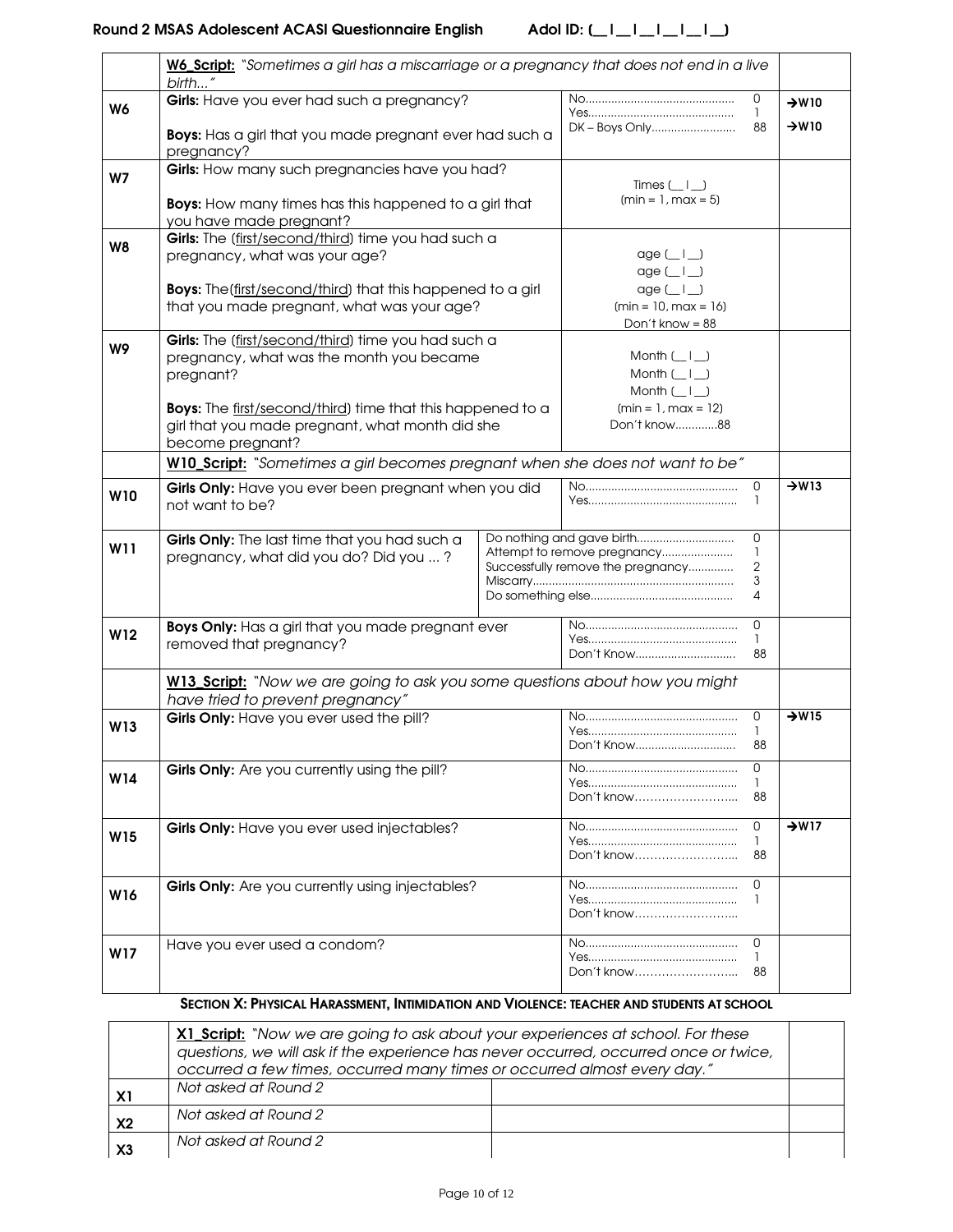| <b>X4</b>      | In this school year, how often have you been<br>punched, slapped or whipped on the way to<br>school?                                                                                                                                                                                |               |  | 0<br>1<br>$\overline{2}$<br>3<br>4        |                  |
|----------------|-------------------------------------------------------------------------------------------------------------------------------------------------------------------------------------------------------------------------------------------------------------------------------------|---------------|--|-------------------------------------------|------------------|
| X <sub>5</sub> | In this school year, how often have<br>schoolmates punched, slapped or whipped<br>you at school?                                                                                                                                                                                    |               |  | 0<br>1<br>$\overline{2}$<br>3<br>4        |                  |
| X6             | In this school year, how often have teachers<br>punched, slapped or whipped you at<br>school?                                                                                                                                                                                       |               |  | 0<br>$\mathbf{2}$<br>3<br>4               |                  |
| X7             | In this school year, how often have sexual<br>comments been made to you on the way to<br>school?                                                                                                                                                                                    |               |  | 0<br>2<br>3<br>4                          |                  |
| X8             | In this school year, how often have<br>schoolmates made sexual comments to you<br>at school?                                                                                                                                                                                        |               |  | $\Omega$<br>1<br>$\overline{2}$<br>3<br>4 |                  |
| X9             | In this school year, how often have teachers<br>made sexual comments to you at school?                                                                                                                                                                                              |               |  | $\Omega$<br>1<br>$\overline{2}$<br>3<br>4 |                  |
| <b>X10</b>     | Girls: In this school year, how often have you<br>been touched or pinched on your breasts,<br>buttocks or genitalia on the way to school?<br><b>Boys:</b> In this school year, how often have you<br>been touched or pinched on your buttocks<br>or genitalia on the way to school? |               |  | 0<br>1<br>2<br>3<br>4                     |                  |
| X11            | Girls: In this school year, how often have<br>schoolmates touched or pinched your<br>breasts, buttocks or genitalia at school?<br><b>Boys:</b> In this school year, how often have<br>schoolmates touched or pinched your<br>buttocks or genitalia at school?                       |               |  | 0<br>1<br>$\overline{2}$<br>3<br>4        |                  |
| <b>X12</b>     | Girls: In this school year, how often have<br>teachers touched or pinched your breasts,<br>buttocks or genitalia at school?<br><b>Boys:</b> In this school year, how often have<br>teachers touched or pinched your breasts,<br>buttocks or genitalia at school?                    | Once or Twice |  | 0<br>2<br>3<br>4                          |                  |
| X13            | Not asked at Round 2                                                                                                                                                                                                                                                                |               |  | 0<br>1<br>2<br>3<br>4                     |                  |
| <b>X14</b>     | Not asked at Round 2                                                                                                                                                                                                                                                                |               |  | 0<br>1<br>2<br>3<br>4                     |                  |
|                | Section Y: Experiences of Domestic and other Violence                                                                                                                                                                                                                               |               |  |                                           |                  |
| Y1             | Has anyone in your household ever pushed, shaken, or<br>thrown something at you?                                                                                                                                                                                                    |               |  | $\Omega$<br>1                             | $\rightarrow$ Y4 |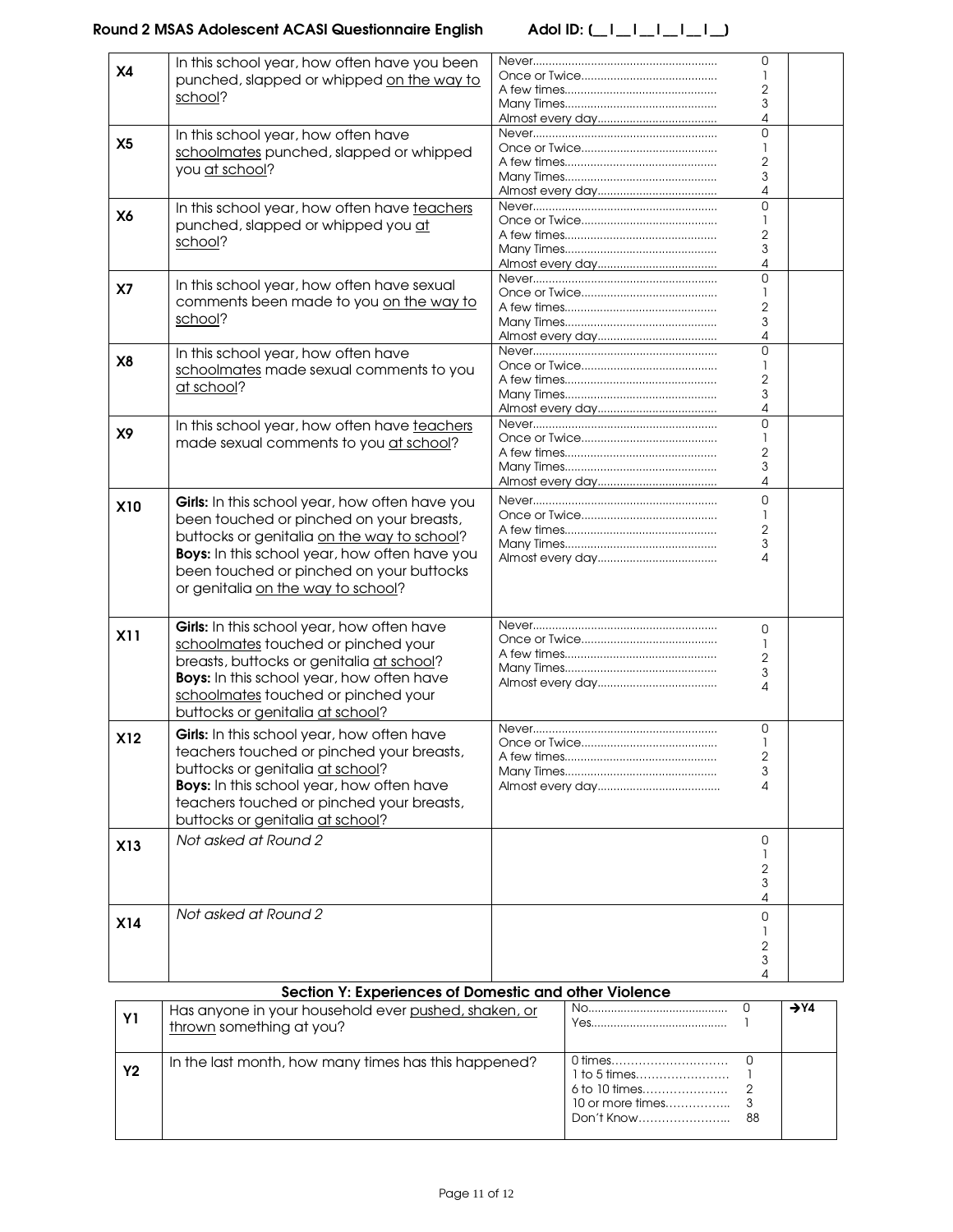| Y3             | At what age were you when this first happened?<br>Age $(\_   \_ )$<br>$(min = 5, max = 16)$<br>Don't know = $88$ |                                                                                                                       |                   |  |
|----------------|------------------------------------------------------------------------------------------------------------------|-----------------------------------------------------------------------------------------------------------------------|-------------------|--|
| Υ4             | Has anyone in your household ever punched, slapped or<br>whipped you?                                            | <sup>0</sup>                                                                                                          | $\rightarrow$ Y7  |  |
| Y <sub>5</sub> | In the last month, how many times has this happened?                                                             | $\Omega$<br>0 times<br>$1$ to 5 times<br>$\mathbf{2}$<br>6 to 10 times<br>$10$ or more times<br>3<br>88<br>Don't Know |                   |  |
| Y6             | At what age were you when this first happened?                                                                   | Age $(\_   \_ )$<br>$(min = 5, max = 16)$<br>Don't know = $88$                                                        |                   |  |
| Υ7             | Has anyone in your household ever kicked or dragged<br>you?                                                      | O.                                                                                                                    | $\rightarrow$ END |  |
| Y8             | In the last month, how many times has this happened?                                                             | 0<br>0 times<br>1 to 5 times<br>2<br>6 to 10 times<br>3<br>$10$ or more times<br>Don't Know<br>88                     |                   |  |
| Υ9             | At what age were you when this first happened?                                                                   | Age $(\_   \_ )$<br>$(min = 5, max = 16)$<br>Don't know = $88$                                                        |                   |  |

*Conclusion Script: "If you would like to discuss any of the questions or issues raised in this survey, please feel free to discuss this with the interviewer. If you feel upset or bothered by any of the topics raised today, a social welfare officer is available to discuss your concerns. If you know of instances of harassment or violence at school or elsewhere, you may report them to the social welfare officer, the police, the school committee or traditional leaders, who will take the appropriate action. More specific information is available from the social welfare officer regarding how to go about reporting instances of harassment or violence. Thank you very much for participating in this important study."*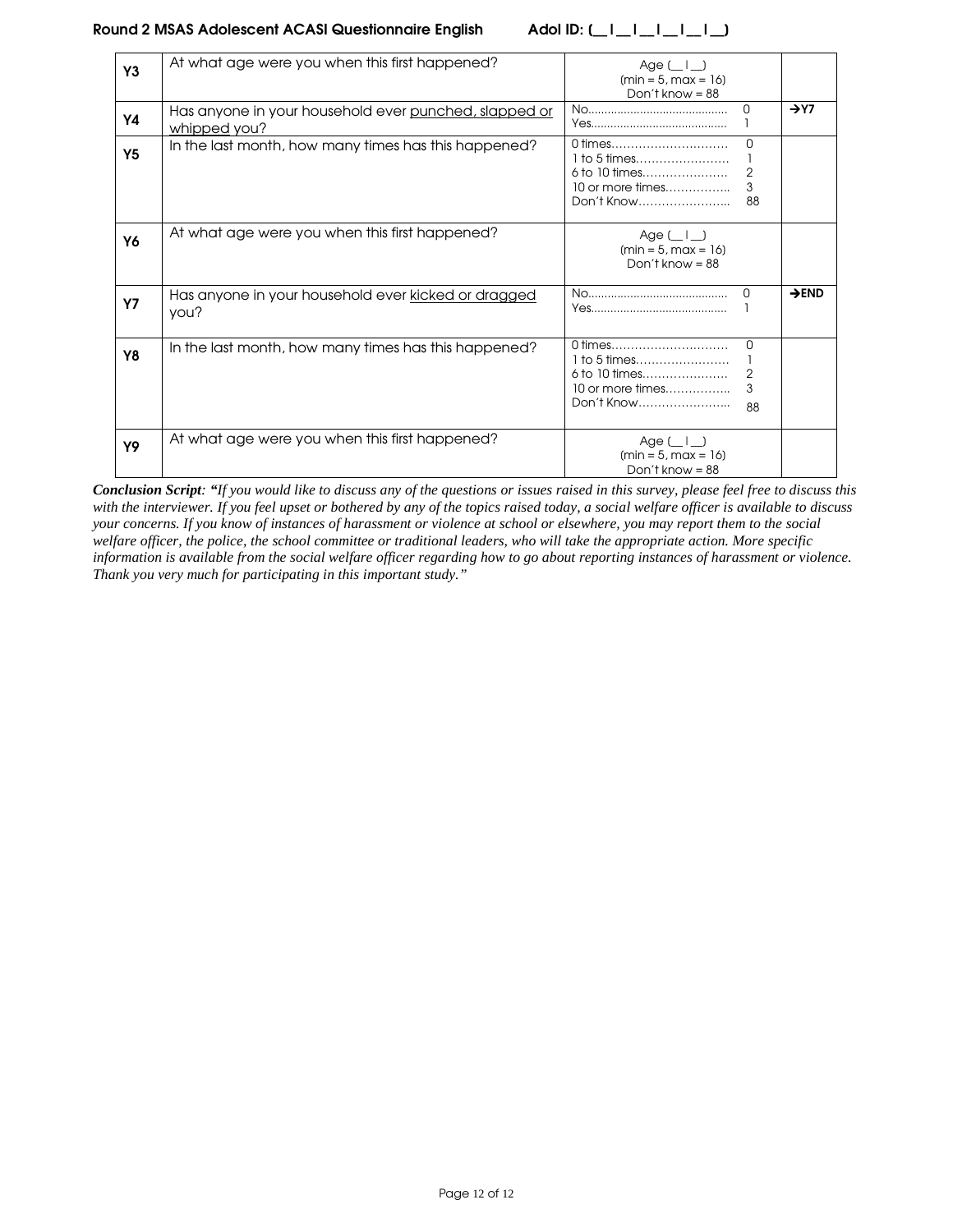# **Plotting a Safe, Healthy and Productive Path to Adulthood: A Longitudinal Study of Schooling Quality and Experience in Malawi**

LITERACY AND MATHEMATIC EVALUATION

ENGLISH

|                                    |                     | <b>IDENTIFICATION</b>             |                                                         |                                                       |
|------------------------------------|---------------------|-----------------------------------|---------------------------------------------------------|-------------------------------------------------------|
|                                    | Balaka District: () |                                   | Machinga District: (___)                                |                                                       |
|                                    |                     |                                   |                                                         | $\left(\begin{array}{c} \begin{array}{c} \end{array}$ |
|                                    |                     |                                   |                                                         |                                                       |
|                                    |                     |                                   |                                                         |                                                       |
|                                    |                     |                                   |                                                         |                                                       |
|                                    |                     |                                   |                                                         |                                                       |
| Adolescent's standard              |                     |                                   |                                                         | (   )                                                 |
|                                    |                     |                                   |                                                         | $33 = Out of School$                                  |
| Adolescent's sex (Male=1 Female=2) |                     |                                   |                                                         |                                                       |
|                                    |                     | <b>INTERVIEWER'S FINAL VISITS</b> |                                                         |                                                       |
| $DAY$ ( $\Box$ )                   |                     |                                   | INTERVIEWER (     )                                     |                                                       |
| $MONTH (\_   \_ )$                 | $RESULT^*$ (___)    |                                   | $1 =$ COMPLETE $2 =$ PARTIAL COMPLETE                   | $3 =$ STUDENT REFUSED                                 |
| YEAR (2   0   0   _ )              | LANGUAGE**()        |                                   | 1 = CHICHEWA 2= YAO 3= OTHER (Specify: _______________) |                                                       |
|                                    | <b>SUPERVISOR</b>   | <b>LOGGED BY</b>                  | <b>CHECKED BY</b>                                       | <b>ENTERED BY</b>                                     |

# **TIME BEGUN**  $(\_ | \_)(\_ | \_)$  (24 HOUR TIME)

INITIALS \_\_\_\_\_\_\_\_\_\_\_\_\_\_\_\_\_ \_\_\_\_\_\_\_\_\_\_\_\_\_\_\_\_\_ \_\_\_\_\_\_\_\_\_\_\_\_\_\_\_\_\_ \_\_\_\_\_\_\_\_\_\_\_\_\_\_\_\_\_ DATE \_\_\_\_\_\_\_\_\_\_\_\_\_\_\_\_\_ \_\_\_\_\_\_\_\_\_\_\_\_\_\_\_\_\_ \_\_\_\_\_\_\_\_\_\_\_\_\_\_\_\_\_ \_\_\_\_\_\_\_\_\_\_\_\_\_\_\_\_\_ I

### **SECTION A: LITERACY EVALUATION**

|                | "Now I would like you to read this sentence to me"<br>(Show sentences to respondent).<br>If respondent cannot read whole sentence, probe: "Can you read any part of the sentence to me?" |                                                                                                   |                          |
|----------------|------------------------------------------------------------------------------------------------------------------------------------------------------------------------------------------|---------------------------------------------------------------------------------------------------|--------------------------|
| A <sub>1</sub> | Farming is hard work.                                                                                                                                                                    | ABLE TO READ ONLY PARTS OF THE SENTENCE<br>ABLE TO READ WHOLE SENTENCE                            | $\overline{2}$<br>3<br>4 |
| A <sub>2</sub> | The child is reading a book.                                                                                                                                                             | ABLE TO READ ONLY PARTS OF THE SENTENCE<br>ABLE TO READ WHOLE SENTENCE                            | $\mathcal{P}$<br>3<br>4  |
| A <sub>3</sub> | Parents love their children.                                                                                                                                                             | ABLE TO READ ONLY PARTS OF THE SENTENCE<br>ABLE TO READ WHOLE SENTENCE                            | $\overline{2}$<br>3<br>4 |
| A <sub>5</sub> | Children work hard in school.                                                                                                                                                            | ABLE TO READ ONLY PARTS OF THE SENTENCE<br>ABLE TO READ WHOLE SENTENCE<br>BLIND/VISUALLY IMPAIRED | 2<br>3<br>4              |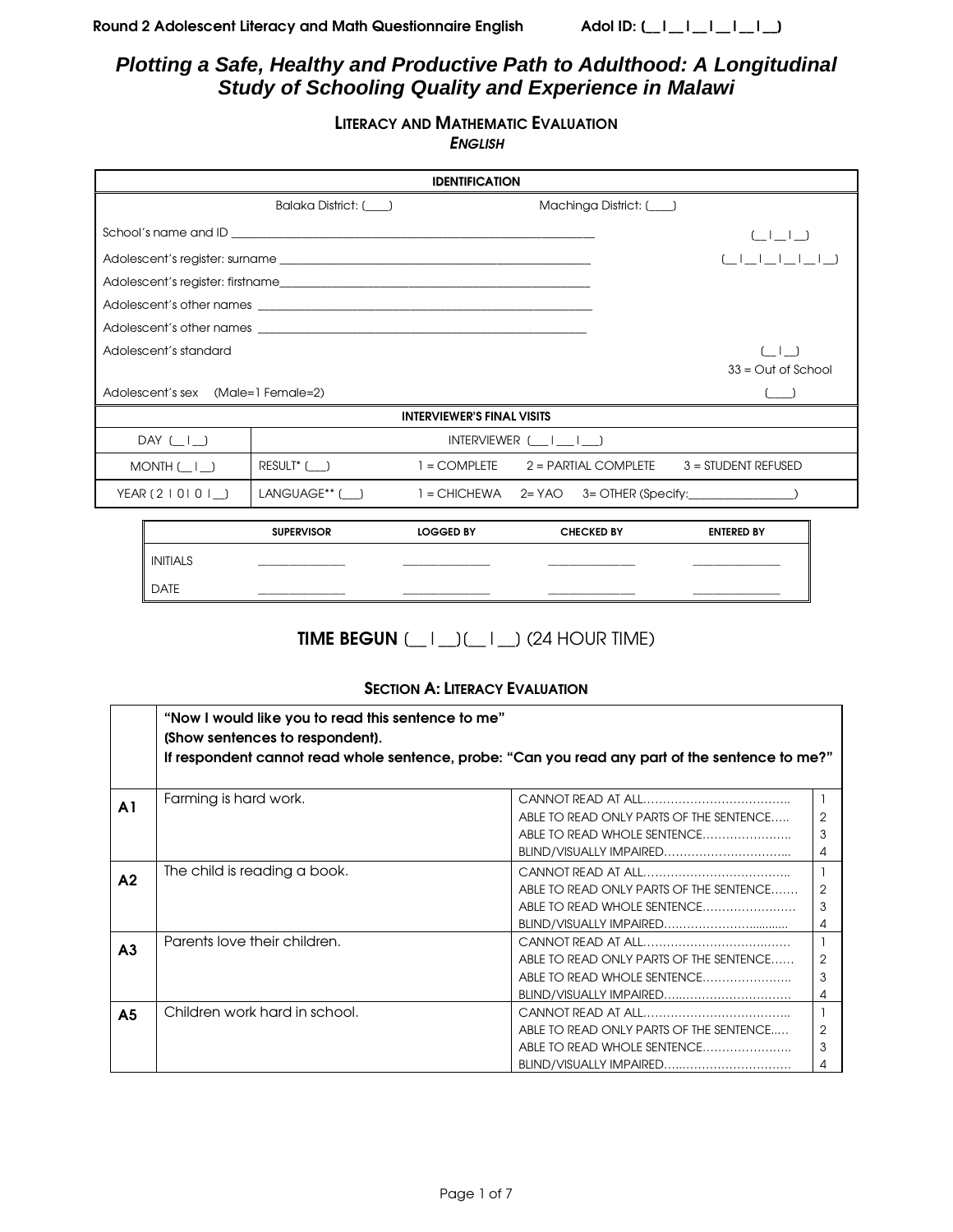## SECTION B: MATHEMATICAL EVALUATION

|                | (Instructions to Interviewer: Hand the questionnaire to the participant for the entire<br>mathematical evaluation section and assist the participant in inserting their answers in the<br>correct place. If the participant has questions about the problems, you may help them to<br>understand the meaning of a question but do not assist them in finding the answer.) |                  |  |  |  |  |  |
|----------------|---------------------------------------------------------------------------------------------------------------------------------------------------------------------------------------------------------------------------------------------------------------------------------------------------------------------------------------------------------------------------|------------------|--|--|--|--|--|
| B <sub>1</sub> | Write the missing number.                                                                                                                                                                                                                                                                                                                                                 |                  |  |  |  |  |  |
|                | $16, 17, \_\_\_\_\$ , $19, \_\_\_\_\$ , $21, 22, \_\_\_\_\_\_\$ , $\_\_\_\_\_\$ , 25.                                                                                                                                                                                                                                                                                     |                  |  |  |  |  |  |
| <b>B2</b>      | Write these numbers in order starting from the biggest number to the smallest 7, 9, 4, 10, 3.                                                                                                                                                                                                                                                                             |                  |  |  |  |  |  |
|                | <b>OPERATIONS</b>                                                                                                                                                                                                                                                                                                                                                         |                  |  |  |  |  |  |
| <b>B3</b>      | <b>ADDITION</b>                                                                                                                                                                                                                                                                                                                                                           |                  |  |  |  |  |  |
|                | $\overline{5}$                                                                                                                                                                                                                                                                                                                                                            | 136              |  |  |  |  |  |
|                | $+4$                                                                                                                                                                                                                                                                                                                                                                      | $+ 45$           |  |  |  |  |  |
|                | (                                                                                                                                                                                                                                                                                                                                                                         | (                |  |  |  |  |  |
|                | <b>SUBTRACTION</b>                                                                                                                                                                                                                                                                                                                                                        |                  |  |  |  |  |  |
|                | 19                                                                                                                                                                                                                                                                                                                                                                        | 9                |  |  |  |  |  |
|                | $-7$                                                                                                                                                                                                                                                                                                                                                                      | $-5$             |  |  |  |  |  |
|                | $($ )                                                                                                                                                                                                                                                                                                                                                                     |                  |  |  |  |  |  |
|                | <b>MULTIPLICATION</b>                                                                                                                                                                                                                                                                                                                                                     |                  |  |  |  |  |  |
|                | 3                                                                                                                                                                                                                                                                                                                                                                         | 21               |  |  |  |  |  |
|                | $x$ 12                                                                                                                                                                                                                                                                                                                                                                    | $\times$ 4       |  |  |  |  |  |
|                |                                                                                                                                                                                                                                                                                                                                                                           | (                |  |  |  |  |  |
|                | <b>DIVISION</b>                                                                                                                                                                                                                                                                                                                                                           |                  |  |  |  |  |  |
|                |                                                                                                                                                                                                                                                                                                                                                                           | $489 \div 3 = ($ |  |  |  |  |  |
|                |                                                                                                                                                                                                                                                                                                                                                                           |                  |  |  |  |  |  |
|                | <b>MONEY</b>                                                                                                                                                                                                                                                                                                                                                              |                  |  |  |  |  |  |
| <b>B4</b>      | Each banana costs 60 tambala. How much would 3 bananas cost?                                                                                                                                                                                                                                                                                                              |                  |  |  |  |  |  |
|                |                                                                                                                                                                                                                                                                                                                                                                           |                  |  |  |  |  |  |
| <b>B5</b>      | You have 85 tambala and you want to buy a pencil that cost 65                                                                                                                                                                                                                                                                                                             |                  |  |  |  |  |  |
|                | tambala. How much change would you get?                                                                                                                                                                                                                                                                                                                                   |                  |  |  |  |  |  |
|                |                                                                                                                                                                                                                                                                                                                                                                           |                  |  |  |  |  |  |
|                |                                                                                                                                                                                                                                                                                                                                                                           |                  |  |  |  |  |  |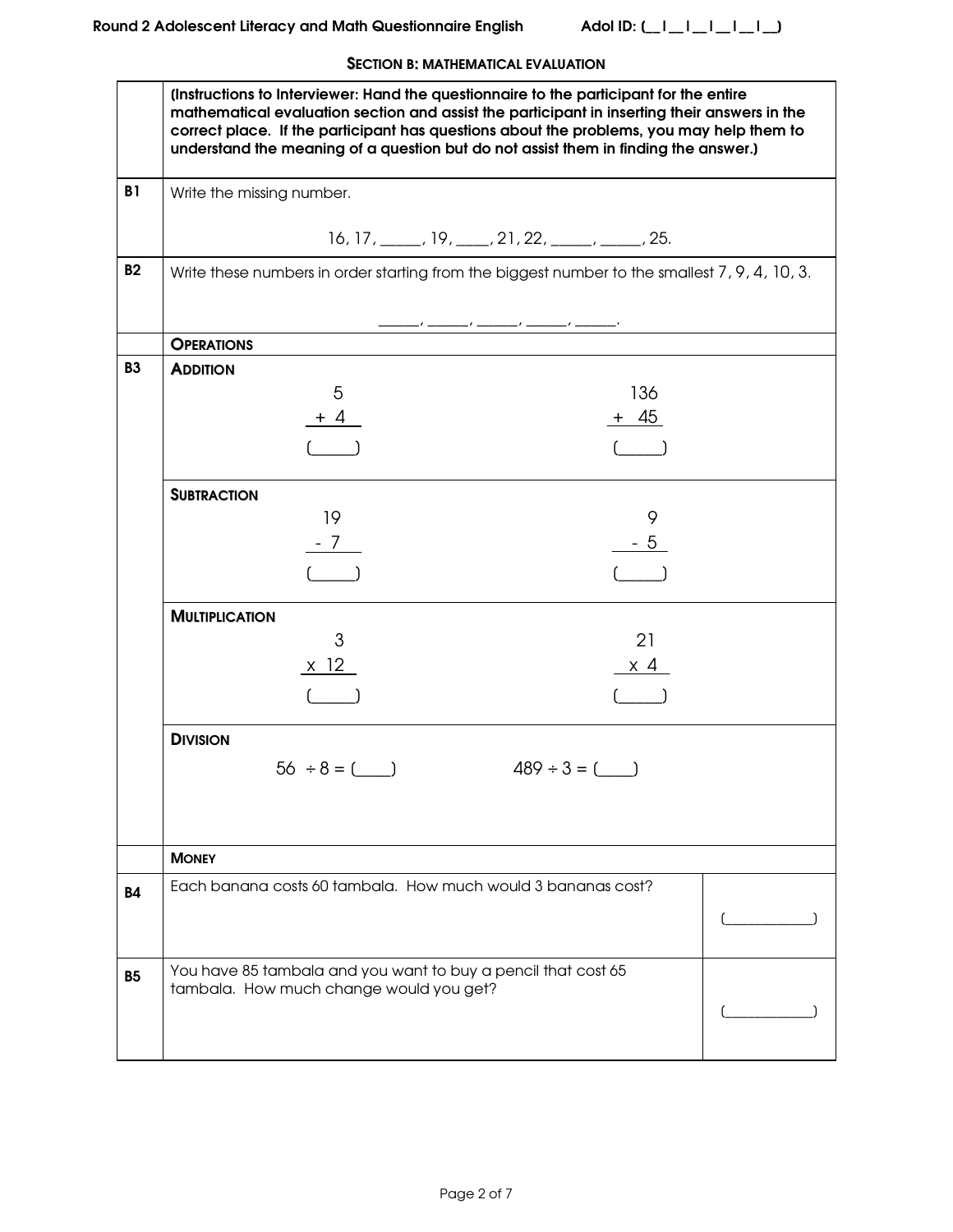|            | "Here are a few more questions where you can use your mathematical skills. This is a<br>multiple choice section. Circle the response (A,B,C, or D) that best answers the question." |
|------------|-------------------------------------------------------------------------------------------------------------------------------------------------------------------------------------|
| <b>B6</b>  |                                                                                                                                                                                     |
|            | 7225<br>11606<br>A                                                                                                                                                                  |
|            | B<br>4381<br>3004                                                                                                                                                                   |
|            | $\mathsf{C}$<br>2944                                                                                                                                                                |
|            | 2844<br>D                                                                                                                                                                           |
| <b>B7</b>  | Find the missing number.                                                                                                                                                            |
|            | 6<br>A                                                                                                                                                                              |
|            | B<br>$\ensuremath{\mathsf{3}}$<br>$=\frac{?}{6}$<br>$\frac{1}{3}$                                                                                                                   |
|            | $\mathsf{C}$<br>18                                                                                                                                                                  |
|            | $\overline{2}$<br>D                                                                                                                                                                 |
| <b>B8</b>  | Change 3500 grams to kilograms and grams                                                                                                                                            |
|            | A 5 kg 300g                                                                                                                                                                         |
|            | 30 kg 50g<br>B                                                                                                                                                                      |
|            | $C$ 35 kg Og                                                                                                                                                                        |
|            | 3 kg 500g<br>D                                                                                                                                                                      |
|            |                                                                                                                                                                                     |
| <b>B9</b>  | Write 63050 Tambala in Kwacha and Tambala                                                                                                                                           |
|            |                                                                                                                                                                                     |
|            | 35 <sub>t</sub><br>K6<br>А.                                                                                                                                                         |
|            | K6035<br>00t<br><b>B.</b>                                                                                                                                                           |
|            |                                                                                                                                                                                     |
|            | K63<br>05 <sub>t</sub><br>С.                                                                                                                                                        |
|            | K630<br>50t<br>D.                                                                                                                                                                   |
| <b>B10</b> | Juma had 2000 eggs. He sold 1109 eggs. How many were left?                                                                                                                          |
|            | A 891                                                                                                                                                                               |
|            | 1891<br>B                                                                                                                                                                           |
|            | 991<br>C                                                                                                                                                                            |
|            | 901<br>D                                                                                                                                                                            |
|            |                                                                                                                                                                                     |

# TIME END  $(\underline{\hspace{1cm}}|\underline{\hspace{1cm}})\underline{(\hspace{1cm}}|\underline{\hspace{1cm}})$  (24 HOUR TIME)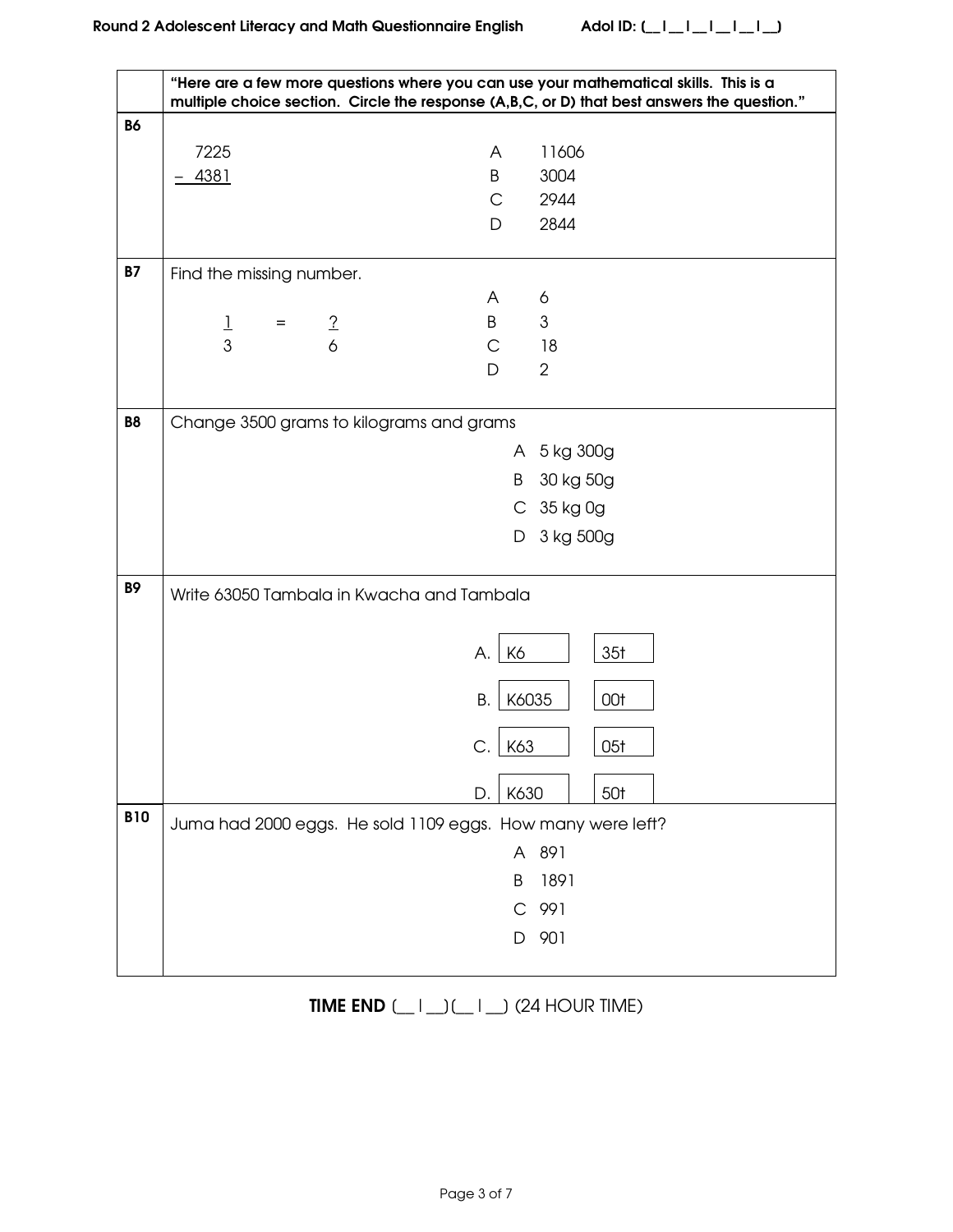#### SECTION C: READING AND COMPREHENSION: INTERVIEWER SHEET (CHICHEWA)

[Instructions to interviewer: Hand the sheet with the Chichewa passage back to the student and read the following:…]

"Now I am going to ask you to read a short story out loud. I will time you and stop you after one minute. When I tell you to start, read aloud. You should read as quickly as you can, but without rushing, because I am also interested in what you remember from the story. After you have read from the passage, I may ask you a few questions about it. This is NOT a test. No one else will see the result and it will NOT affect your grade or promotion in school."

[Instructions to interviewer: While marking the Chichewa passage as the participant reads, mark words for the four different types of mistakes indicated below. Use the four symbols shown for marking. If the participant does not complete the passage in one minute or less, mark the last word read by the child exactly when one minute is over with a bracket ")" after the word.]

## MARKINGS: MISSED / SKIPPED WORD (SLASH = /)

#### SERIOUSLY MISPRONOUNCED OR INCORRECT WORD (X)

## REPEATED WORD (CIRCLE)

## ADDED WORD PRIOR TO (+)

| $\mathbf{1}$            | $\overline{2}$ | 3                  | $\overline{4}$  | 5         | 6         | $\tau$        | 8        | 9                            | 10        |
|-------------------------|----------------|--------------------|-----------------|-----------|-----------|---------------|----------|------------------------------|-----------|
| Simoni                  | ndi            | mchemwa<br>1i      | wake            | Rute      | anayenda  | pa            | basi     | kukaona                      | a         |
| 11                      | 12             | 13                 | 14              | 15        | 16        | 17            | 18       | 19                           | 20        |
| malume                  | awo.           | Pamene             | basi            | imadutsa  | pa        | mlatho        | anamva   | chiphok<br>OSO.              | Oyendetsa |
| 21                      | 22             | 23                 | 24              | 25        | 26        | 27            | 28       | 29                           | 30        |
| basi                    | anayimits<br>a | basiyo             | ndipo           | anatuluka | m'basimo. | Thumba        | lalikulu | la                           | mbatata   |
| 31                      | 32             | 33                 | 34              | 35        | 36        | 37            | 38       | 39                           | 40        |
| linali                  | litagwa        | kuchoker<br>a      | pa              | mwamba    | pa        | basi.         | Thumbalo | linang'a<br>mbika            | ndipo     |
| 41                      | 42             | 43                 | 44              | 45        | 46        | 47            | 48       | 49                           | 50        |
| mbatata                 | zinangoti      | mbweee             | pa              | mseu.     | Simoni    | ndi           | Rute     | anathan<br>diza              | kutola    |
| 51                      | 52             | 53                 | 54              | 55        | 56        | 57            | 58       | 59                           | 60        |
| mbatataz<br>$\mathbf O$ | ndi            | kuzibwez<br>eretsa | mu              | thumba.   | Thumbalo  | linali        | lolemera | kwambi<br>$\dot{\mathbf{n}}$ | moti      |
| 61                      | 62             | 63                 | 64              | 65        | 66        | 67            | 68       | 69                           | 70        |
| a                       | bambo          | awiri              | anathand<br>iza | oyendetsa | basi      | kunyamu<br>la | thumbalo | ndi                          | kulikweza |
| 71                      | 72             | 73                 | 74              | 75        | 76        | 77            | 78       | 79                           | 80        |
| pamwam<br>ba            | pa             | basi.              |                 |           |           |               |          |                              |           |
| 81                      | 82             | 83                 | 84              | 85        | 86        | 87            | 88       | 89                           | 90        |
|                         |                |                    |                 |           |           |               |          |                              |           |
| 91                      | 92             | 93                 | 94              | 95        | 96        | 97            | 98       | 99                           | 100       |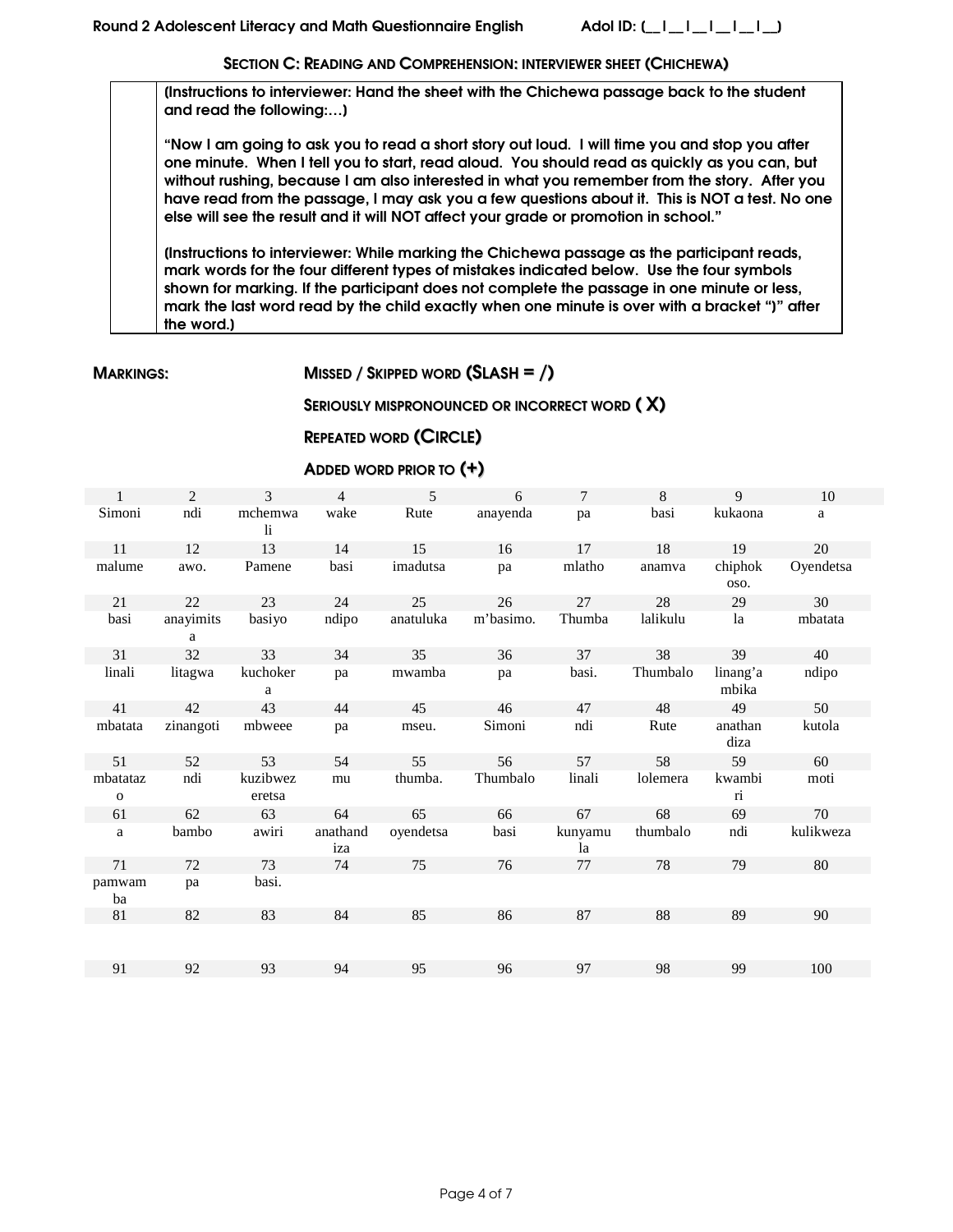### CHICHEWA READING RECORD:

|                | before filling out section below.                                                                               | Interviewer: If child finishes reading before one minute is over, click stopwatch when finished<br>so you know how much time was taken. If the child has not finished by the time one minute<br>has elapsed, ask him or her to stop reading. Take reading passage sheet from respondent |                |
|----------------|-----------------------------------------------------------------------------------------------------------------|-----------------------------------------------------------------------------------------------------------------------------------------------------------------------------------------------------------------------------------------------------------------------------------------|----------------|
| C <sub>1</sub> | Did the child finish reading passage in one                                                                     | 0<br>NO.                                                                                                                                                                                                                                                                                | C <sub>3</sub> |
|                | minute or less?                                                                                                 | <b>YES</b>                                                                                                                                                                                                                                                                              |                |
|                |                                                                                                                 |                                                                                                                                                                                                                                                                                         |                |
| C <sub>2</sub> | Record time on stopwatch, if completed<br>in one minute or less.<br>Note: Time should not exceed 60<br>seconds. | Time in seconds $( \quad   \quad)$                                                                                                                                                                                                                                                      |                |
| C <sub>3</sub> | Did the respondent finish the first three                                                                       | $NO$ $0$                                                                                                                                                                                                                                                                                |                |
|                | sentences in the passage?                                                                                       | <b>YES</b>                                                                                                                                                                                                                                                                              | <b>SECT</b>    |
|                | If no to C3 $\rightarrow$ continue to section D                                                                 |                                                                                                                                                                                                                                                                                         | D              |
|                | If yes to $C3\rightarrow$ continue to C4.                                                                       |                                                                                                                                                                                                                                                                                         |                |

#### CHICHEWA READING COMPREHENSION QUESTIONS:

Interviewer: Read each of the following questions out loud to respondent. Do not show questions or answers to respondent. "Now I'm going to ask you some questions about the story. Try to answer each question and tell me if you don't know the answer."

|                | <b>Question</b>                         | Answer – Do Not Read                                                             |                                           |         |  |
|----------------|-----------------------------------------|----------------------------------------------------------------------------------|-------------------------------------------|---------|--|
| C <sub>4</sub> | <b>How did Simon and Ruth travel?</b>   | Correct answer: By bus                                                           | CORRECT<br><b>DON'T KNOW</b>              | 0<br>88 |  |
| C <sub>5</sub> | Where were they going?                  | Correct answer: To visit<br>their uncle                                          | INCORRECT<br>CORRECT<br><b>DON'T KNOW</b> | U<br>88 |  |
| C <sub>6</sub> | Why did the driver stop the bus?        | Correct answer: He heard a<br>loud noise.                                        | INCORRECT<br>CORRECT<br><b>DON'T KNOW</b> | 0<br>88 |  |
| C <sub>7</sub> | What made the loud noise?               | Correct answer: The sack<br>of potatoes.                                         | CORRECT<br><b>DON'T KNOW</b>              | U<br>88 |  |
| C8             | How did Simon and Ruth help?            | Correct answer: They<br>picked up the potatoes and<br>put them back in the sack. | CORRECT<br><b>DON'T KNOW</b>              | U<br>88 |  |
| C <sub>9</sub> | Why did the two men help the<br>driver? | Correct answer: The sack<br>was heavy.                                           | INCORRECT<br>CORRECT<br><b>DON'T KNOW</b> | 0<br>88 |  |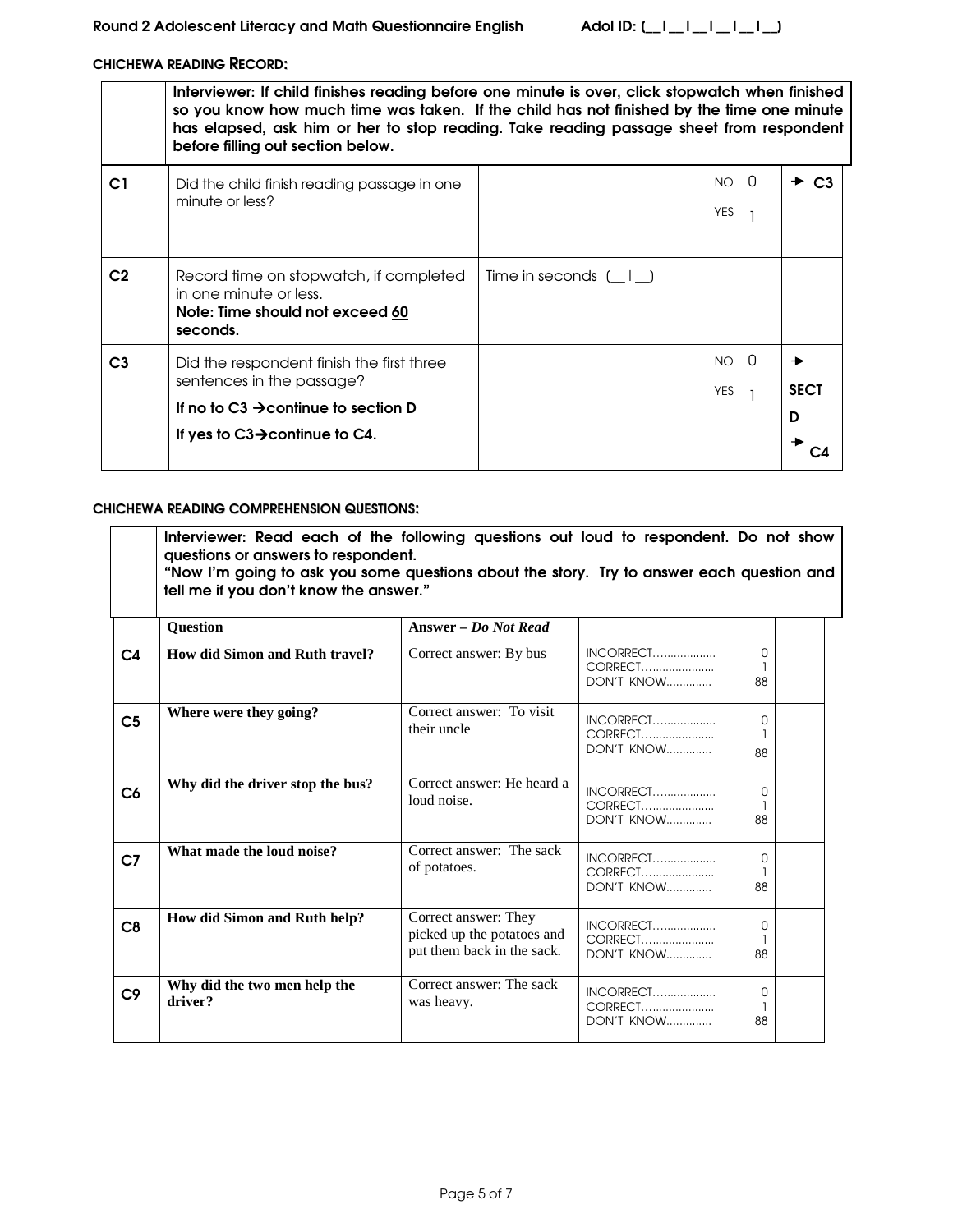**SECTION D: READING RECORD AND COMPREHENSION QUESTIONS (ENGLISH)** 

[Instructions to Interviewer: Hand the sheet with the English passage back to the student and read the following:…]

"Now I am going to ask you to read a short story out loud. I will time you and stop you after one minute. When I tell you to start, read aloud. You should read as quickly as you can, but without rushing, because I am also interested in what you remember from the story. After you have read from the passage, I may ask you a few questions about it. This is NOT a test. No one else will see the result and it will NOT affect your grade or promotion in school."

[Instructions to interviewer: While marking the English passage as the participant reads, use the same symbols for marking as used in the Chichewa passage above. However, only mark words as incorrect if they are very badly mispronounced or if they say a different word. If the respondent does not finish in one minute or less, place a bracket ") after the last word read.)

MARKINGS: MISSED / SKIPPED WORD (SLASH = /)

SERIOUSLY MISPRONOUNCED OR INCORRECT WORD ( X)

REPEATED WORD (CIRCLE)

#### ADDED WORD PRIOR TO (+)

**Chief Ndapusa and the Animals:** 

|              | $\mathfrak{2}$ | 3           | $\overline{4}$ | 5      | 6       | $\tau$      | 8            | $\circ$        | 10           |
|--------------|----------------|-------------|----------------|--------|---------|-------------|--------------|----------------|--------------|
| $\mathbf{A}$ | long           | time        | ago,           | all    | animals | lived       | together     | $\mathbf{in}$  | <b>Chief</b> |
| 11           | 12             | 13          | 14             | 15     | 16      | 17          | 18           | 19             | 20           |
| Ndapusa's    | village.       | <b>The</b>  | village        | was    | near    | $\mathbf a$ | big          | river          | and          |
| 21           | 22             | 23          | 24             | 25     | 26      | 27          | 28           | 29             | 30           |
| $\mathbf a$  | forest.        | <b>They</b> | had            | lots   | of      | food        | to           | eat            | and          |
| 31           | 32             | 33          | 34             | 35     | 36      | 37          | 38           | 39             | 40           |
| plenty       | of             | water       | to             | drink. | One     | day         | <b>Chief</b> | <b>Ndapusa</b> | went         |
| 41           | 42             | 43          | 44             | 45     | 46      | 47          | 48           | 49             | 50           |
| to           | his            | garden.     | He             | was    | sad     | because     | someone      | stole          | his          |
| 51           | 52             | 53          | 54             | 55     | 56      | 57          | 58           | 59             | 60           |
| crops.       | He             | did         | not            | know   | who     | the         | thief        | was.           | He           |
| 61           | 62             | 63          | 64             | 65     | 66      | 67          | 68           | 69             | 70           |
| told         | his            | wife        | about          | the    | crops.  | His         | wife         | was            | angry.       |
| 71           | 72             | 73          | 74             | 75     | 76      | 77          | 78           | 79             | 80           |
| <b>She</b>   | wanted         | her         | husband        | to     | ask     | all         | the          | animals        | if           |
| 81           | 82             | 83          | 84             | 85     | 86      |             |              |                |              |
| they         | knew           | who         | stole          | the    | crops.  |             |              |                |              |